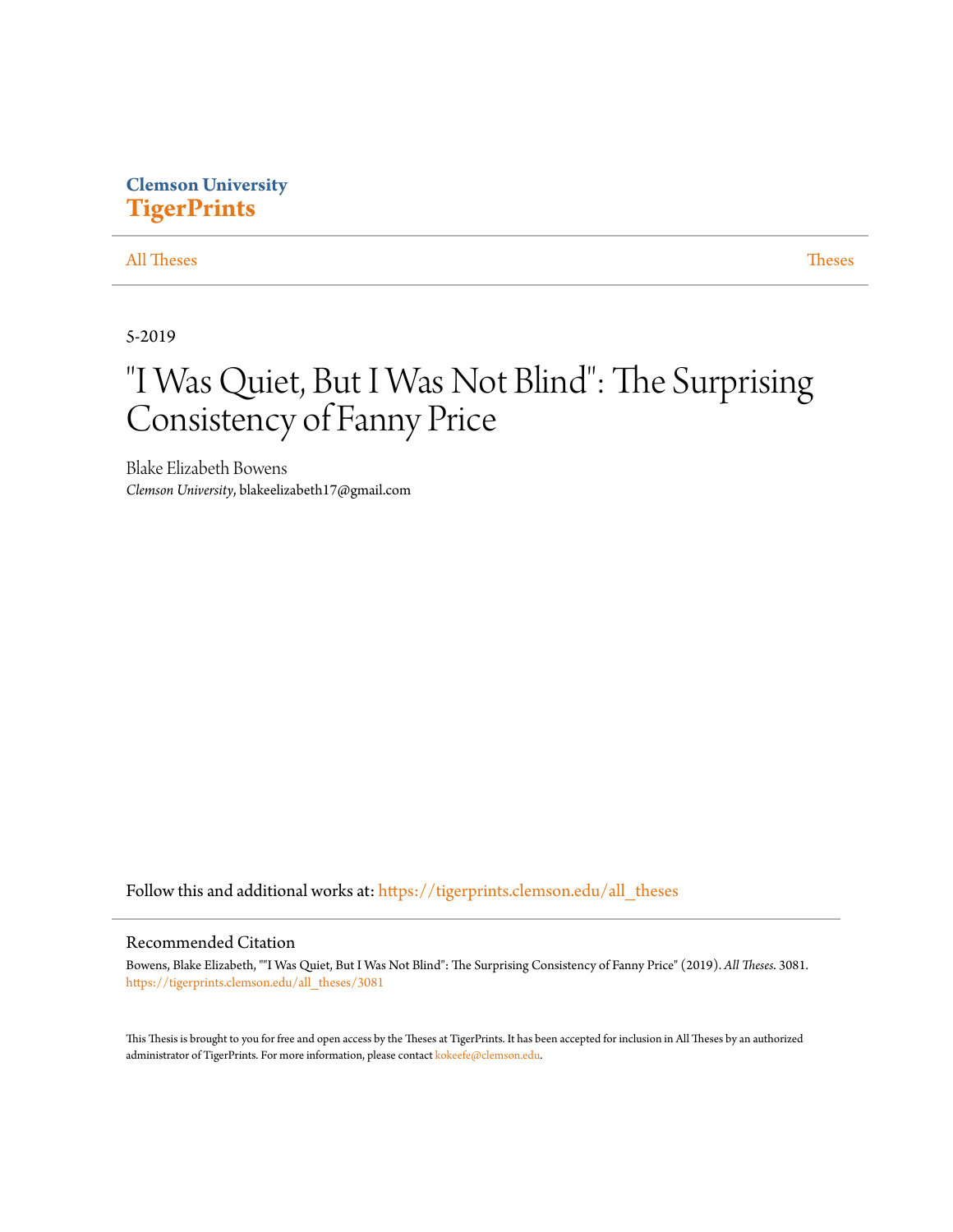# "I WAS QUIET, BUT I WAS NOT BLIND": THE SURPRISING CONSISTENCY OF FANNY PRICE

**———————————————————————————————————**

A Thesis Presented to the Graduate School of Clemson University

**———————————————————————————————————**

In Partial Fulfillment of the Requirements for the Degree Master of Arts English

> by Blake Elizabeth Bowens May 2019

**———————————————————————————————————**

Accepted by: Dr. Erin Goss, Committee Chair Dr. Kim Manganelli Dr. David Coombs

**———————————————————————————————————**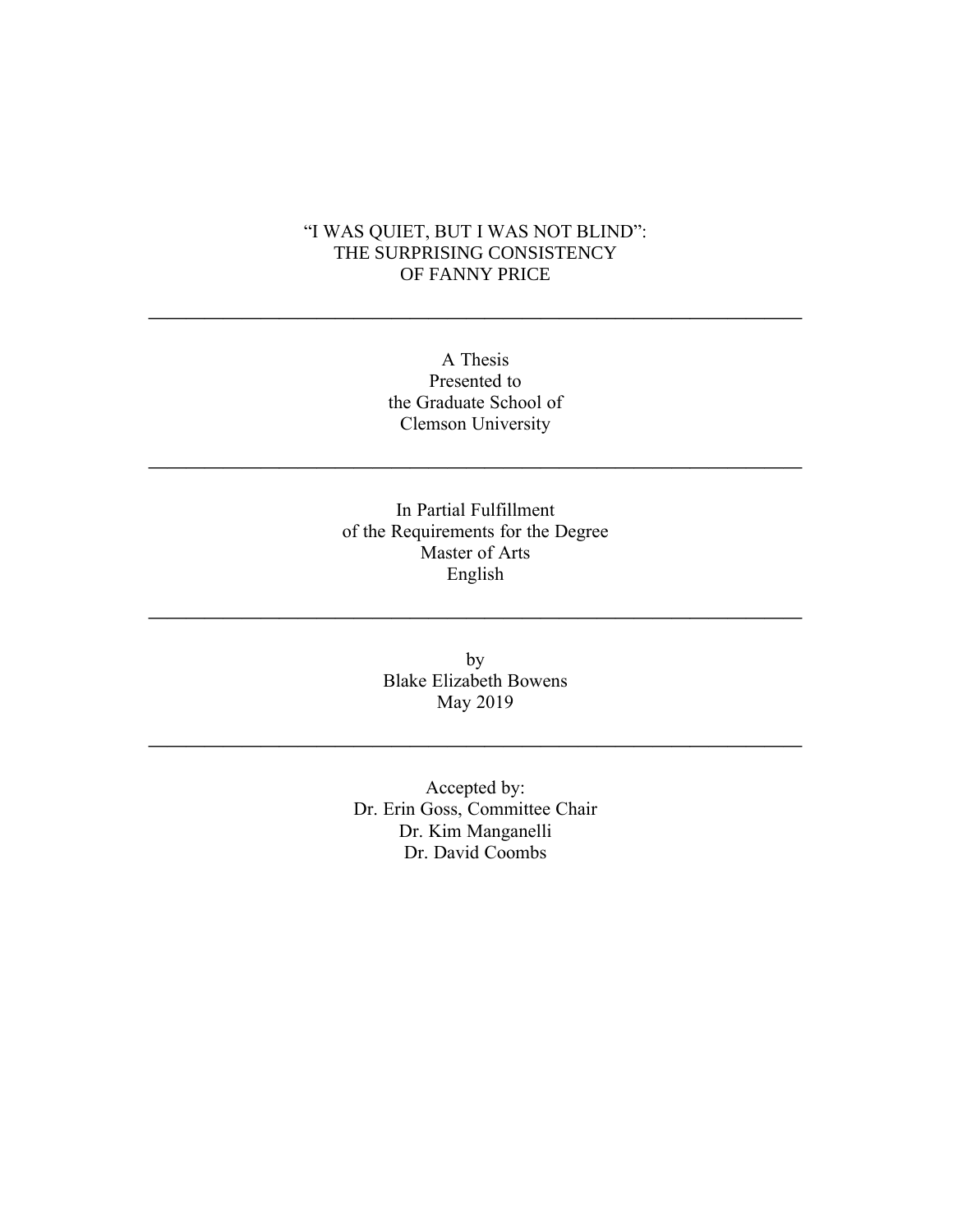#### ABSTRACT

*Mansfield Park*'s Fanny is not the heroine most readers expect to encounter in a Jane Austen novel. Unlike the heroines of *Pride and Prejudice*, or *Emma*, for example, she does not have to undergo any period of being wrong, and she does not have to change in order for her position to be accepted. In the midst of conversations about Fanny as a model of perfect conduct book activity, exemplary Christian morals, or Regency era femininity, readers and scholars often focus on whether or not Fanny exists as a perfect and consistent heroine, providing very strong and polarizing opinions on either side. This thesis claims that whether or not Fanny is an interesting protagonist or a disappointing character, her consistency in perfectly acceptable actions and decision cannot be ignored.

Despite opinions and readings that suggest Fanny provides little to no value to the novel, as the protagonist, she drives the climactic action in the novel's plot. This thesis considers the shift that occurs from Sir Thomas's promise that Fanny would never be a Miss Bertram to his acceptance of her as his daughter-in-law and a Mrs. Bertram and aims to understand her role as a model of rational and consistent perceptivity. In contrast to the inconsistent and unobservant characters that surround her, Fanny's consistent observations allow her to offer a new form of sensibility as a reactive, sensitive, and responsive heroine. Furthermore, this thesis reflects upon how readers and scholars respond to and understand Fanny in an attempt to show that Fanny can be an Austen heroine worthy of study when considered through a different lens by focusing on her ability to understand the actions and motives of those around her when no other character can.

ii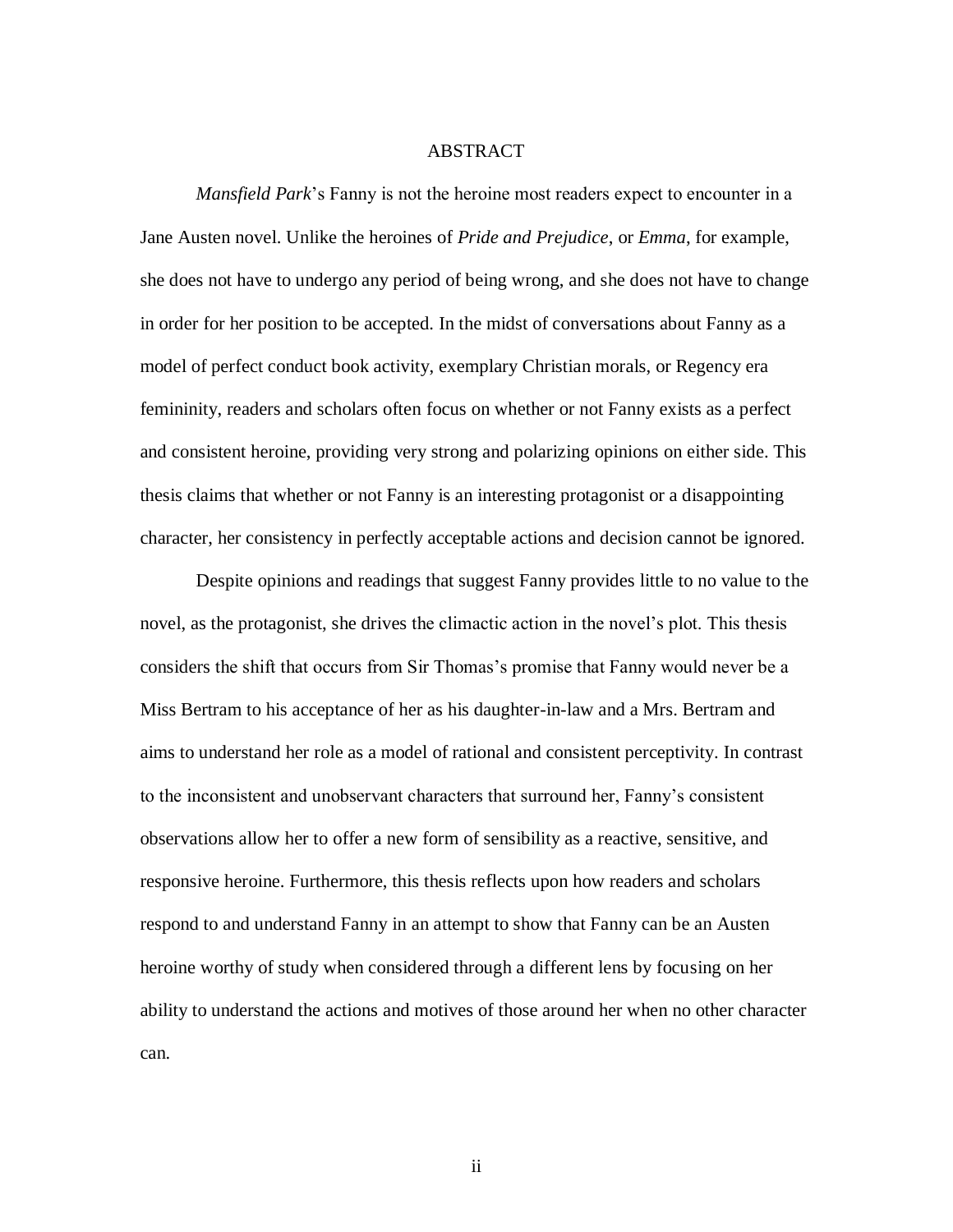# "I WAS QUIET, BUT I WAS NOT BLIND": THE SURPRISING CONSISTENCY OF FANNY PRICE

Within novels themselves and frequently to modern readers, characters appear to be individuals with the ability to voice personal opinions and interpersonal perceptions; however, as components of a fictional world, characters fit certain types of expected roles. This idea that characters should exemplify certain traits and characteristics exists within a discourse that assumes characters should serve as proper role models for readers, an eighteenth century ideal that primarily applied to female readers. When characters do not clearly or appropriately fit the role expected of them, readers might be surprised or might be unable to understand the character's relevance to the plot. This type of reaction seems to happen frequently for readers of *Mansfield Park* because Fanny Price does not meet many of the expectations of an Austen heroine, primarily in that the heroine has to undergo a period of being wrong so that she can grow to fit the expectations the novel sets for her. Yet Fanny always meets and never exceeds what the novel and other characters expect of her. Fanny is not the heroine most readers expect to encounter in a Jane Austen novel. "[Q]uiet and in some ways uninteresting" (Potter 611), Fanny often surprises, confuses, and angers readers who want to encounter a heroine as well-liked and sympathetic as Elizabeth Bennet. Described as the very "perfect model of a woman" (Austen 272), Fanny seems to be an unchanging reminder of what female readers should strive to be. As a dull, uninteresting, and even uninviting character, Fanny makes readers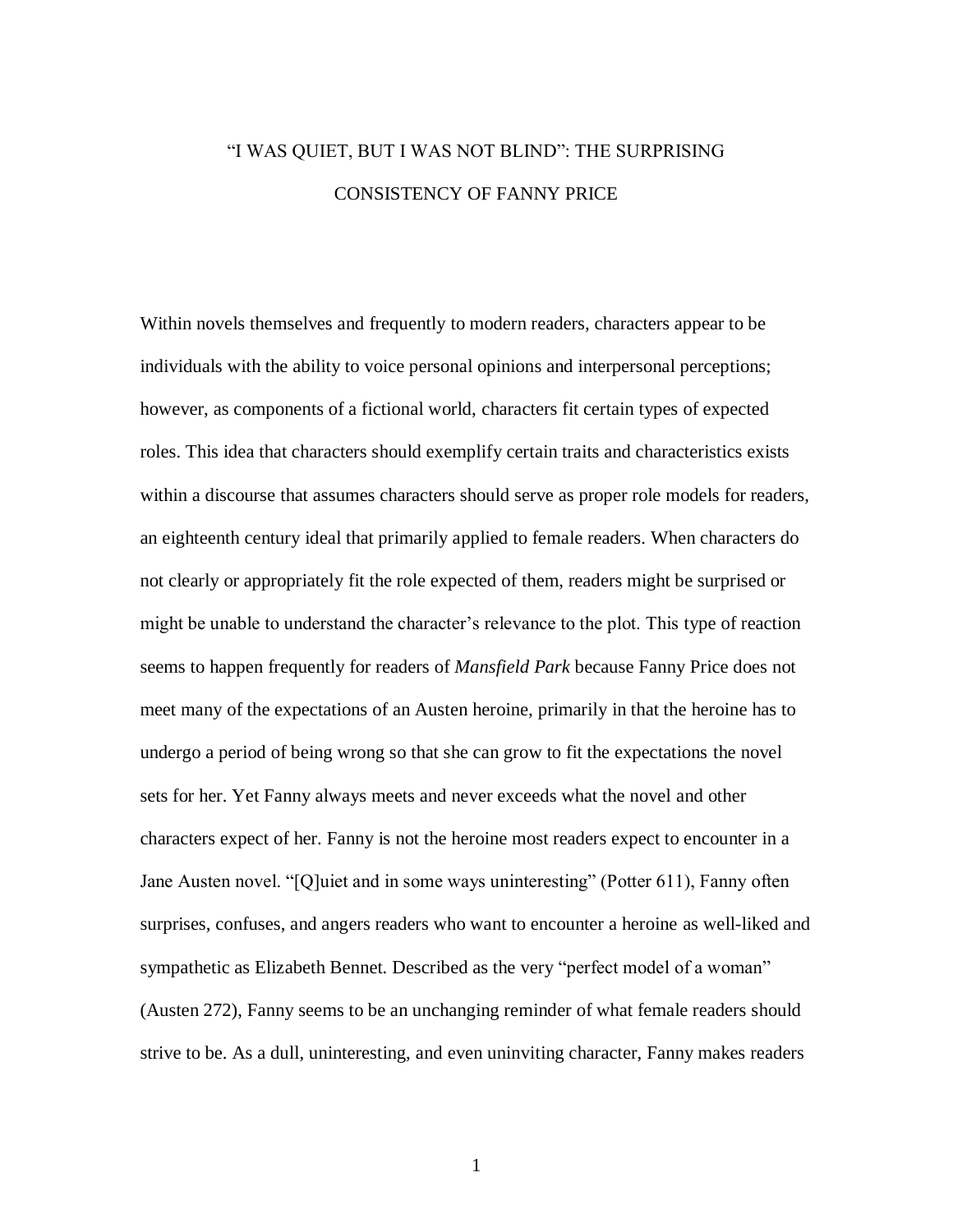wonder why they should aspire to be like her; unable to connect with the heroine, readers turn from her and discredit *Mansfield Park*'s representation of women's potential character.

Though not a dynamic character, Fanny still has an important and specific role to serve as the novel's compliant, quiet heroine, even if her seeming inactivity often makes her role unclear in the novel's action; instead of participating, she consistently watches and observes the other characters as they try – and often fail – to properly fit the roles assigned to them by Regency culture and the genre norms governing their various marriage plots. For example, as the patriarch of Mansfield Park and a man of nobility and importance, wealth and power, Sir Thomas should serve as a model of proper action and reaction, yet he remains unaware of what truly goes on in his household, and he lacks control over both his domestic and foreign affairs. Similarly, each of the novel's female characters – aside from Fanny – exemplifies a different version of flawed femininity; Lady Bertram is too passive, Mrs. Norris too controlling, Maria Bertram too much the coquette, Mary Crawford too flippant. Tom and Edmund Bertram, Henry Crawford, Mr. Rushworth, and Mr. Yates each represent a different type of male suitor, and most of them enter into relationships with female companions without due consideration of either what qualities would make a good wife or of what is expected of them as a husband. Most of the characters do not meet the expectations set for them, and they fail to be the kind of model that Fanny is announced to be. Fanny's ability to understand other characters' failures in personality and often corrupt or misguided motives leads to the novel's climax and Fanny's singular moment of seeming incorrect behavior. When Fanny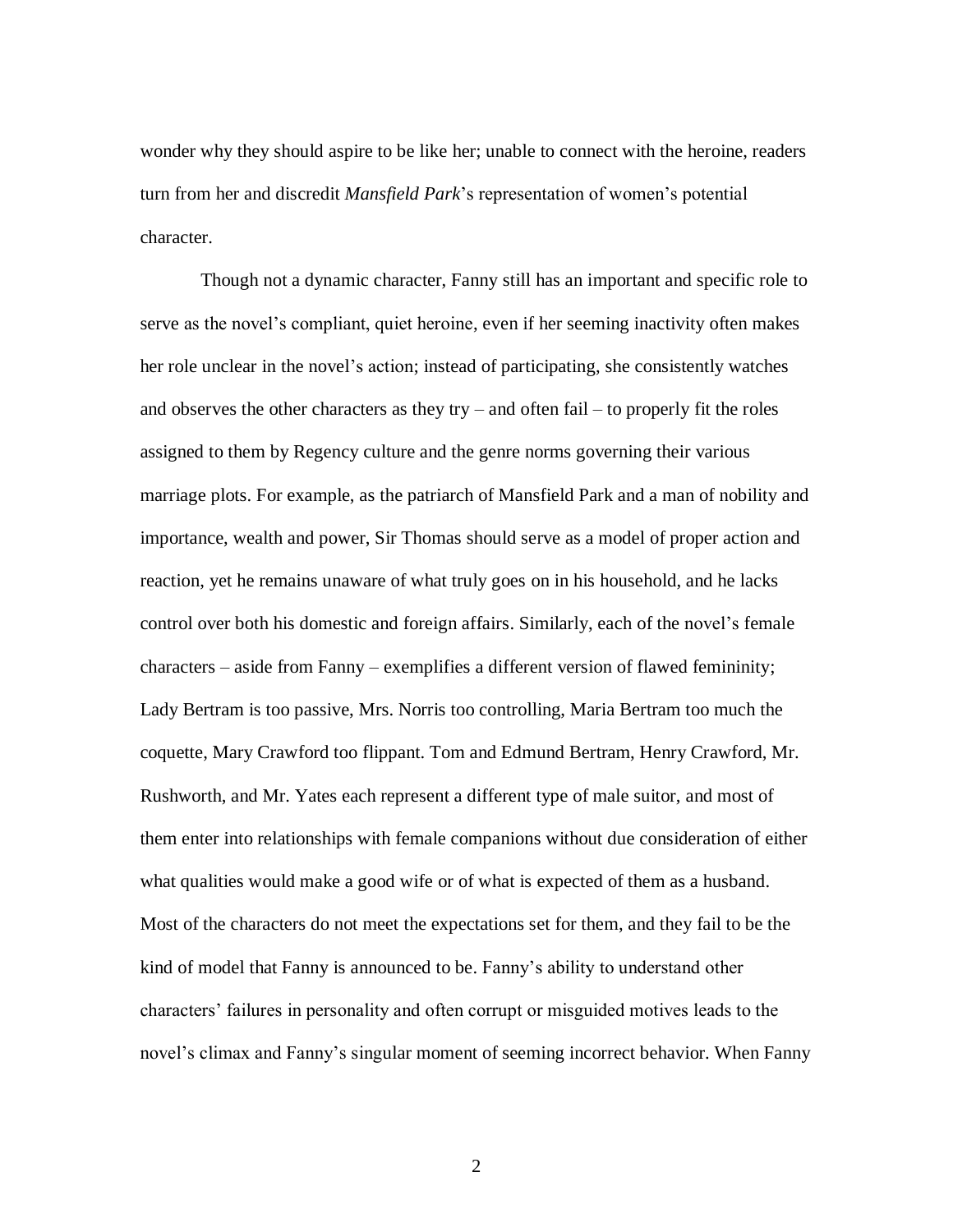rejects Henry Crawford's marriage proposal, she seems to fail to meet the expectations others set for her, though this moment really depends upon the characters' inability to perceive Henry as Fanny can. In order for Fanny's position in the novel and personal, feminine desire to be accepted, the other characters have to experience some kind of change in perception or viewpoint. While any change in the novel's other characters may not be noticeable, Fanny's desire is accepted by the novel's end, suggesting something has shifted in the Bertram household.

Even while some scholars consider Fanny "a failure and disappointment of a character" (Troost and Greenfield 16) or even a character "of no substance" (Leavis, qtd. by Potter 616), most would agree that she represents an accepted model of perfect femininity; for some, this perfection redeems Fanny and demonstrates her value, while for others, her perfection only furthers her position as a disappointing and unsympathetic heroine.<sup>1</sup> Whether considering Christian values governing an idealized wife, the modes and manners espoused by conduct manuals, or marriage plot conventions for heroines, Fanny fits the bill. She represents humility, generosity, meekness, and chastity; she remains self-effacing, modest, and genuine. Fanny is consistent in the midst of models of inconsistency. Some scholars and readers admire these qualities and find Fanny an admirable and intriguing character, but many do not. Despite opinions on Fanny's likability, readers and scholars almost always agree that she makes no mistakes and that she remains consistent and passive during the events of the novel. While all of the other

<sup>1</sup> See also A. Marie Sprayberry, "Fanny Price as Fordyce's Ideal Woman? And Why?" *Persuasions: The Jane Austen Journal On-Line* 30, no. 1 (2014) and Joseph M. Duffy, Jr., "Moral Integrity and Moral Anarchy in *Mansfield Park*" *ELH* 23, no. 1 (March 1956): 71-91.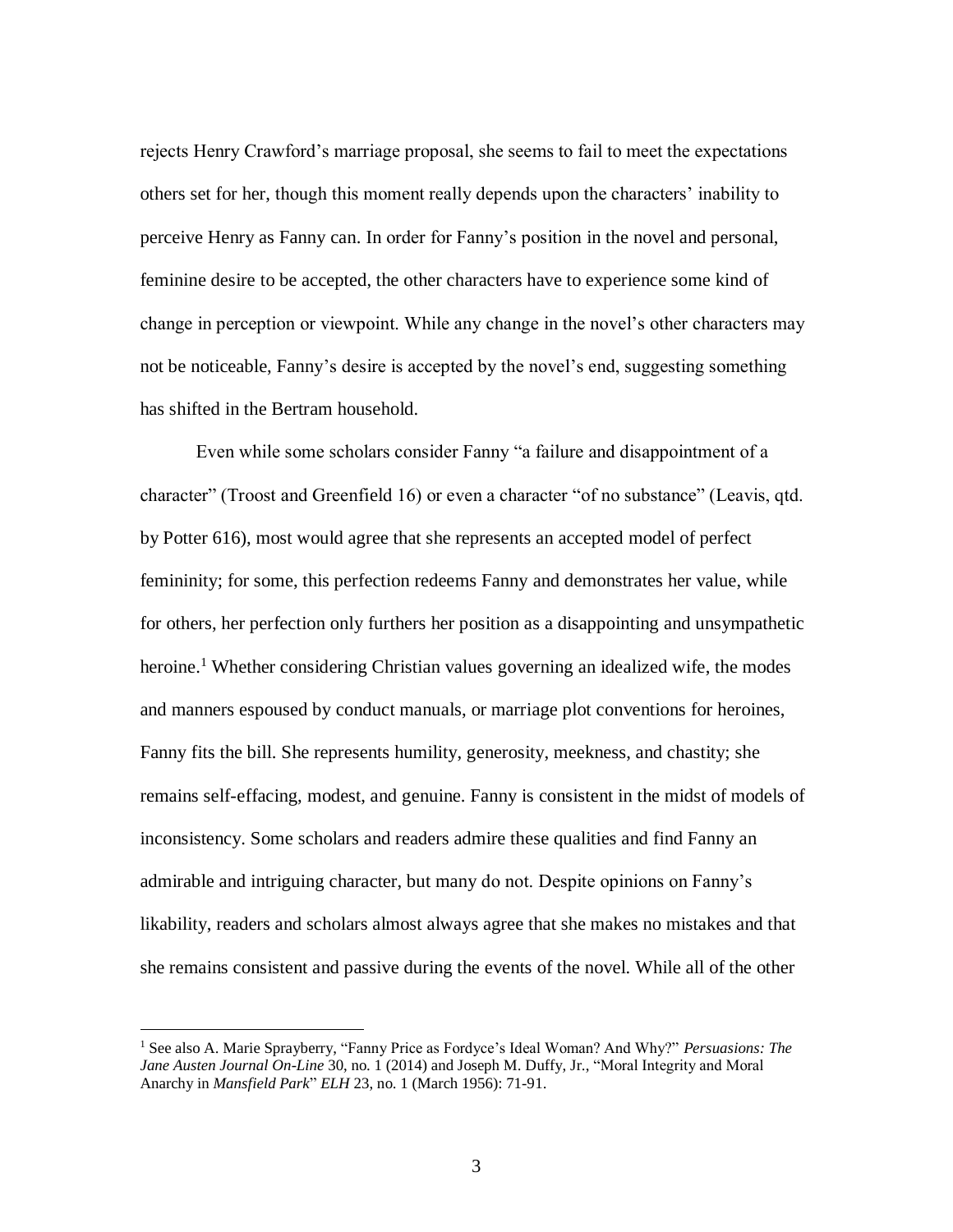characters need to change, Fanny, the novel's constant, does not have to undergo change or growth in order to achieve her proper place. Fanny's seeming moment of imperfection in rejecting Henry Crawford proves to be the correct and proper decision when the novel's conclusion rewards Fanny and grants her desire to marry Edmund. The one moment that made Fanny momentarily interesting actually fits into the narrative of her model of perfection. With Fanny, nothing seems surprising, and nothing seems interesting.

Dawn Potter, author of "In Defense of Dullness or Why Fanny Price is My Favorite Austen Heroine," would disagree. Potter admits that "Fanny's character is a study of the English Protestant good-girl ideal: sweet-tempered and duty driven, morally and socially obedient; also shy, stammering, self-effacing; also doubtful, tender, awkward, and embarrassed" (Potter 611), all traits that otherwise make for a static and unintriguing heroine. Potter explains Fanny's unwavering ability to make the right choice and thus also Fanny's position as her favorite Austen heroine by extolling Fanny's selfperception. Unlike all of the other characters, Fanny "studies herself" in order to avoid the "traps and errors" (612) in which the other characters find themselves. Potter praises a specific type of "peculiar private selfishness" (613) in which Fanny remains aware of her faults before they manifest outwardly, effectively keeping herself from doing or saying the wrong thing. Potter's discussion of Fanny's self-perception does not examine one of the crucial moments for understanding Fanny as the novel's heroine, the novel's most surprising event, and the moment of Fanny's most dramatic conflict: the extended plot of Henry Crawford's rather startling marriage proposal. In her rejection of that proposal,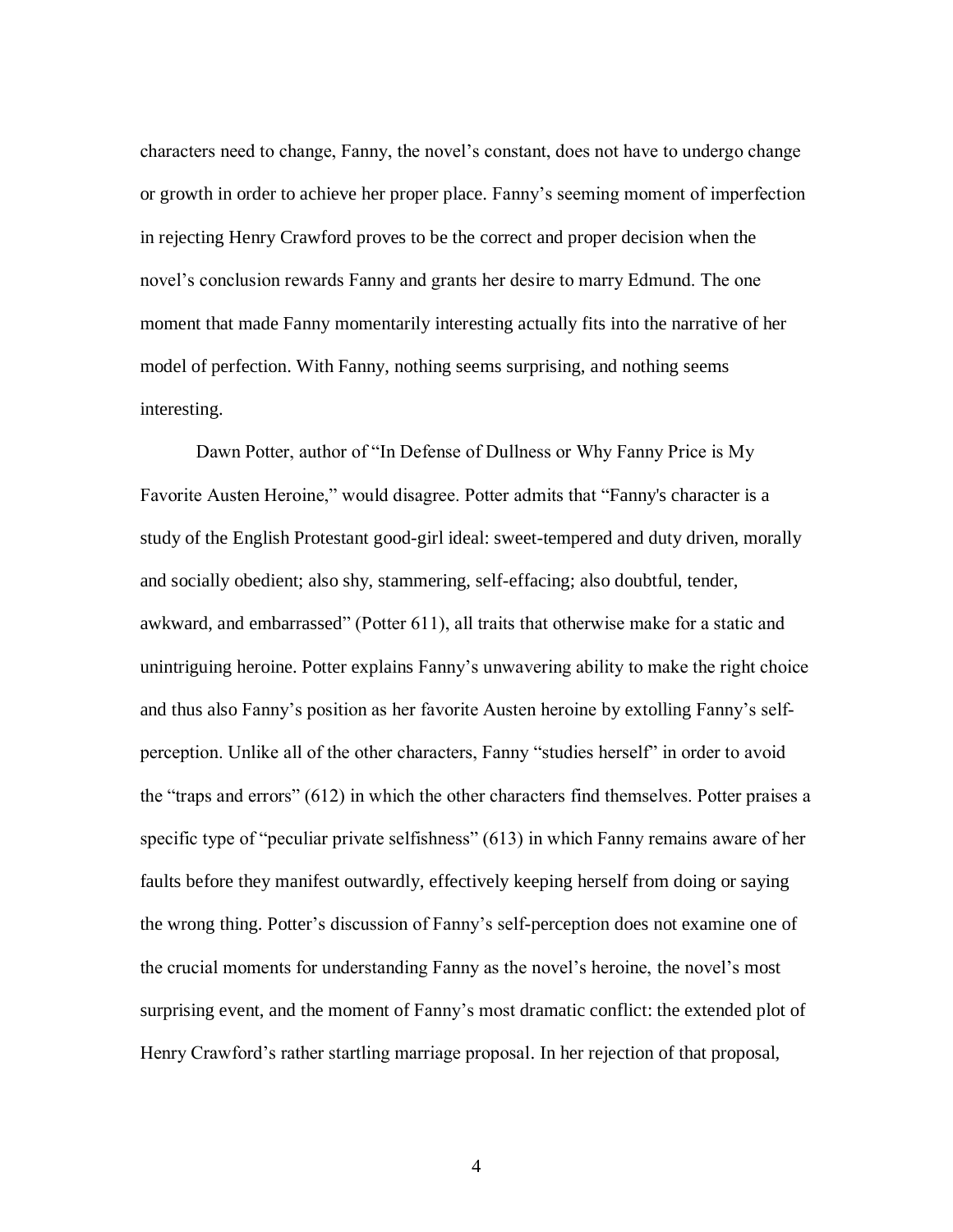Fanny shows how she sees and understands Henry while the other characters cannot. She also expresses her desire for the first time in the novel. Including a discussion of Fanny's expression of desire in her rejection of Henry Crawford's proposal and the reactions she receives allows for comparative discussion of her desire and her perceptiveness. Not only is Fanny self-perceptive, as Potter helpfully explains, but Fanny also has an unmatched ability to understand other characters' motives, a perceptiveness not awarded to any other character in the novel. In order to understand how Fanny's desire can eventually be validated, accepted, and met when she becomes Mrs. Bertram, Fanny's self-perception and her ability to adequately see and understand those around her must be understood.

Throughout the novel, Fanny remains disliked by most everyone in the Bertram household and unnoticed in most every important moment in the novel, making her a seemingly unnecessary addition to a novel whose title invites a primary focus on the events and inhabitants of Mansfield Park. However, for almost every scene in the novel, Fanny experiences the action and drama by being either present or within earshot, and this attention to the relationships that happen and develop around her shapes her perception and understanding of the people who dominate her life. As the novel unfolds and other characters' narratives seem to take precedence over Fanny's, her place in this family, these relationships, and the novel's plot remains unclear. Fanny only moves to a place of seeming importance and relevance once her presence and significance is validated by the men who dominate her life: her guardian, Sir Thomas; her guide, Edmund; and her surprising suitor and the novel's rake, Henry Crawford. Despite all of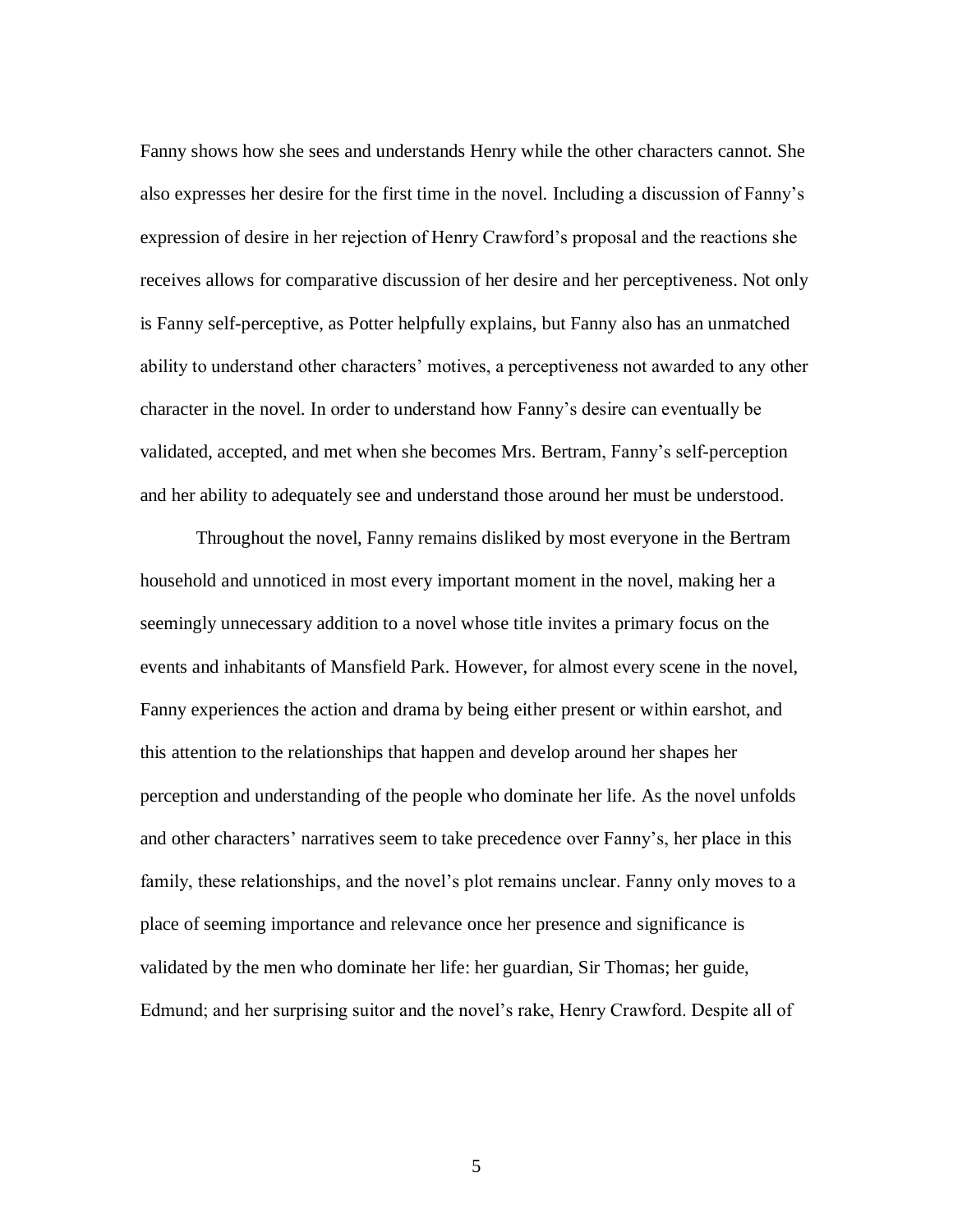the suffering she endures and the promises that she would never be either a Miss Bertram or a Mrs. Bertram, Fanny gets a happy ending when almost no other character does.

Though Fanny seems passive, her passivity allows her to be an exemplary representation of rationally informed activity. While most of the other characters are unobservant and even unconscious of their fellow characters, Fanny consistently observes and can thus react with knowledge and reason to situations and characters. As the only character who appropriately and fully understands what happens around her, Fanny is the only character who can make informed decisions and form rational opinions. None of the other characters initially seem to see a fault in their observations or perceptivity, so they only see Fanny's desire and decision to reject Crawford's proposal as surprising, unfitting for and incongruous with the model woman she should be. Fanny does fit a model of femininity, however, and her desire surprises the other characters only because they do not understand the version of the perfect femininity she embodies. Fanny's desire only surprises because she remains consistent, an irony that highlights her perceptivity in the face of everyone's obliviousness. Looking at how the other characters fail to meet the expectations set for them shows how their inconsistency in perception and integrity surprises Fanny and informed readers; their failure to meet expectations also makes their inconsistency exceedingly obvious in the presence of Fanny's constant and consistent perceptiveness. Looking at Fanny through the lens of the cultural values instilled by conduct manuals and Christian morality results in an uninteresting reading of a perfect heroine. Similarly, when the characters view Fanny as a perfect model of a woman in the terms they know, they can only see a lack of gratitude and understanding. Fanny's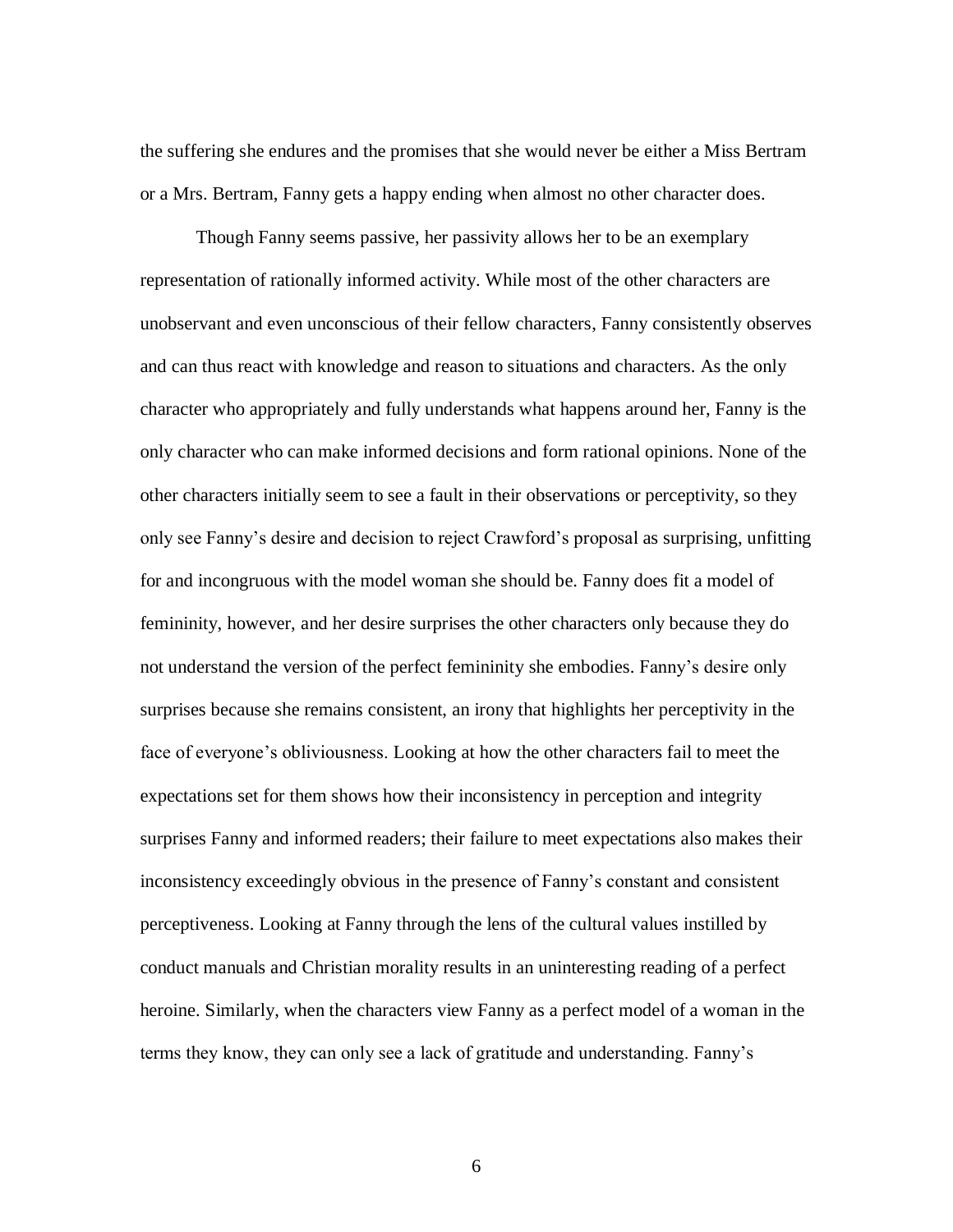consistency in the midst of other characters' inconsistency highlights her status as the "perfect model" of at least a certain type of woman, but it also demonstrates the acuteness of her perception and observation. As a model of perceptivity and observational acumen, Fanny develops an awareness of the other characters' motives, intentions, and realities of personality that allows her to form rational opinions, make reasonable decisions, and practice acceptable behaviors. It is this awareness that allows her status as ideal woman to be not simply that of the conduct manuals but rather that of an undisciplined and even potentially ungendered mode of rational reaction and response.

Perhaps the best way to understand Fanny's consistency in contrast to other characters' inconsistencies is to understand the ways in which those characters do not meet their expected roles. In relation to its formation and presentation of a specific version of model femininity, *Mansfield Park* both does and does not fit the conventions of the marriage plot genre, and the novel presents different versions of marriage-plotgenre suitors at different times during the plot; eventually, the perfect heroine can receive her perfect match, but not without some mishaps. Marriage plot novels have certain conventions set for their heroines and for the heroines' suitors. As Julie Shaffer describes, two common conventions exist within the marriage plot for the heroine: the lover-mentor convention and the perfect woman convention. Despite the fact that it seems difficult for a single heroine to embody these two conventions, Fanny fits both, making her an intriguing example of a femininity that seems to require intervention in order to experience upward moral mobility but that also exists beyond reproach and beyond the need for any real training. Similarly, two common conventions exist within the marriage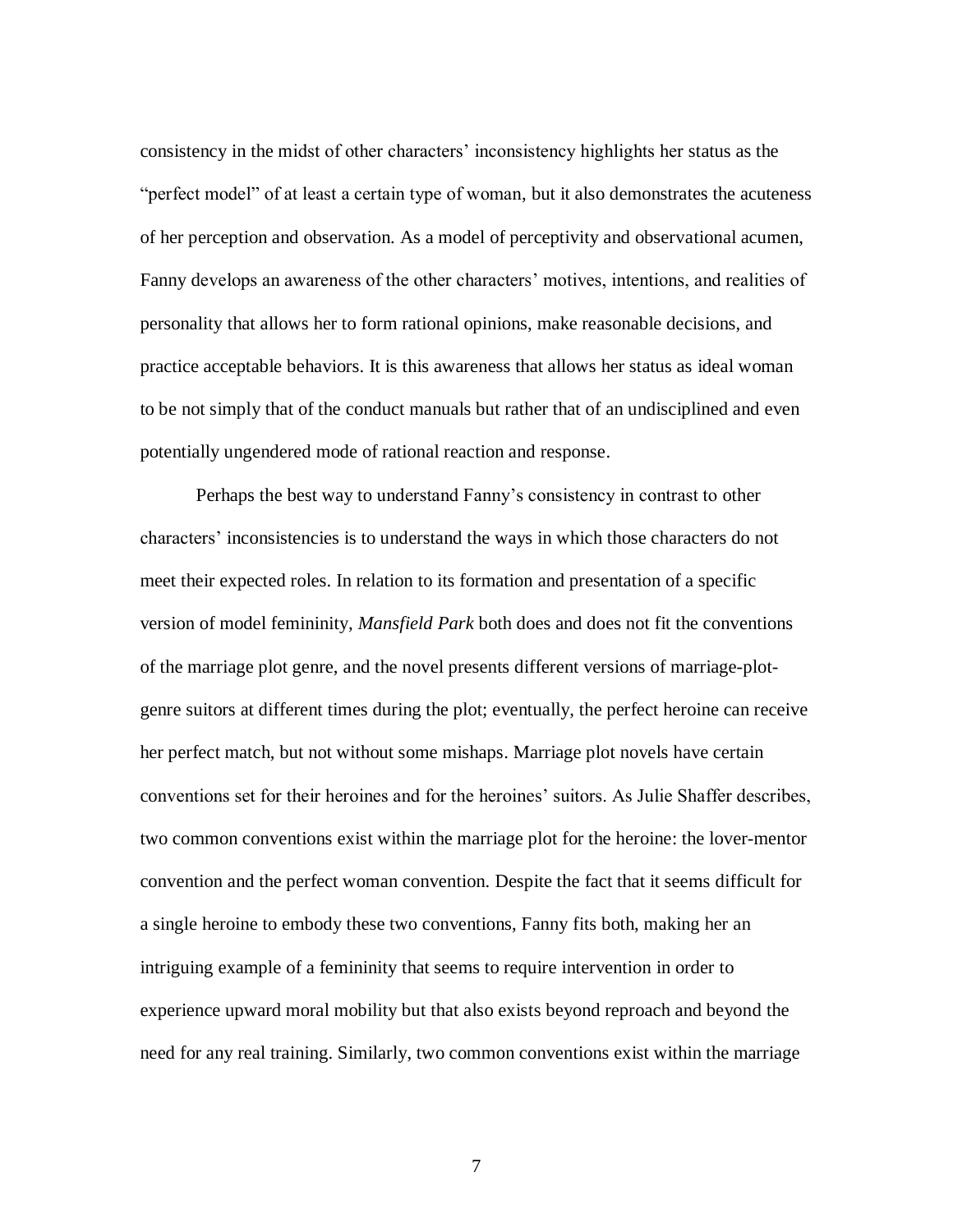plot for the suitors: the familiar suitor and the rake, as outlined by Talia Schaffer and Carole Berger. At different times of the novel, characters mistake Henry for a familiar suitor though he clearly serves as the novel's rake; *Mansfield Park* negates the reformed rake convention, however, as Edmund – the familiar suitor –becomes Fanny's suitable match and as Henry never finds redemption. As *Mansfield Park* contains some elements of all of the described marriage plot conventions, placing the novel into any one of the conventions proves impossible; instead, understanding the ways in which the conventions function together allows for an understanding of the specific expectations and the type of model femininity this version of a marriage plot creates for its characters.

Fanny seems to fit both of the marriage plot conventions, providing a framework for understanding Fanny as a particular version of model femininity both as it is shaped by a male influence and as it maintains a natural tendency towards perfection. Both types of heroines from the lover-mentor convention and the perfect woman convention will eventually end with the same traits, morals, and qualities, resulting in similar versions of a model femininity that values self-knowledge, generosity, and humility. The difference comes in looking at how the heroines begin. Most notably in the lover-mentor convention, "the heroine's growth to maturity depend[s] upon learning from a male mentor, [and] the heroine is quite literally taught by [this mentor] whom she later marries" (Shaffer 54). This convention presents the idea that women's natural tendencies, beliefs, desires, and thought processes in general are subservient to and morally lesser than those of men, and that women simply await the right men to teach and train them. This convention suggests that in order to be a functioning and upstanding member of a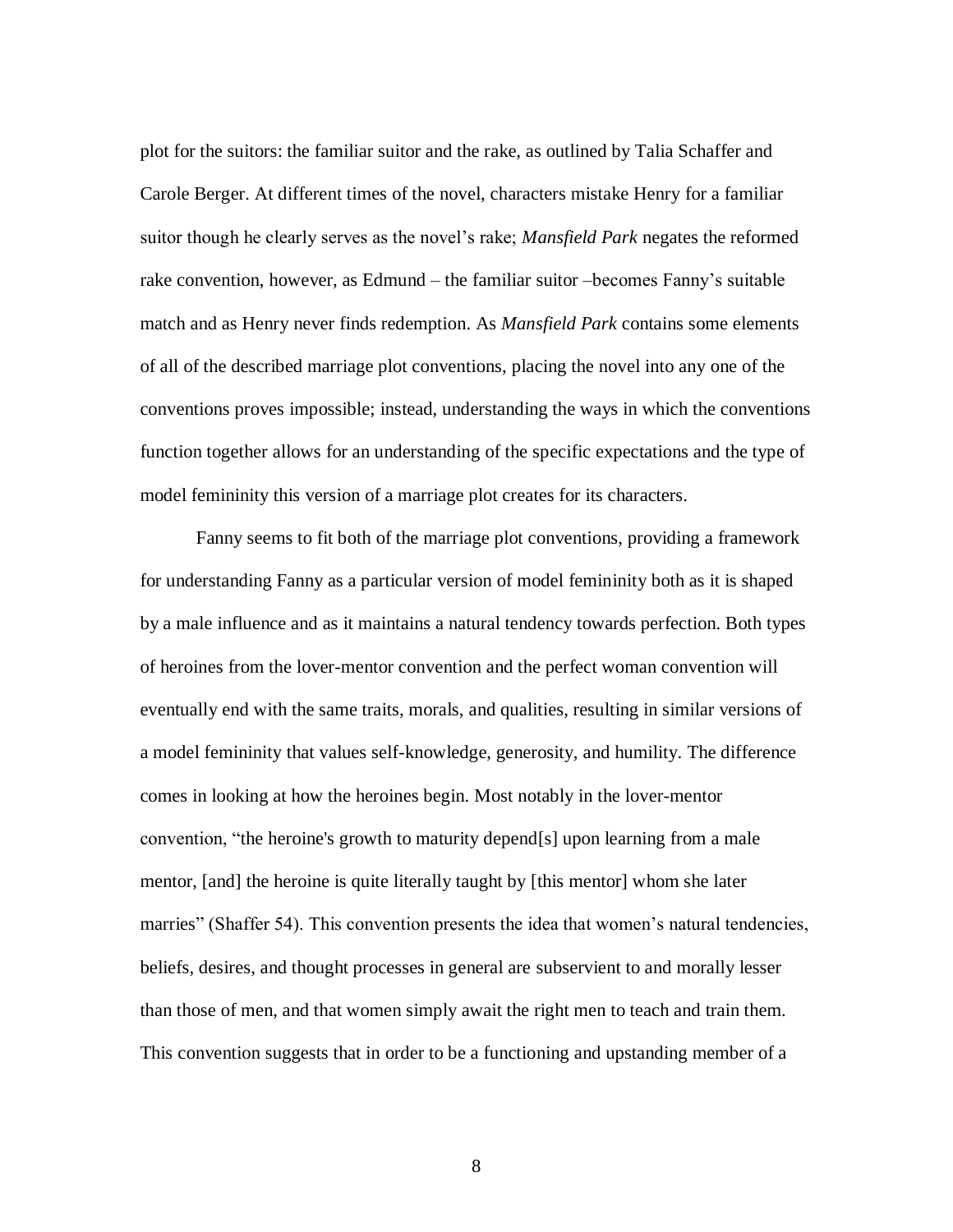moral society, a woman must be taught by a man how to conform to this perceived version of model femininity. Conversely, the perfect woman convention presents "women [so naturally perfect that] they [themselves] serve as figures able to teach or at least recuperate those less perfect than they" (Shaffer 56). Both conventions present different versions of model femininity and the model woman as the first suggests that women, as lesser beings, can only attain a certain standard of morality and virtue after undergoing some sort of training, and the second suggests women have an innate moral and virtuous perfection.

Fanny seems capable of fitting both conventions because of how the characters ineffectively perceive her; though she initially exists close to perfection without any real intervention, other characters – namely Sir Thomas, Edmund, and Mrs. Norris – view her as incapable and improper, desperately in need of adjustment at the hand of male influence. Before leaving for Antigua, Sir Thomas places no importance in Fanny and gives her no kindness. He remarks to her that he has seen no improvement at all in her over the past six years she has lived with them, a cruel reminder of the lowly position she was in upon her arrival and the chastisement, ridicule, and harshness she endured. In Fanny's early days at Mansfield Park, she often faces ridicule from nearly everyone in the home. <sup>2</sup> Mrs. Norris mistakes Fanny's homesickness, perfectly reasonable for a child of only ten, as a lack of gratitude and recognition of this "wonderful good fortune" which Mrs. Norris expected "ought to produce … [an] extraordinary degree of gratitude and

<sup>2</sup> See also Mark Canuel, "Jane Austen and the Importance of Being Wrong" *Studies in Romanticism* 44, no. 2 (2005): 125.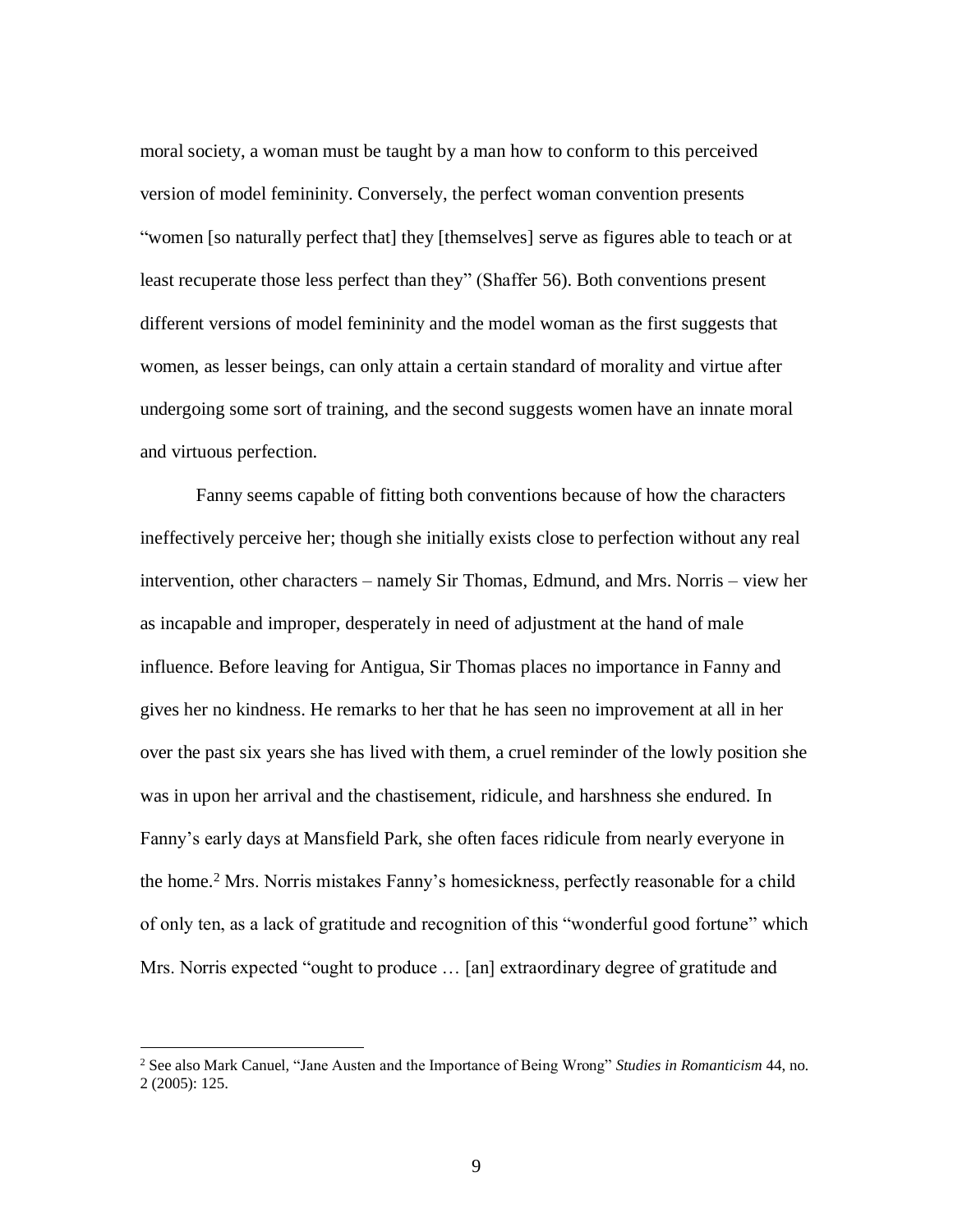good behavior" (Austen 11). In these early days, Fanny only receives harsh and unkind treatment from everyone, from Maria and Julia who mock her lack of education, to the maid-servants who mock her clothes, to the governess, Miss Lee, who "wondered at her ignorance" (Austen 12). Fanny's experience at Mansfield Park only begins to change for the better once Edmund takes up his role as her guide. Upon seeing a young Fanny crying, Edmund inquires into the matter until he discovers she misses her brother "William … her constant companion and friend; her advocate with her mother … in every distress" (Austen 13). From this moment on, Edmund seems to take the role of William, being her advocate with Mrs. Norris's "abusive tendencies of talking" (McMaster 78) in every situation, like when she decides Fanny should not be allowed to ride a horse. Edmund seems to manipulate Fanny's affections by stepping into the role of her brother, an action that changes how Fanny views her time at Mansfield Park for the rest of the novel: "Fanny's feelings on the occasion were such as she believed herself incapable of expressing; but her countenance and a few artless words fully conveyed all their gratitude and delight, and her cousin began to find her an interesting object" (Austen 13-14). Because Edmund shows her kindness and fills the void left in her brother's absence, Fanny begins to cherish Edmund's every word and opinion, allowing for the development of their lover-mentor companionship.

Edmund's influence over Fanny can be seen through the novel's descriptions of their relationships, positioning Fanny and Edmund in the lover-mentor convention and developing the idea that Fanny needs male intervention in order to achieve a level of accepted femininity. Fanny's education as a young child at Mansfield Park comes in the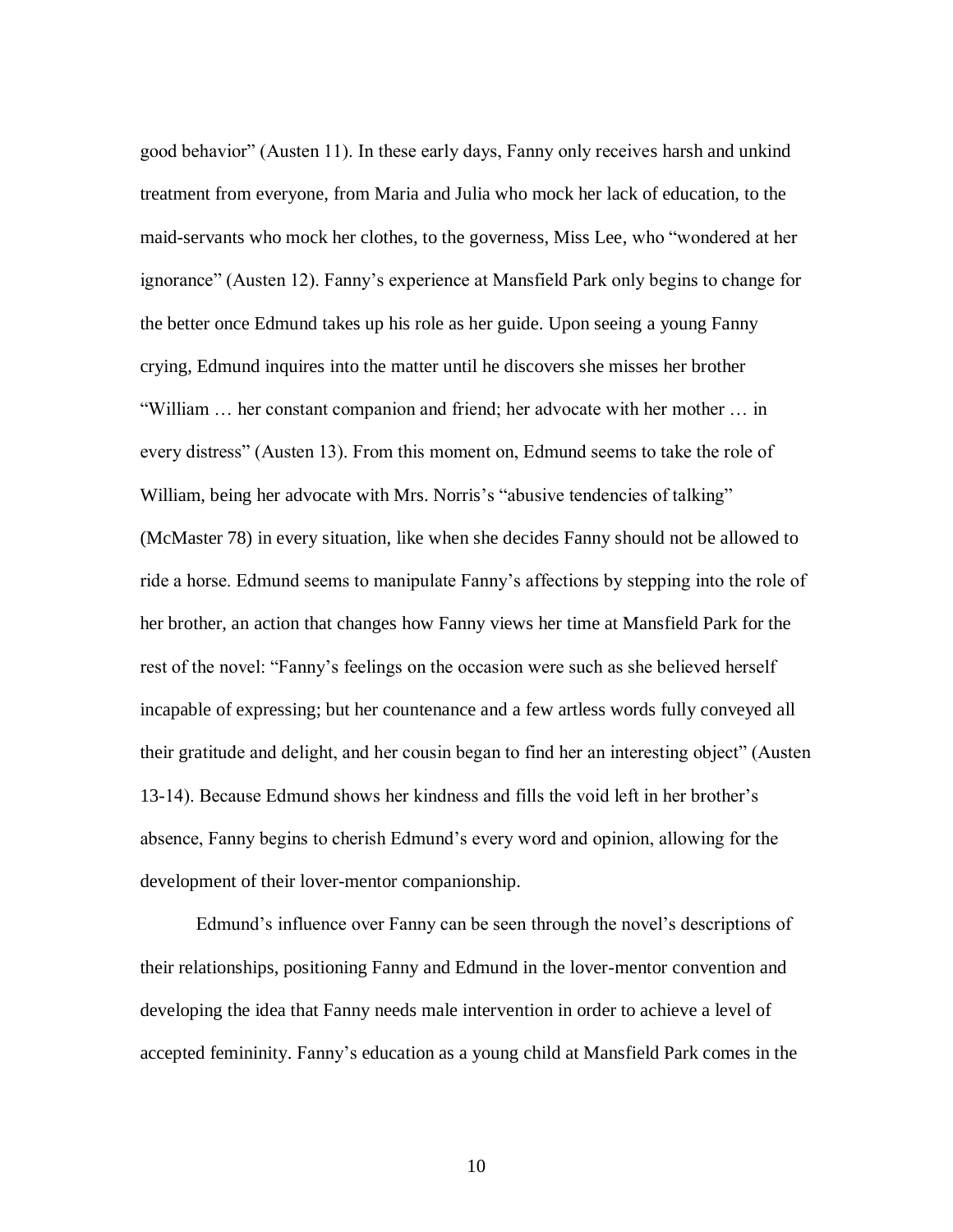way of literal classroom instruction at the hand of her cousins' governess and more figurative moral instruction at the hand of Edmund. In an attempt to explain the function of romantic relationships, Edmund explains to Fanny why Henry Crawford pays such special attention to Maria when he initially seemed interested in Julia. This conversation in particular positions Fanny's relationship with Edmund in the lover-mentor convention because of what the narrator says shortly after Edmund concludes his explanation: "Fanny supposed she must have been mistaken, and meant to think differently in future; but with all that submission to Edmund could do … she knew not always what to think" (Austen 92). Not only does Edmund place himself in a position of guide over Fanny, but Fanny accepts this position and earnestly admires, respects, and holds fast to Edmund's teachings. Fanny accepts Edmund as her guide, and she seems to value his beliefs, opinions, and ideas – primarily those concerned with the morality, actions, and beliefs of others – more highly than her own understanding of the world around her. As a further example of the lover-mentor convention, the relationship between Fanny and Edmund follows a similar structure to that of teacher and student. "Having formed her mind and gained her affections" (Austen 51), Edmund instructs and molds the impressionable young Fanny until he can rely on "her thinking like him" (Austen 51), instilling in her a sense of what it means to be "perfectly feminine" (Austen 51) and a version of morality that Edmund deems acceptable in a perfect woman. Later, when Edmund remarks that Fanny could be "the perfect model of a woman, which [he has] always believed [her] born for" (Austen 272), he likely credits himself with her formation into the almost perfect model of a woman.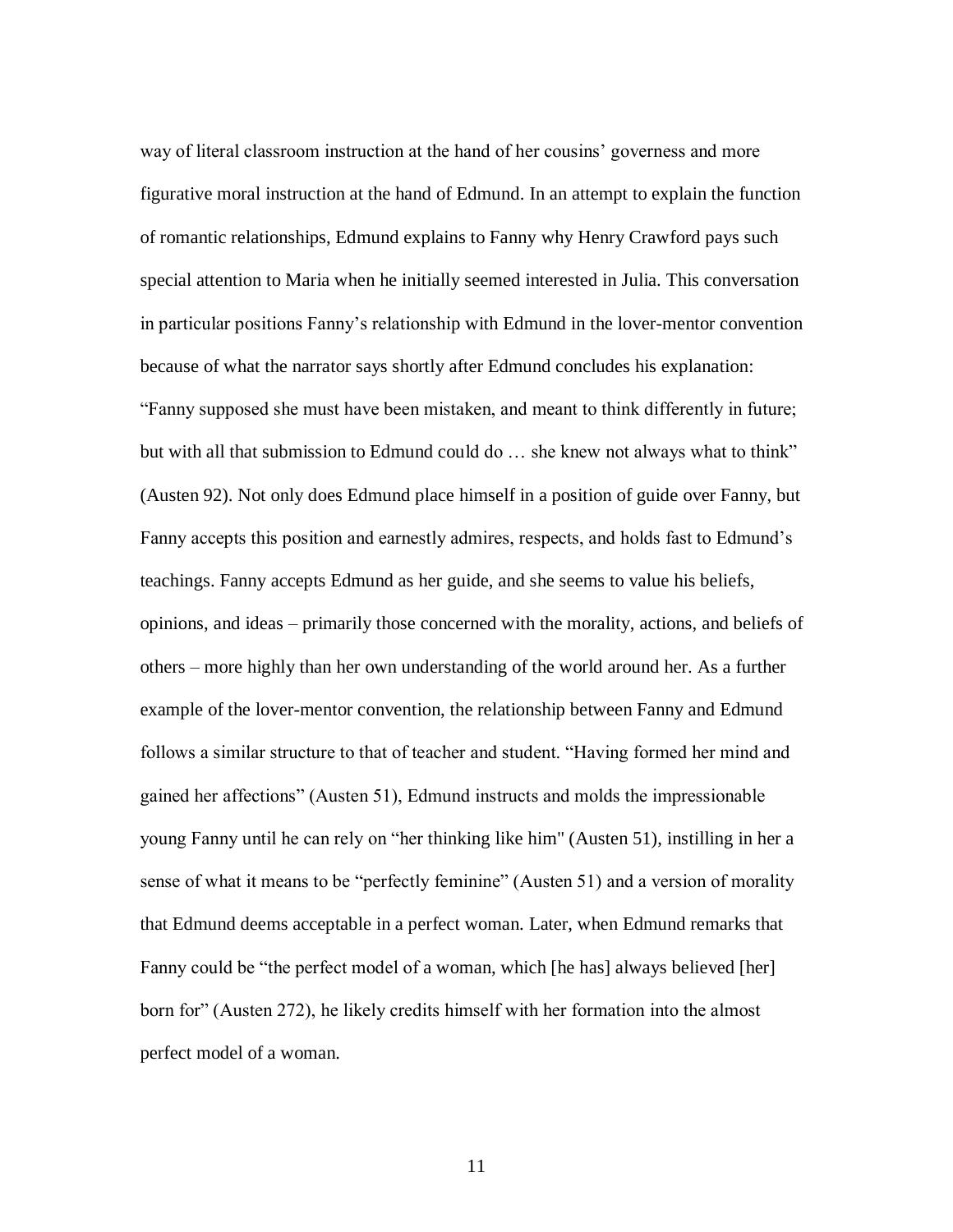While Edmund's influence over Fanny and the relationship that develops between them as a result cannot be ignored, Fanny's personal claim to her admirable traits certainly could position her in the perfect woman convention; as a naturally good woman, the heroine in the perfect woman convention would require no moral or ethical instruction. Certainly, the heroine of the perfect woman would not need instruction from a man as she would "have an equal, if not greater, access than men to truly moral behavior and attitudes" (Shaffer 56). Unlike the heroines of the lover-mentor convention, these "heroines are moral and willing to act as exemplars and yet are also modest, to a great extent self-effacing, and tractable, at least as far as is possible without straying from the actions that they, more than other characters, are able to identify as most moral" (Shaffer 56). Fanny undeniably meets the description of the model woman found in the perfect woman convention. Throughout the entirety of the novel, she is meek, humble, good-natured, mild, chaste, and modest, even before Edmund's intervention. Fanny embodies what Penelope Joan Fritzer has called Austen's tendency to "advocate[] duty, charity, chastity, modesty, honor, humility, education, good nature, and activity (rather than idleness)" (Fritzer 107). Fanny does as she is told by Lady Bertram and Mrs. Norris without hesitation or complaining. She accepts the place that Mrs. Norris provides for her, thinking even the most ridiculous claims "perfectly reasonable" because Fanny "rated her own claims to comfort as low as even Mrs. Norris could" (Austen 173); Fanny mildly and humbly accepts that her aunts view her as lesser, in a lower sphere, and "the lowest and last" (Austen 173) of anyone in a room, and she does so as a result of her natural tendency to subservience and her "obliging, yielding temper" (Stampone 199).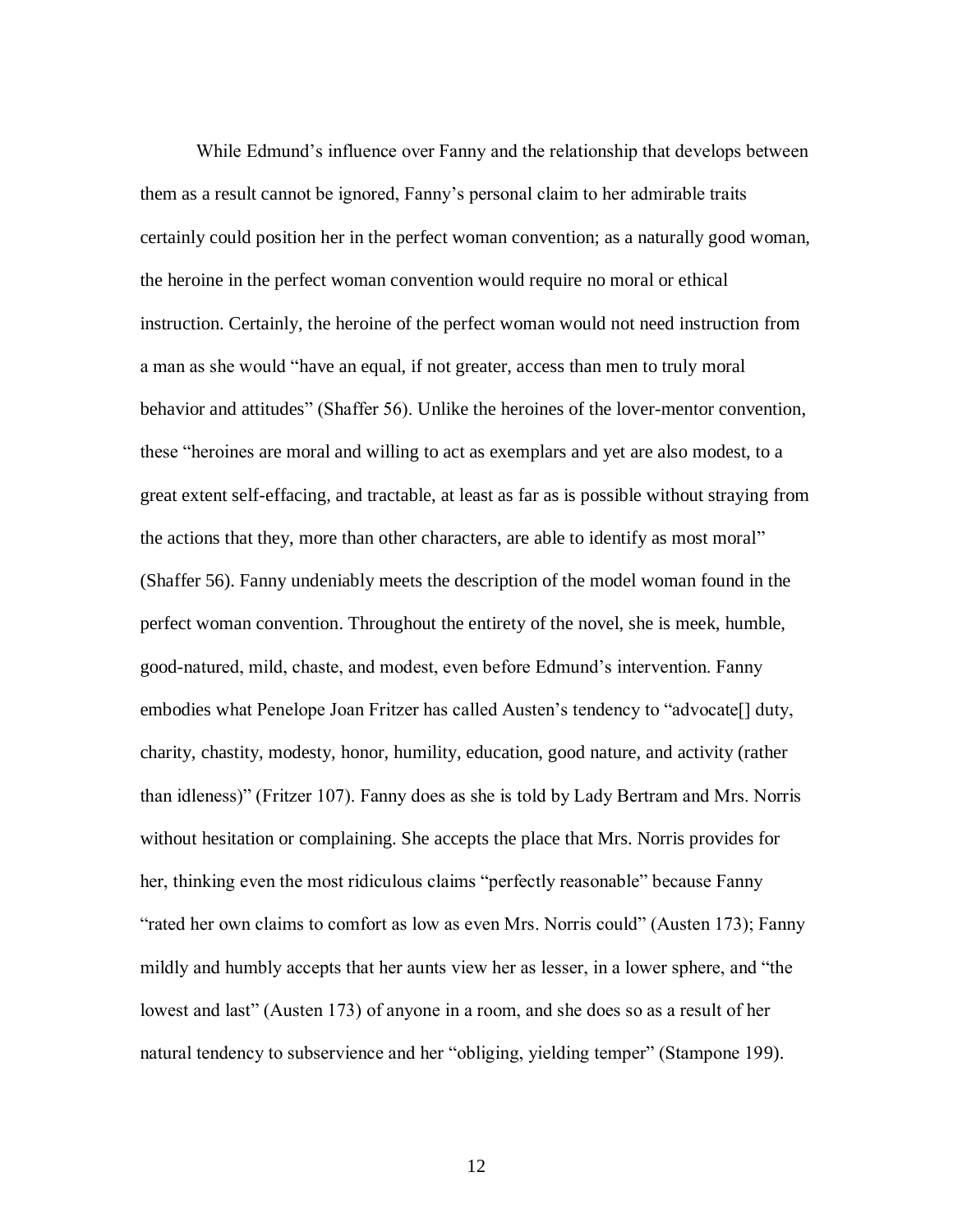Sir Thomas, Edmund, and Mrs. Norris often overshadow Fanny's tendencies towards natural virtue and integrity by paying attention to the qualities she lacks; the other character cannot see that, in her perceptivity, Fanny already has many of the desirable feminine traits and the ability to see a lack of desirable traits in others. Though Fanny requires certain educational training when she arrives to Mansfield Park, and though "there might not be much in her first appearance to captivate" (Austen 10), Fanny seems to arrive with many of the necessary feminine qualities; she is described as being "exceedingly timid and shy, shrinking from notice; but her air, though awkward, was not vulgar, her voice was sweet, and when she spoke, her countenance was pretty" (Austen 10). Fanny seems to need training in how to be more personable, which she receives in part from Edmund but mostly gains on her own. Her formal education ends earlier than it should when the governess stops teaching all three of the girls, though Fanny continues to call the little schoolroom her own space in the home. In this room in the unused eastern section of the house, she could "find immediate consolation in some pursuit, or some train of thought at hand. – Her plants, her books … her writing desk, and her works of charity and ingenuity were all within her reach" (Austen 119). It is in this room that she undergoes much of her improvement and much of her educational growth. In one chapter of Steiner's book *Jane Austen's Civilized Women: Morality, Gender, and the Civilizing Process*, Steiner remarks that while at Mansfield Park, Fanny's physical, mental, emotional, and spiritual qualities improved greatly because of the self-education she received while there: "In her East Room, Fanny attends regularly to her collection of books and plants, where books stand for culture and the achievements of the human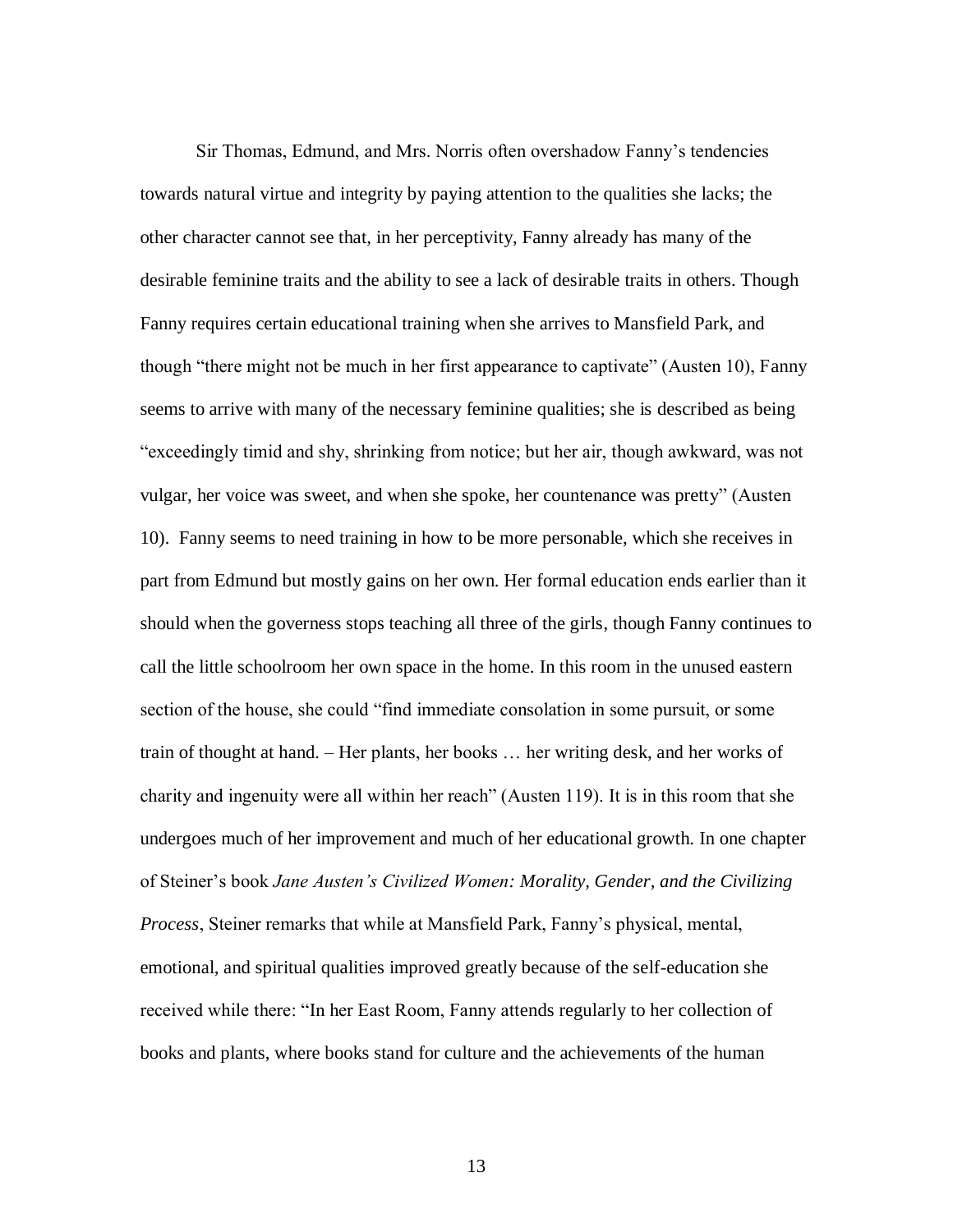mind, and the plants for natural resources … Fanny has established a realm in the East Room, where human health improves nature, and in return is improved by it" (Steiner 117). With Steiner's ideas in mind, the argument could be made that Fanny is not entirely shaped by Edmund, and much of her moral, spiritual, and emotional beliefs are from her own study and introspection. While in her own private room, Fanny often thinks about the events of the day in order to make sense of what happens around here; in this room, she develops her own stance against acting in Sir Thomas's absence, considers her own opinions about the Crawford siblings, and thinks through Henry's proposal. In this room, 3 her perceptivity takes form, and Fanny develops her own understanding of the relationships and individuals around her through the passivity that defines her consistency.

Too frequently does scholarship focus only on Fanny's perfection in character and how the other characters can – or should – appreciate her virtue. The idea of Fanny's feminine perfection dominates how readers perceive Fanny's presence in the novel,<sup>4</sup> and the same can be said for how the other characters perceive Fanny. Placing importance on how Fanny is perceived instead of how Fanny can perceive places the majority of the novel's value in masculine recognition of feminine excellence while ignoring Fanny's own value. For example, scholarship that considers the influence of conduct books (also called courtesy literature, conduct manuals, or advice manuals/books) on the novel's

<sup>&</sup>lt;sup>3</sup> See also Deidre Lynch, "Young Ladies Are Delicate Plants': Jane Austen and Greenhouse Romanticism" *ELH* 77, no. 3 (2010): 716.

<sup>4</sup> See also Ann Banfield, "The Moral Landscape of *Mansfield Park*" *Nineteenth-Century Fiction* 26, no. 1 (June 1971): 14.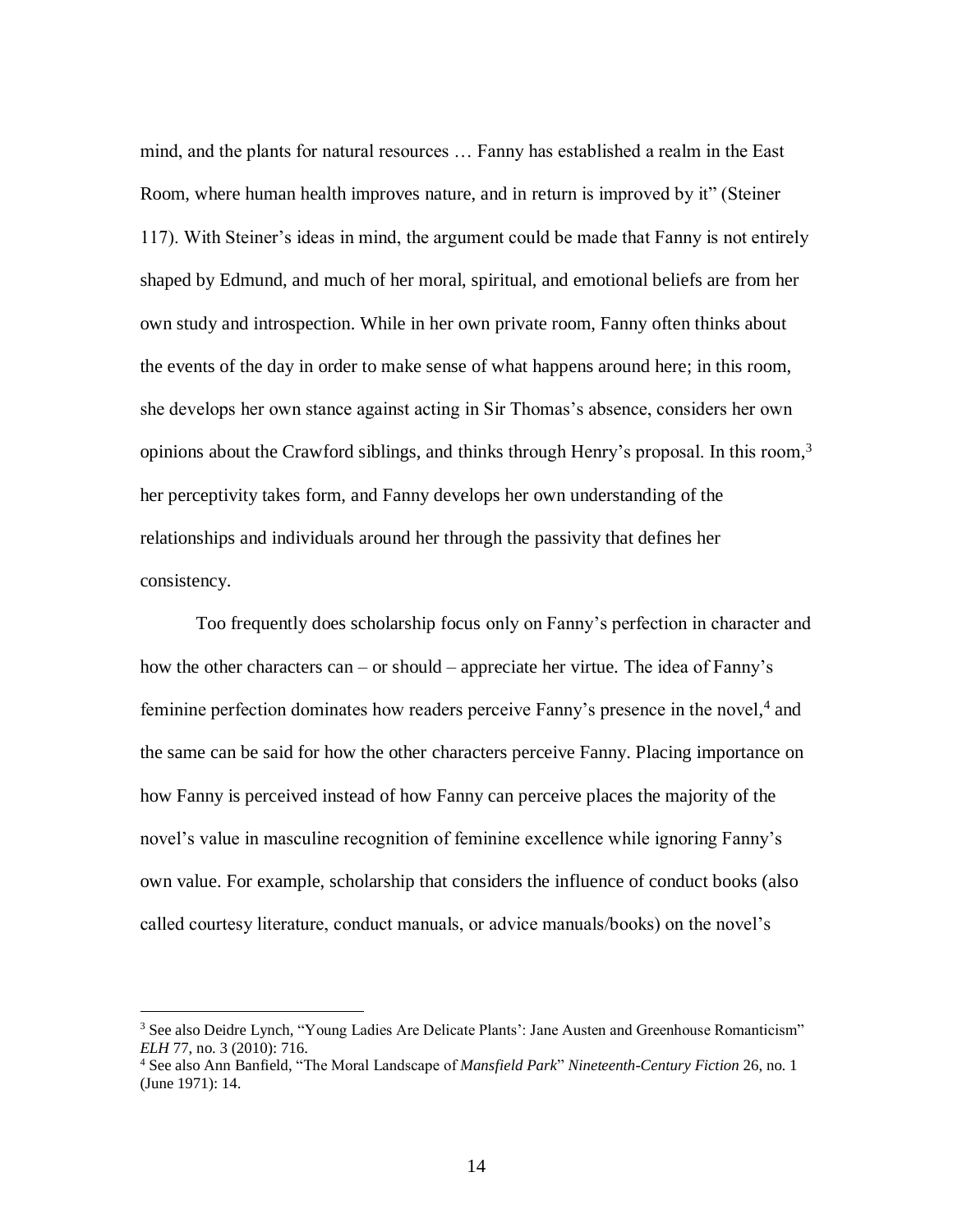representation of model femininity claims the novel's primary interest lies in its representation of the models that women are offered as pleasing to men. Popular in the sixteenth, seventeenth, and eighteenth centuries, these books served as guides for development of women's moral, social, and personal qualities. Both Nancy Armstrong and Penelope Joan Fritzer position Austen's novels in a tradition of literature that follows courtesy manuals; Armstrong looks at the way Austen's prose and narrative styles "follow the path cut through this tangle of speech patterns and writing styles by the female conduct books" (Armstrong 137), and Fritzer considers the ways in which Austen's characters exemplify "the same virtues that appear throughout the courtesy books" (Fritzer 107). To men and women of these centuries, "[t]he woman described in manuals, especially those by men, is the woman whom a man would find desirable. In many ways, she is a fantasy to which women, eager to please men and find husbands, tried to conform" (Todd vii). These manuals value traits and qualities similar to those found naturally in the perfect woman convention, but the manuals themselves follow the idea that women need male intervention in order to achieve acceptable feminine excellence, in that they themselves serve the guiding role often found in the lover-mentor convention. The type of perfect woman described by these manuals would have been expected to follow certain traditions, keep certain practices, and perform certain duties. As Nancy Armstrong explains in *Desire and Domestic Fiction*, these "books of instruction … all posited a similar feminine ideal [that] tended toward the same objective of ensuring a happy household" (Armstrong 63). For families of the middle to upper class, these practices and duties included drawing room skills such as the ability to play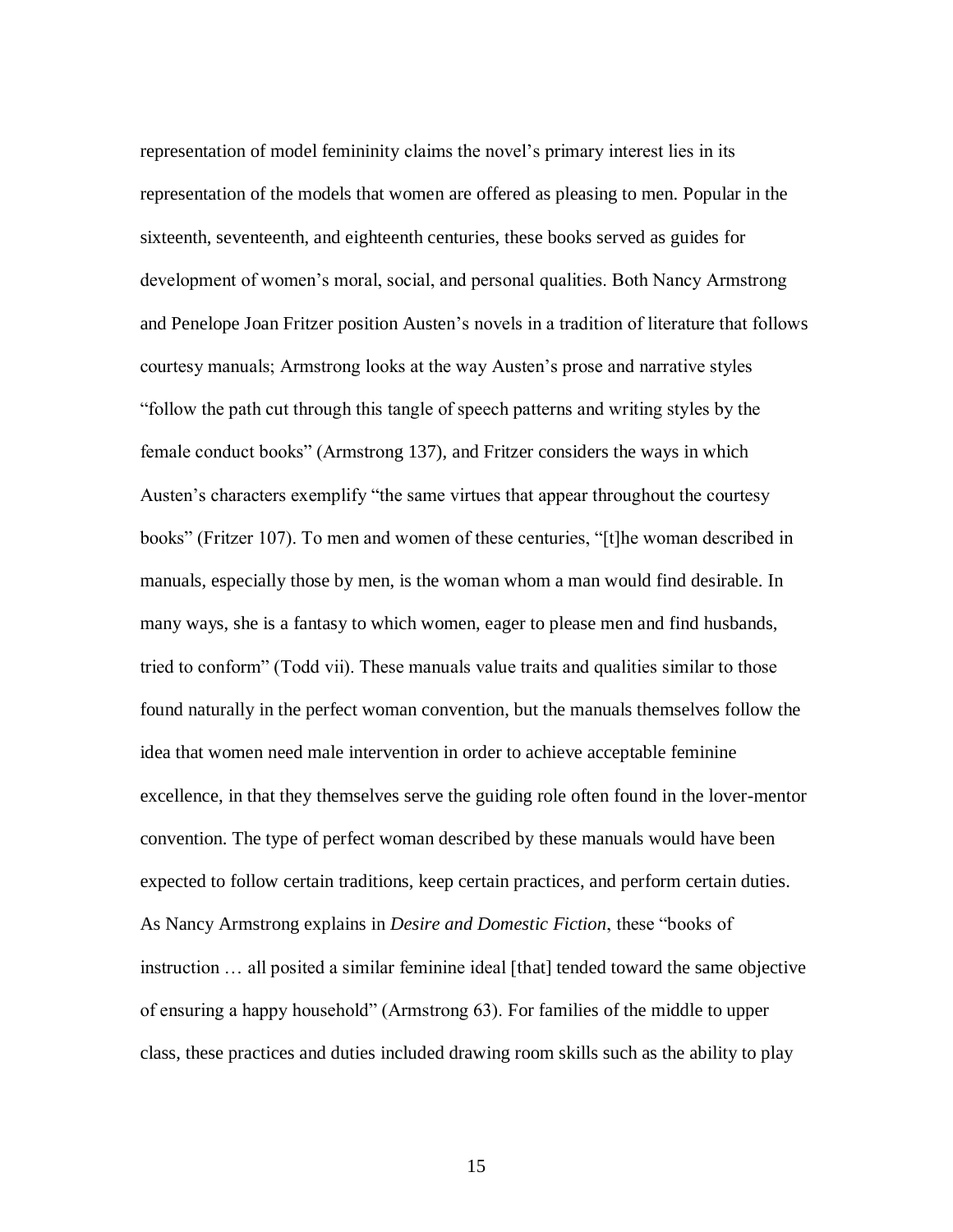an instrument; to sew, stitch, hem, and embroider garments; to paint or otherwise create a form of art; to carry on pleasant small talk and polite conversations; and to provide hospitality to guests and visitors. Most importantly, the perfect woman described here would have to be "out" – that is, noticeably and openly eligible for marriage. In looking at Fanny's eligibility for marriage, she does fit many of the necessary requirements of a perfect woman by the standards of society and of conduct books, especially once she has her own "coming out" ball, to borrow a phrase from Jacqueline Reid-Walsh. This "coming out" ball is, of course, thrown by Sir Thomas as a symbol of his admiration and acceptance of Fanny, further implicating Fanny as a type of model femininity that requires male intervention and recognition.<sup>5</sup>

During the novel, Fanny seems to require male intervention because much of Fanny's claim to desirable feminine character traits comes from the praise of the three dominating male figures in her life: Edmund, Sir Thomas, and Henry Crawford. In the words of Edmund and Sir Thomas, Fanny is described as the "perfect model of a woman" (Austen 272), all while she is praised for being "grateful and tender-heart[ed]" as well as "rational" (Austen 272), and noted as being "peculiarly free from willfulness of temper, self-conceit, and every tendency to that independence of spirit, which prevails so much in modern days in young women" (Austen 249). When Henry makes his intentions to marry Fanny known, he first tells his sister, Mary, about his feelings for Fanny, focusing mostly on "Fanny's charms. – Fanny's beauty of face and figure, Fanny's graces of manner and

 $\overline{\phantom{a}}$ 

<sup>5</sup> See also Jane Nardin, "Jane Austen, Hannah More, and the Novel of Education" *Persuasions: Journal of the Jane Austen Society of North America* 20 (1998): 17.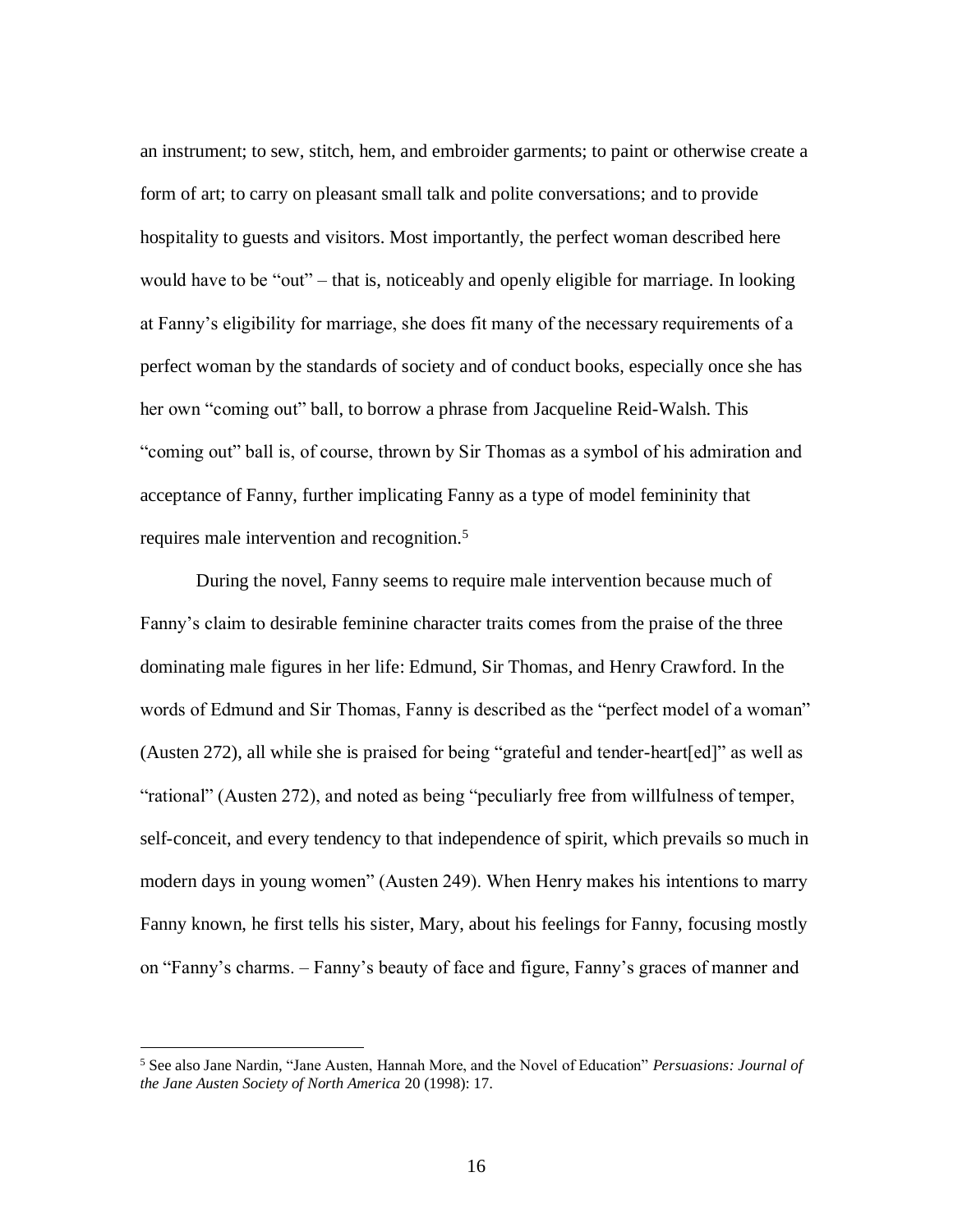goodness of heart … [t]he gentleness, modest, and sweetness of her character … Her temper [Henry] had good reason to depend on and to praise" (Austen 230). Despite Fanny's humble beginnings in the Bertram household, by Volume III, her feminine excellence receives validation, praise, and recognition from the masculine sources of power in the novel. Until this point, Fanny has no real relevance in the family beyond running errands for her aunts; however, once Sir Thomas, Edmund, and Henry Crawford see value in Fanny, even Lady Bertram decides Fanny's companionship and assistance has value worthy of the gift of one of her beloved dogs, the gift of which will be "more than [Lady Bertram] did for Maria [as a wedding present]" (Austen 261).

Readings that focus on other characters' perception of Fanny show her as one type of model femininity, a version that does not fully capture the striking consistency or the novel's emphasis on her perception. Yes, Fanny Price indisputably exhibits many of the qualities expected of the heroines of marriage plot novels; as Jenny Davidson shows, the novel itself takes up "the commitment to politeness that characterizes eighteenth century moral and political writing … as [its] central concern" (Davidson 246), a feat largely accomplished by Fanny herself, "a virtuous and immutable transparency" (Watson 68, qtd. by Davidson 245). However, these types of studies do not consider the ways in which Fanny surprises everyone with her rejection of Henry Crawford's proposal; this moment of surprise ironically provides the best insight into Fanny's perceptivity and consistency in contrast to the other characters' oblivious and inconsistent tendencies. Until Fanny asserts her desire, Sir Thomas and Edmund consider her to be "peculiarly free from willfulness of temper, self-conceit, and every tendency to that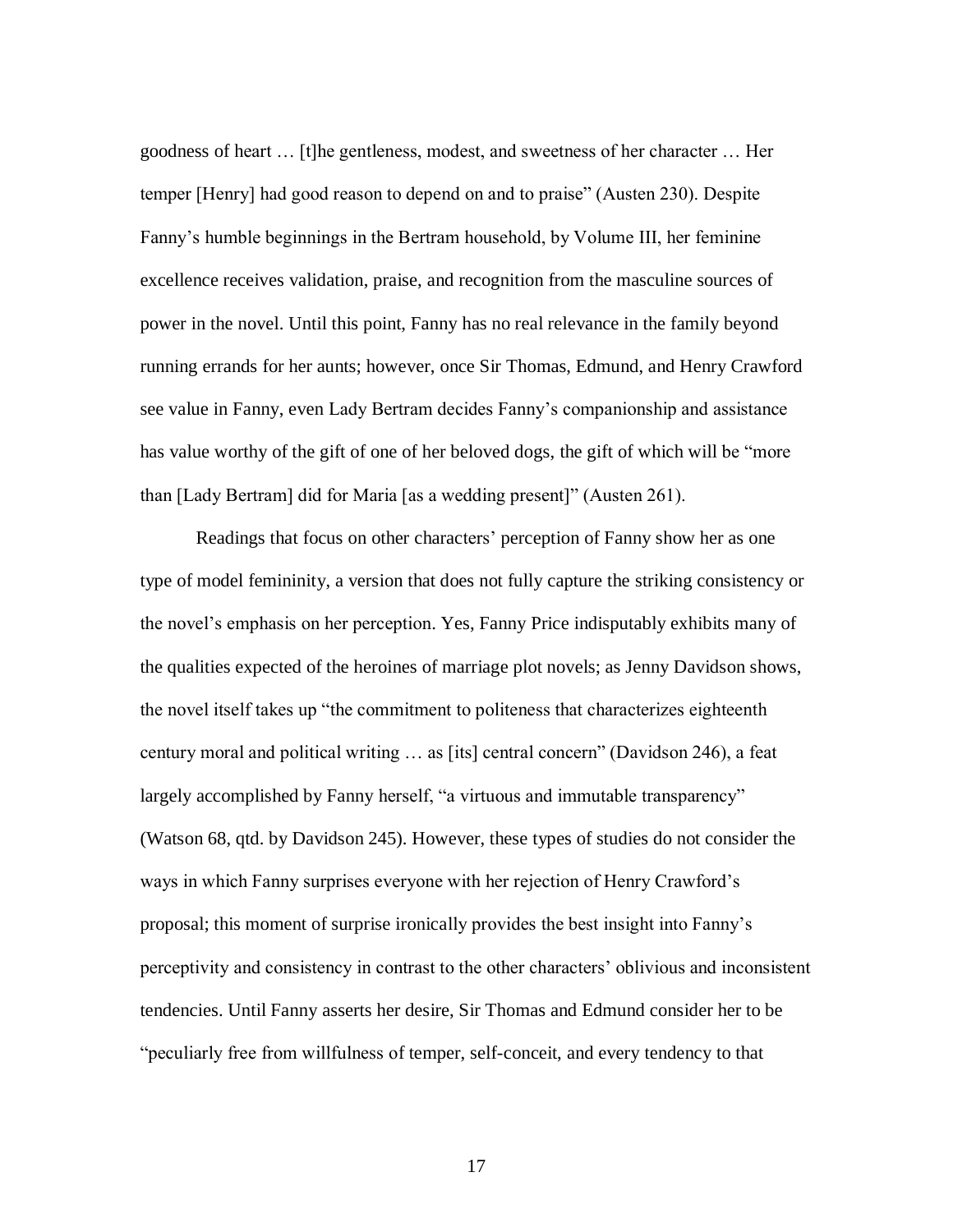independence of spirit, which prevails so much in modern days in young women" (Austen 249) as well as "grateful[,] tender-heart[ed, and] rational" (Austen 272), all virtues and traits admired in the perfect woman convention. As soon as she acts in such a way that would surprise her guardian and her guide, however, she is seen as "willful and perverse" (Austen 249) and "so very determined and positive" (Austen 272). Willfulness, determination, and positivity would be appropriate qualities in a consideration of masculine virtue; however, because Fanny should be meek, submissive, and obliging to the masculine will instead of following her own, she momentarily loses the admiration, esteem, and respect of two of the men who valued her so.

Although Sir Thomas and Edmund see this moment as Fanny's failure to meet their expectations for the model of a perfect woman, it actually shows the ways in which Fanny's apparent passivity allows her to make informed, reasonable, and active decisions. Sir Thomas, Edmund, and Mary Crawford all seem shocked that Fanny did not realize Henry had feelings for her only because they do not realize how perceptive Fanny has been or how accurately she can understand Henry's motives. In her own words, Fanny remarks, "I was quiet, but I was not blind" (Austen 284). Fanny was completely aware of how Henry acted towards her, but she simply attributed it to the insincere nature of his relationships with women. Further, she can recognize his seeming acts of kindness and charity towards her as manipulation in an attempt to get her to accept his proposal. Henry first approaches the topic with Fanny after he announces he has arranged for her brother, William, to visit. As soon as Fanny realizes what Henry is doing as he explains the "sensations which his heart had never known before" (Austen 235), she believes "that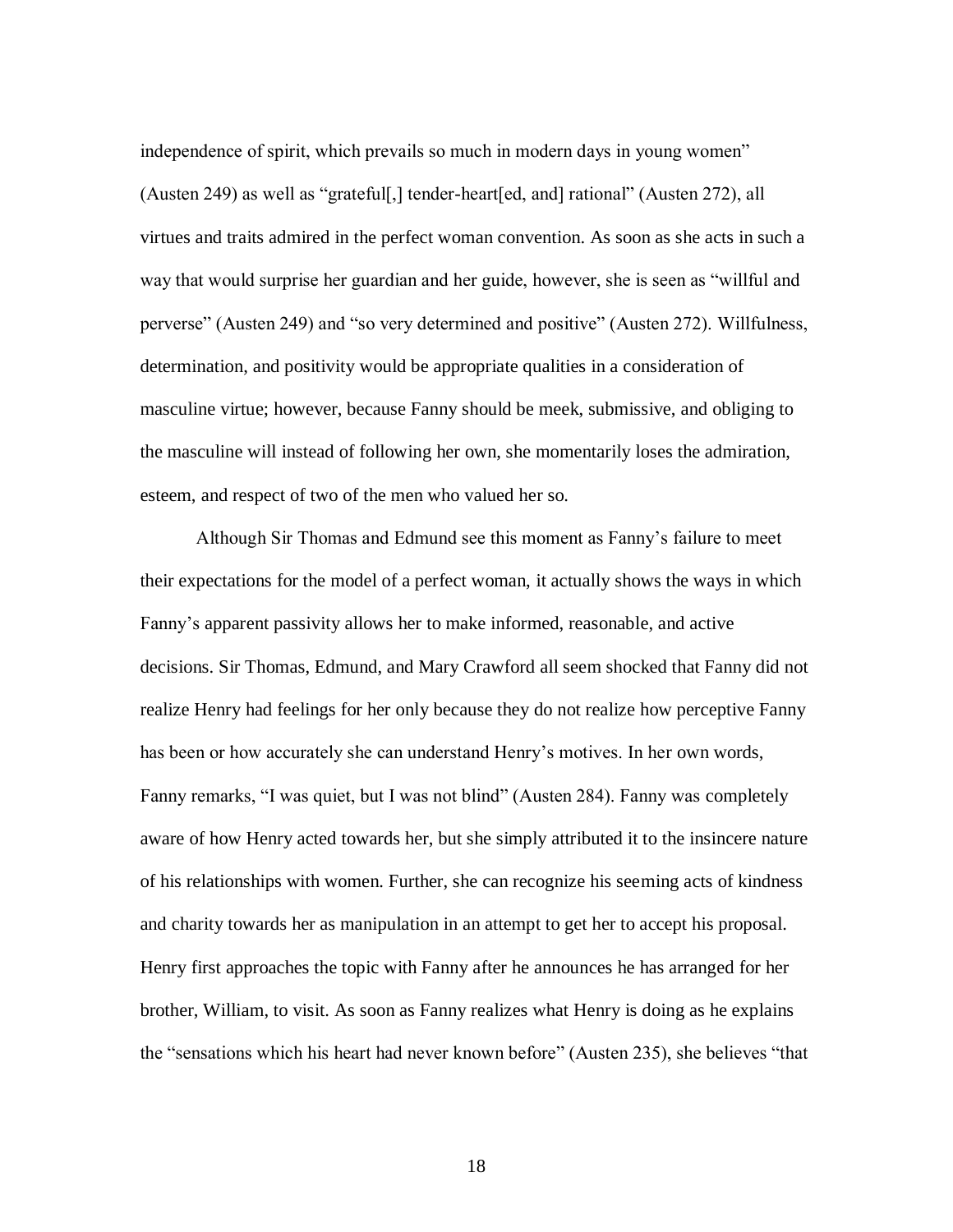everything he had done for William, was to be placed to the account of his excessive and unequalled attachment to her" (Austen 235). Immediately, the beginning of their wouldbe romantic relationship is set off by deceit, through which Fanny can see. As Henry is seemingly unaware of the body language that suggests she is "distressed" (Austen 235), Fanny finally speaks up: "'Don't, Mr. Crawford, pray don't. I beg you would not. This sort of talking which is very unpleasant to me'" (Austen 236). Ignoring her literal begging, Henry continues his proposal, and in doing so positions himself as a gift, "offering himself, hand, fortune, every thing to her acceptance" (Austen 236). Fanny is, momentarily, in a position of power because Henry needs her response. Similarly, as the text does not provide Henry's actual proposal but instead records Fanny's response to each character in great detail, the novel seemingly places Fanny in a position of power in the proposal. The omission of Henry's question and provision instead of Fanny's response places more importance on Fanny's response than on Henry's question, showing the reader that Fanny's refusal holds more value and serves as an example of reason; Fanny provides real and practical reasons to reject his proposal, while it can be assumed that Henry, with no real basis for an attraction, bases his question upon mostly superficial observations. Furthermore, Fanny's temporary power is not only short-lived but also illusory since Henry seems to only be prepared to accept "yes" as a response; she says no in many ways, but he refuses to accept no as a possible answer.

Fanny's momentary and seeming failure to be the model that her family and the novel's conventions expect her to be exemplifies two important elements: first, how Fanny's refusal surprises and upsets the other characters, and second, how looking more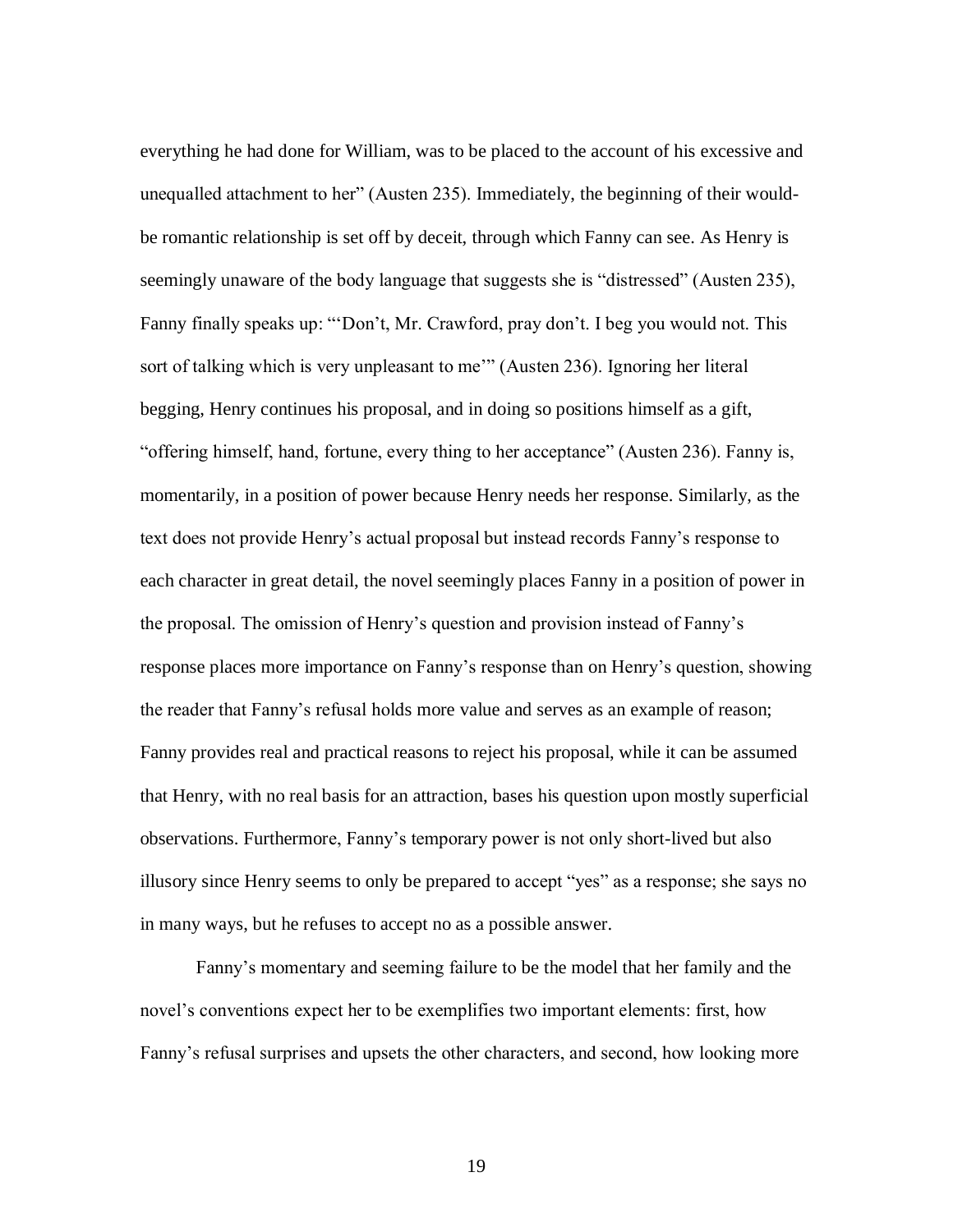closely at her reasons can show that Fanny seems more observant than those around her. Henry's proposal itself is not recorded, but Fanny's denial is recorded five times total, suggesting that something important lies in her response. Through all of Henry's insistent antics, Fanny remains strong and resolute. In her own words, Fanny smartly says, "I had not, Miss Crawford, been an inattentive observer of what was passing between [Henry] and some part of this family in the summer and autumn. … I could not but see that Mr. Crawford allowed in himself gallantries which did mean nothing" (Austen 284). The whole time Sir Thomas was away and the Bertram children interacted with the Crawfords, Fanny carefully observed Henry's actions and noted his intentions. She remarks to Edmund, "I think the difference between [Henry and me] too great, infinitely too great; his spirits often oppress me" (Austen 274). Had Fanny stopped her explanation here, perhaps Edmund's comment that she is "upright and disinterested … so very determined and positive" (Austen 272) might have made sense. However, Fanny continues her explanation, stating that she "cannot approve [Henry's] character" (Austen 274), and "as a by-stander" (Austen 272) to much of the interactions between the Bertrams and Crawfords, Fanny "saw more [of Henry's character] than [Edmund] did" (Austen 272). Fanny's understanding of Henry's true character is so based in her observation that the narrator remarks, "Her ill opinion of [Henry] was founded chiefly on observations … She had hoped that to a man like her uncle, so discerning, so honourable, so good, the simple acknowledgment of settled *dislike* on her side, would have been sufficient" (Austen 248). This comment raises an interesting possibility as it reaffirms Fanny's seeming passivity through observation that allows her to attain truth; Fanny's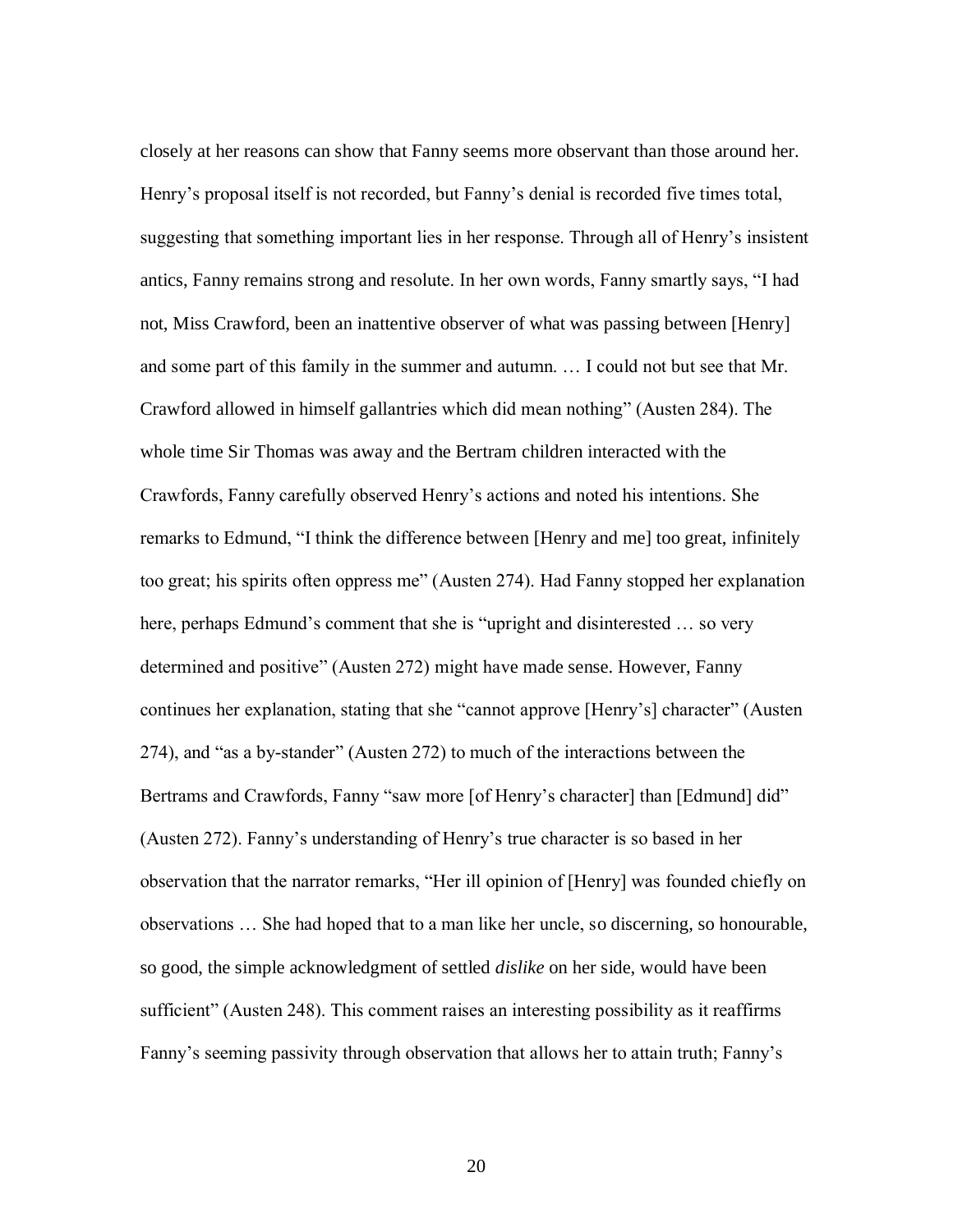responses to and denial of Henry Crawford's proposal serve as perhaps the most rational and – to a rational observer – the most expected moment in the novel. Based upon Fanny's character and how she interacts with those around her, the idea that Henry's character, personality, and general outlook do not match Fanny's own seems among the least surprising details of Austen's novel. However, as noted before, the other characters' inconsistencies in integrity and inability to accurately view Fanny do not allow them to understand how Fanny can be correct in denying Henry Crawford's proposal.

Fanny's refusal of Henry's proposal shows how her consistent perceptivity and observation can best be understood when looked at in conjunction with the types of suitors presented throughout the novel and the expected roles they should fill; much of Fanny's perceptive observations can be seen through her understanding of Henry Crawford and how he is not a proper match for the novel's perfect heroine. As outlined by Talia Schaffer, in the eighteenth and nineteenth centuries, there would most commonly be marriages based upon romantic love and marriages based upon "'the shared project of what is in effect a small business' [a home or household] … a lifetime of management ... an ongoing negotiation" (Schaffer 2). This type of marriage would require a form of activity from women, though only through an accepted range of actions; similarly to the advice of the conduct books, women should complete domestic tasks that deal with hospitality, certain kinds of accepted hobbies or "drawing room skills," and caring for the children and husband. <sup>6</sup> From these differing ideas of marriage, three

<sup>6</sup> Wives of the middle or upper class did experience idleness, however, as Lady Bertram is aptly described as the conduct book woman that "represent[s] the woman of the house as apparently having nothing to do," Nancy Armstrong, *Desire and Domestic Fiction* (New York, NY: Oxford University Press, 1987), 79.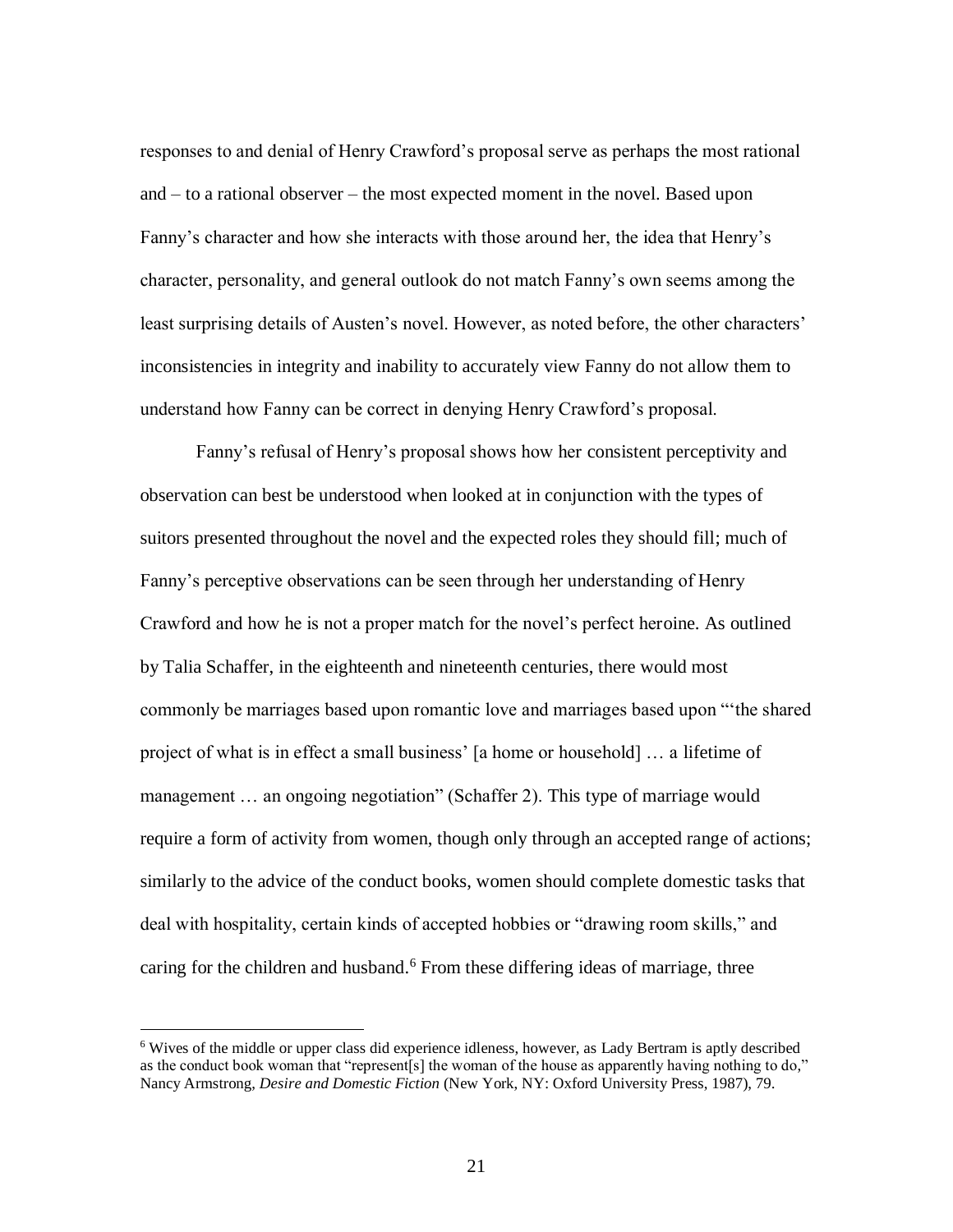different types of suitors seem to emerge: the romantic suitor, the familiar or companionate suitor, and the rake. The romantic suitor and the rake share the required element of romantic and physical attraction between the man and woman, while the familiar suitor would form a desire for a mutually beneficial relationship that often results in an increased social standing for one of the two involved; in marriage plot novels, the romantic suitor and the rake often merge into one. Arguably, the familiar suitor "emerged … [as] an alternative" (Schaffer 42) to the idea of the rake as the rake poses a threat, and the familiar suitor provides safety. The convention of the rake itself would suggest that at least two suitors were in competition with each other: one as the true hero who would – hopefully – win in the end, and the other as a false hero who was often more attractive, seductive, and immediately interesting than the proper choice. However, the reformed rake convention suggests that the rake is indeed the proper match, and the love of the perfect heroine could redeem the rake, turning him from "an unacceptable person [… a] speciously thrilling seducer" (Schaffer 42) to a suitor of rationality, reason, and promise. In either case, the rake often possesses the "malice and cunning of the conventional villain" (Berger 531), making him a questionable match for the perfect heroine.

Like many of Austen's novels, *Mansfield Park* continues to offer a multifaceted version of the marriage plot, containing both types of marriages, both types of suitors, and both representations of the rake convention; however, the way that the characters discover who fits what role is entirely different and further shows Fanny's consistent rational observations and the inconsistent, irrational, and oblivious nature of the two men because Fanny can recognize her true and suitable match from the beginning while Sir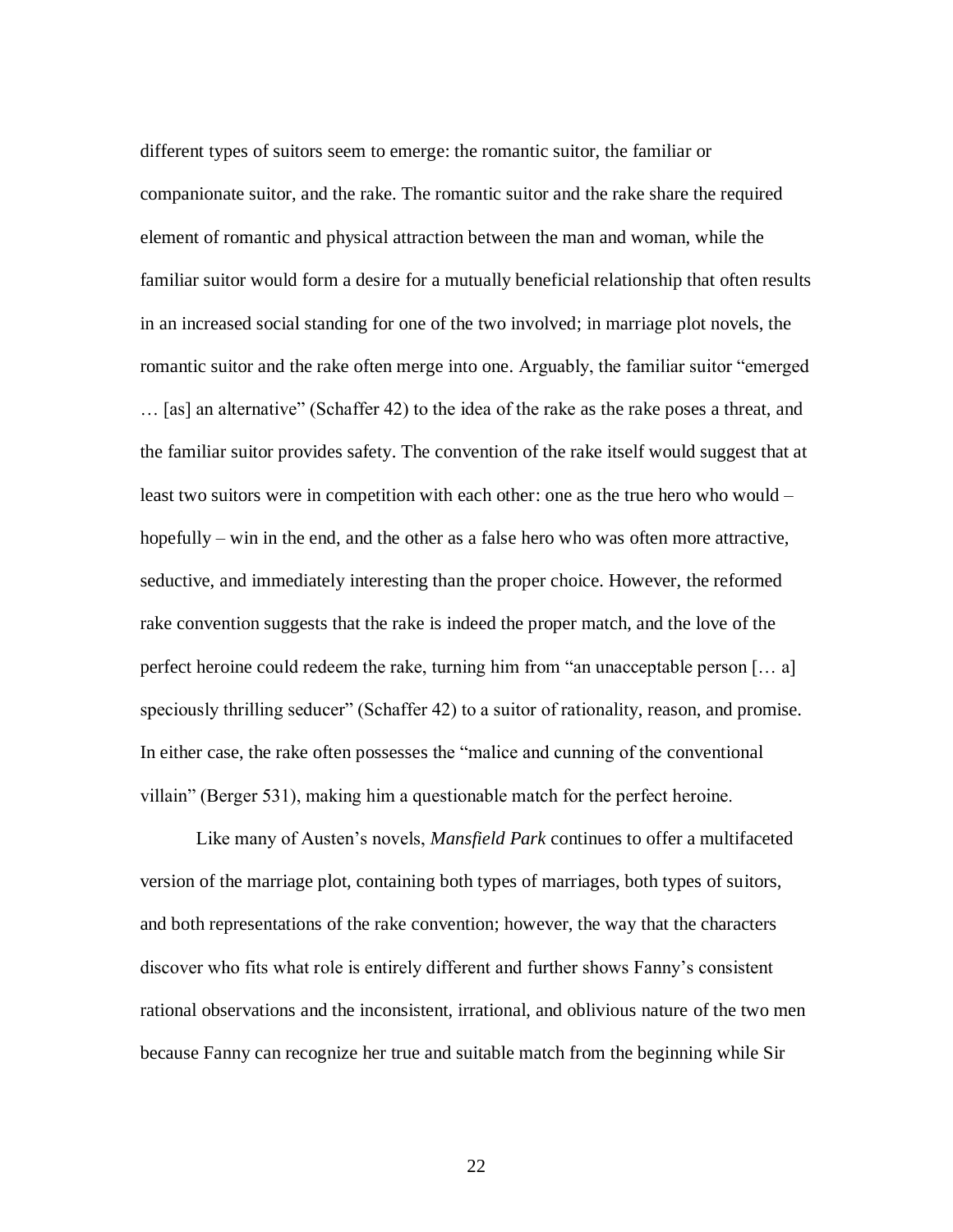Thomas and Edmund both are incapable of seeing that Henry serves as the novel's false hero. Mary Poovey explains the threat that the Crawfords represent at Mansfield as they "epitomize the external challenge to Mansfield Park and the values it ideally superintends, for though Henry Crawford owns an estate in Norfolk, he does not fulfill his patriarchal responsibilities" (Poovey 213). While true that the novel's mishaps and dramatic moments ensue in Sir Thomas's absence, the additional factor causing these occurrences is the presence of the Crawfords, particularly Henry. His own sister remarks that Henry "is the most horrible flirt that can be imagined" (Austen 34), and she believes he would never settle down with a sensible woman. Henry's description in the narration fits the description of the rake character almost perfectly; first, Maria and Julia considered Henry "absolutely plain" (Austen 35), but over time, they begin to see the charm in his "countenance … [as] he was so well made, that one soon forgot he was plain" (Austen 35) until they decide him to be "the most agreeable young man [they] had ever known" (Austen 35). The encounters throughout Volume I aptly show that Henry Crawford attracts the two Bertram girls simply because he reacts to them in a pleasing way. Considering the upbringing Maria and Julia experience under Lady Bertram and Mrs. Norris's care, there is no surprise that the girls believe "that it is only through their address to excite emotions in men, that pleasure and power are to be obtained" (Wollstonecraft 144). Henry's control over Maria and Julia comes from the fact that he knows they wish to "excite emotions" in him, and he believes "the Miss Bertrams [are] worth pleasing" (Austen 35).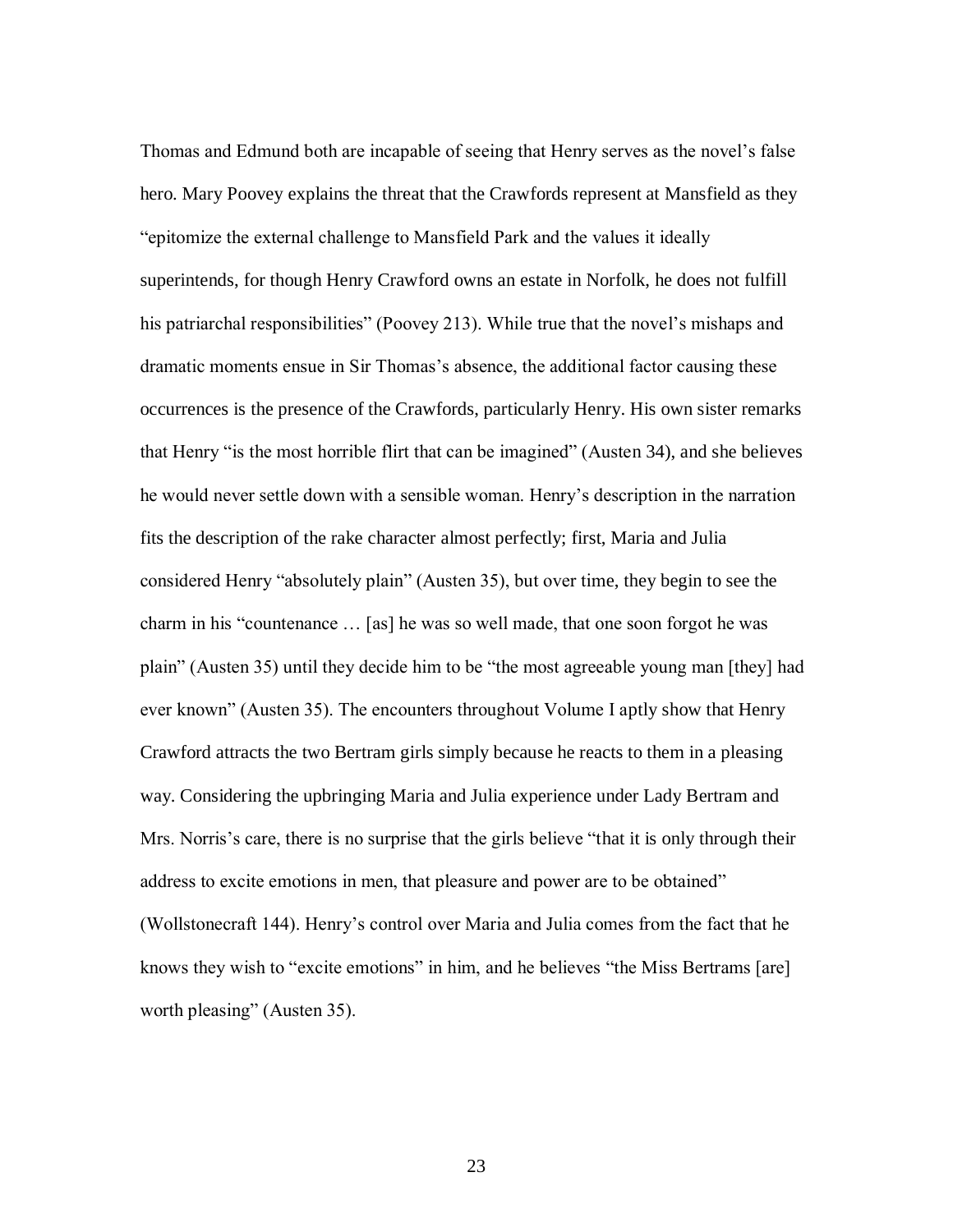Throughout the novel, Henry serves as both examples of the rake convention because no character other than Fanny can see how he remains unredeemed and unchanged, and ultimately, Henry only serves to cause destruction to the Bertram girls' lives and relationships. In the rake convention, the character of the rake often attracts female companions because of his seductive, dangerous, and intriguing personality. He often serves a kind of threat, which would be appealing to women who want to have excitement in relationships. Henry directly poses a threat to the Bertram ladies through his meddling in Maria's engagement. Julia believes herself to be the logical potential match for Henry because of her sister's betrothal to Mr. Rushworth; however, Henry, as the rake, enters into the situation and proves dangerous to Maria's relationship. All the while, he toys with both Bertram daughters: "his manners being to each so animated and agreeable, as to lose no ground with either, and just stopping short of the consistence, the steadiness, the solicitude, and the warmth which might excite general notice" (Austen 91). Henry says himself that he finds Maria agreeable because "[a]n engaged woman is always more agreeable than a disengaged. … Her cares are over, and she feels that she may exert all her powers of pleasing without suspicion" (Austen 36). Henry's statement holds true in Maria's case; as explained in Mary Wollstonecraft's *A Vindication of the Rights of Woman*, this idea that an engaged woman would still seek to "excite emotions in men" was not uncommon. She says, "Were women more rationally educated … they would be contented to love but once in their lives … [however,] having been solely employed either to prepare themselves to excite love, or actually putting their lessons in practice, [women] cannot live without love" (Wollstonecraft 146-147). Henry seems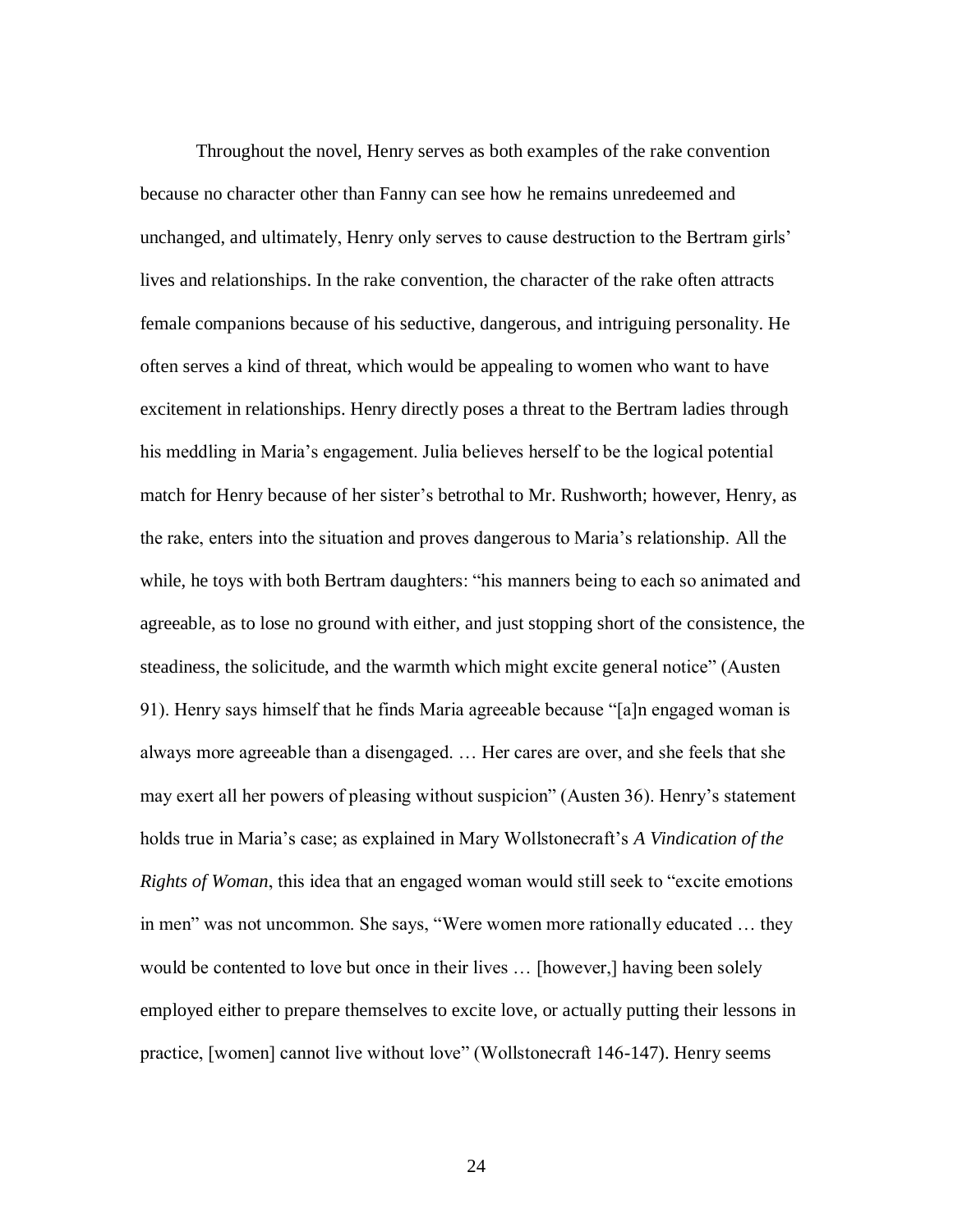quite aware of this predisposition in women of his class, and he exploits Maria's tendencies in order to entertain and please himself. As bystanders to the situation, Edmund and Fanny both observe the way Henry interacts with Maria and Julia, yet Fanny seems to be the only one who understands the truth of what goes on. Like Maria, Julia, and later Sir Thomas, Edmund cannot see the truth in Henry's actions. To explain Henry's seeming interest in Maria, Edmund says, "I believe it often happens, that a man, before he has quite made up his own mind, will distinguish the sister or intimate friend of the woman he is really thinking of, more than the woman herself" (Austen 92). Fanny, however, closely observes moments between Henry and Maria that no one else seems to notice, such as Henry's flirtatious suggestion in the chapel at Mr. Rushworth's estate that he should not want to see Maria married. Considering Henry does eventually ruin Maria's reputation when he breaks her marriage and runs away with her all before leaving her to nothing, Fanny's assumptions and observations prove correct. Yet, Edmund cannot see Henry's true persona, and Sir Thomas does not truly know Henry at all. Even though the two are oblivious to Henry's true intentions and characteristics, the idea that they believe him well-suited for Fanny still seems surprising.

Henry seems to take on the position as the novel's reformed rake when Sir Thomas and Edmund believe Henry's affection for and interest in Fanny prove that he seems to be seeking the proper qualities in a wife, suggesting that Henry acknowledges Fanny as the model of perfect femininity and the perfect wife he should want; however, as Fanny's observations and eventual rejection suggest, Sir Thomas and Edmund simply cannot see and understand Henry in the correct way. Some scholarship seems to also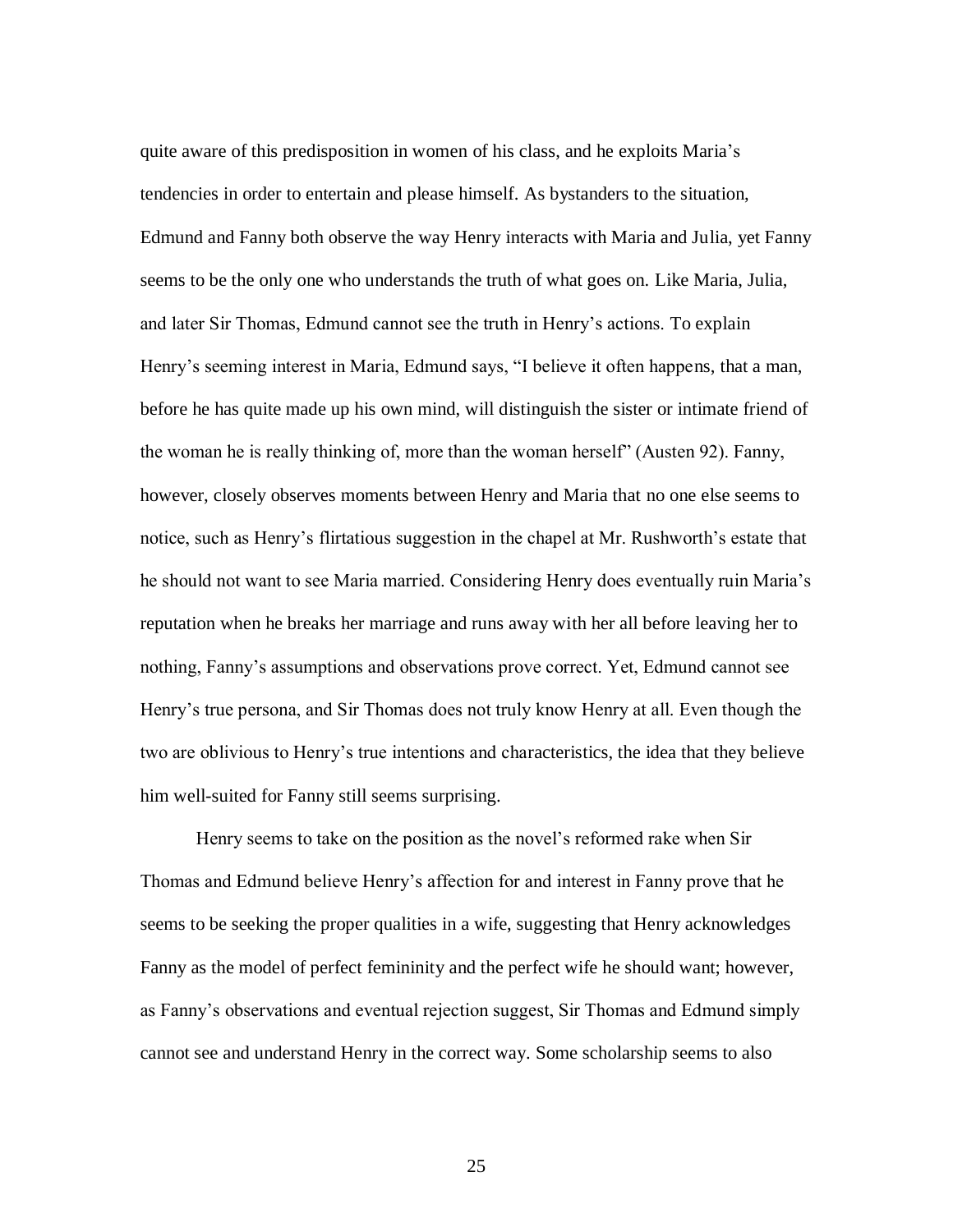believe Henry to be the almost reformed rake, seen when Anita Soloway argues that Henry uses language specifically connected to the perfect wife as described in Proverbs 31. The "virtuous woman" (KJV, Proverbs 31.10) described here is clothed in "strength and honor" (31.25), and her words are full of "wisdom" and the "law of kindness" (31.26). She works diligently in the house and beyond (31.18,21,24), and she is trusted, blessed, and praised by her husband and children (31.11-12,28). Perhaps most notable is the fact that Henry would "praise" (Austen 230) Fanny's virtues, echoing verse twentyeight of the Biblical text. Also, as Soloway points out, Henry "views the quiet, guileless Fanny as the only person to whom he can safely expose his deepest self" (Soloway 83). Henry tells his sister, "'I could so wholly and absolutely confide in [Fanny] … and *that* is what I want'" (Austen 230). Henry feels he can trust Fanny, a quality described in Proverbs 31: "The heart of her husband doth safely trust in her, so that he shall have no need of spoil. She will do him good and not evil all the days of her life" (KJV, Proverbs 31.11-12). Soloway's reading suggests that Henry could be redeemed by his love and affection for Fanny, and he even seems to admire her for the qualities that make her a perfect model of femininity. Sir Thomas and Edmund believe he could be reformed, and this marriage could be a familiar marriage of rational esteem, as described by Schaffer. However, Henry proves inconsistent when he cannot wait for Fanny to return from Portsmouth, and he removes the possibility of following the reformed rake convention. When Henry ruins Maria's reputation, positioning him finally as simply the novel's rake, unreformed, Sir Thomas changes his perception of Fanny when he realizes that her understanding of Henry was right all along.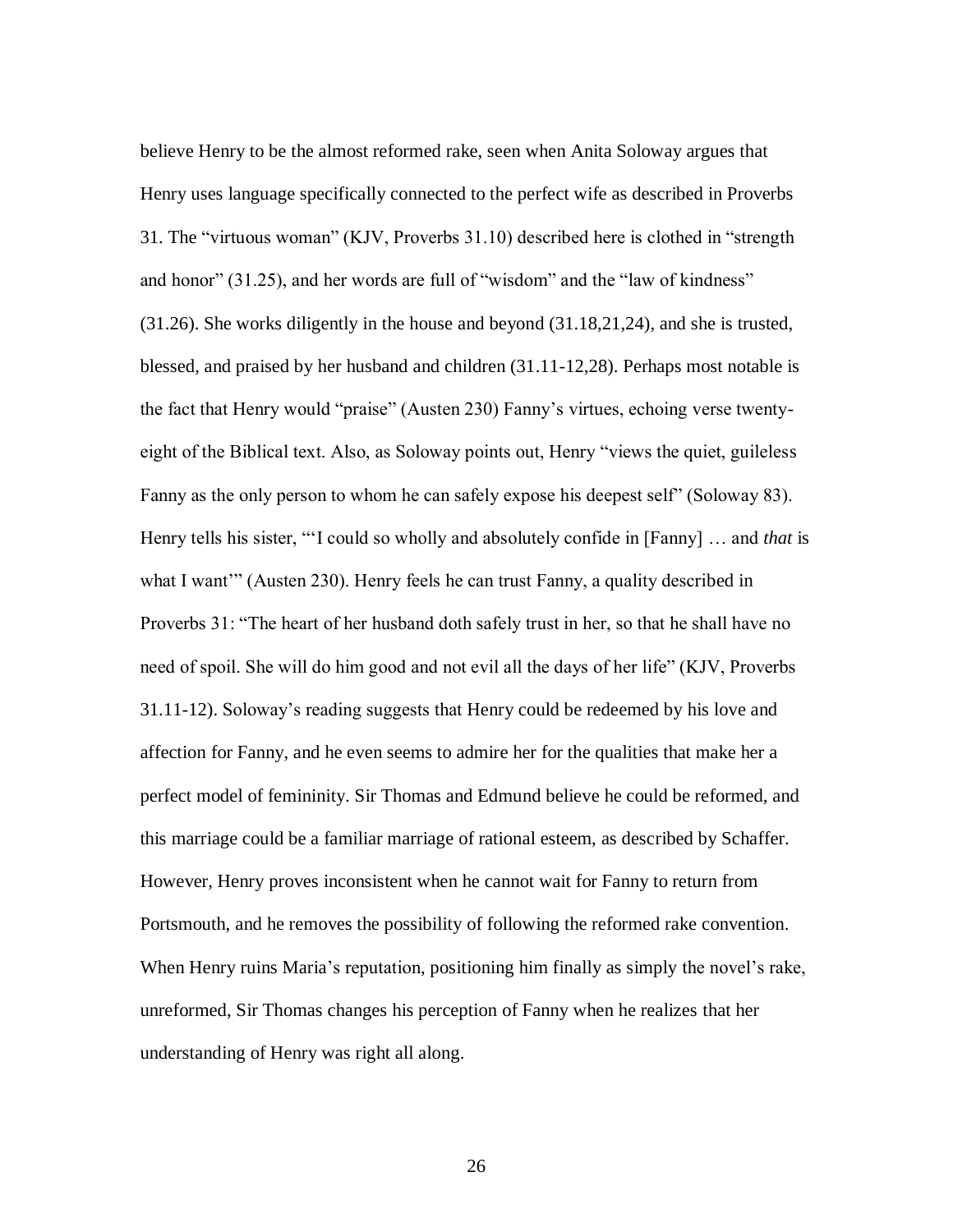*Mansfield Park* also represents multiple forms of the familiar suitor and familiar marriage first incorrectly when Sir Thomas suggests Fanny would be rightly matched with and appropriately provided for by Henry and then correctly when Fanny and Edmund eventually marry; before the correct representation of the familiar suitor and marriage can be shown, however, Sir Thomas and Edmund must change their perceptions and see both Henry and Fanny as they exist, defined by their character traits. Once Fanny asserts her desire and tells Sir Thomas she does not want to marry Henry, Sir Thomas reminds Fanny she is of a lower class and tries to guilt her into accepting Henry's proposal upon the basis of how her family "might be benefitted [from this marriage], how *they* might rejoice in such an establishment for [her]" (Austen 249). Even though he does not know Henry at all, Sir Thomas refers to the prospect of marrying Henry as "an opportunity of being settled in life, eligibly, honourably, nobly settled, as will, probably, never occur to [her] again" (Austen 249). To Sir Thomas, Fanny has been presented the opportunity to marry "a young man of sense, of character, of temper, of manners and of fortune" (Austen 249). He accuses Fanny of being concerned only with "what a young, heated fancy imagines to be necessary for happiness" (Austen 249), showing Sir Thomas incapable of perceiving Fanny as the observational and rational woman she is and of perceiving Henry as the alluring yet dangerous suitor he is. Edmund, too, must change his perception of Henry, Mary Crawford, and Fanny, moments that show his inconsistency in integrity and that question his role as Fanny's guide. Despite Fanny's adoration, Edmund does not initially show romantic interest in her and instead values the wrong version of femininity when he pursues Mary Crawford. Though Fanny herself recognizes Mary is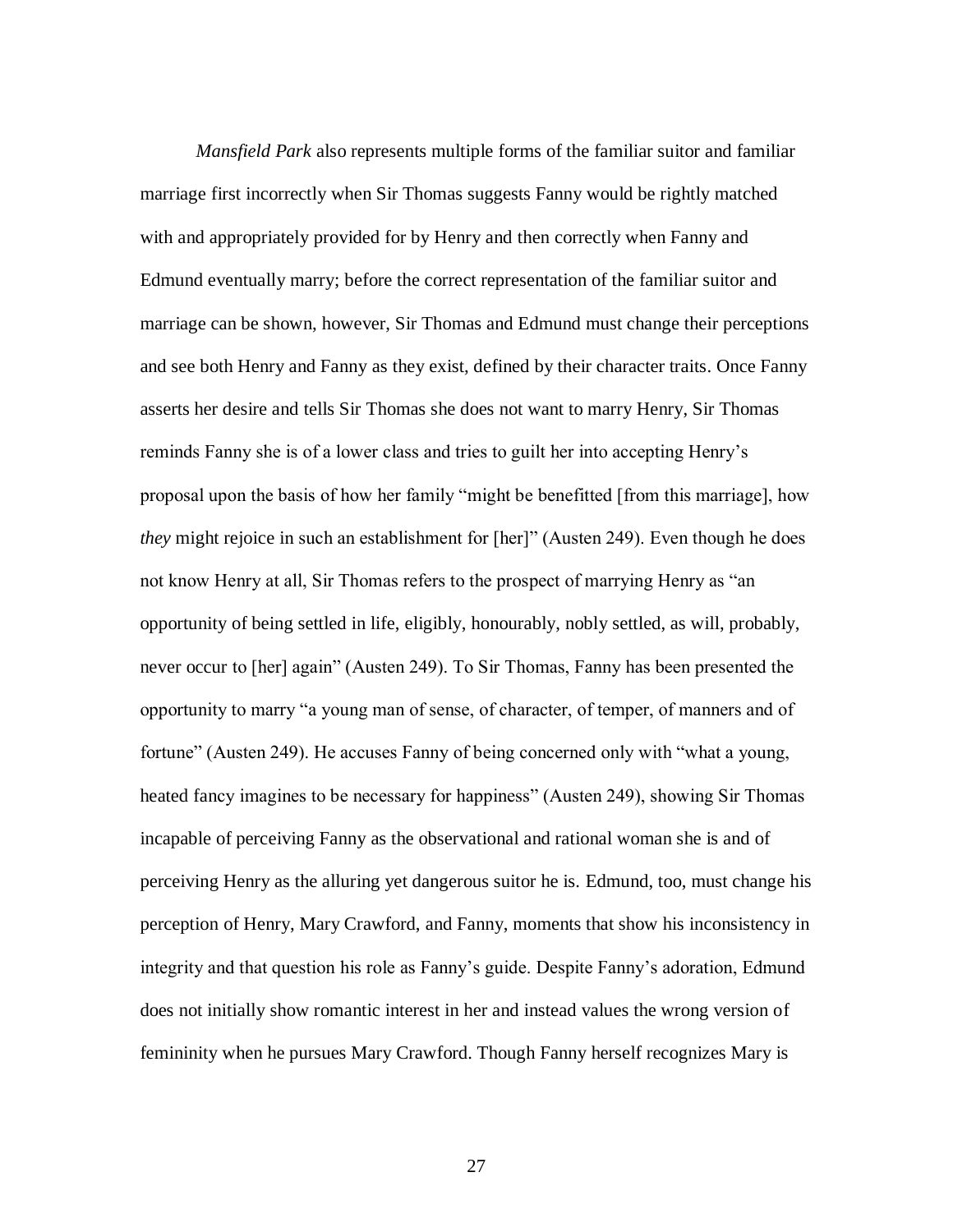not the right type of woman for Edmund, he seems oblivious. When visiting Mr. Rushworth's estate in Volume I, Mary lets her opinions about Edmund's plans to become ordained known; <sup>7</sup> upon hearing he should be ordained, Mary "looked almost aghast" and has to "rally her spirits" in order to recover (Austen 70). Though Edmund seems largely unaware of his mismatched companion, Fanny remains aware almost from the novel's beginning. When Mary and Edmund first begin their romantic relationship, the narration remarks that Fanny "was a little surprised that he could spend so many hours with Miss Crawford, and not see more of the sort of fault which he had already observed, and of which she was almost always reminded by a something of the same nature whenever she was in her company" (Austen 52). Edmund either remains oblivious to Mary Crawford's true sentiments and lacking moral quality that he so admires in Fanny, or he chooses to ignore Mary's less savory traits because of his physical attraction to her. Either way, Edmund must undergo a change before he realizes his own inconsistency and who his own proper match should be; ironically, he praises Fanny's qualities of model femininity while failing to see the lack of such qualities in his own proposed match.

Characters' inconsistencies and inabilities to accurately perceive each other go beyond the realm of relationships and romance, as the novel's patriarch demonstrates through his general lack of awareness and control over his affairs abroad, his family, and his household. In fact, the only consistency in Sir Thomas's narrative is his lack of control. This lack of control can be seen in many moments throughout the novel, from the novel's opening when he allows Lady Bertram and Mrs. Norris to accept a daughter from

<sup>7</sup> See also Banfield, 8.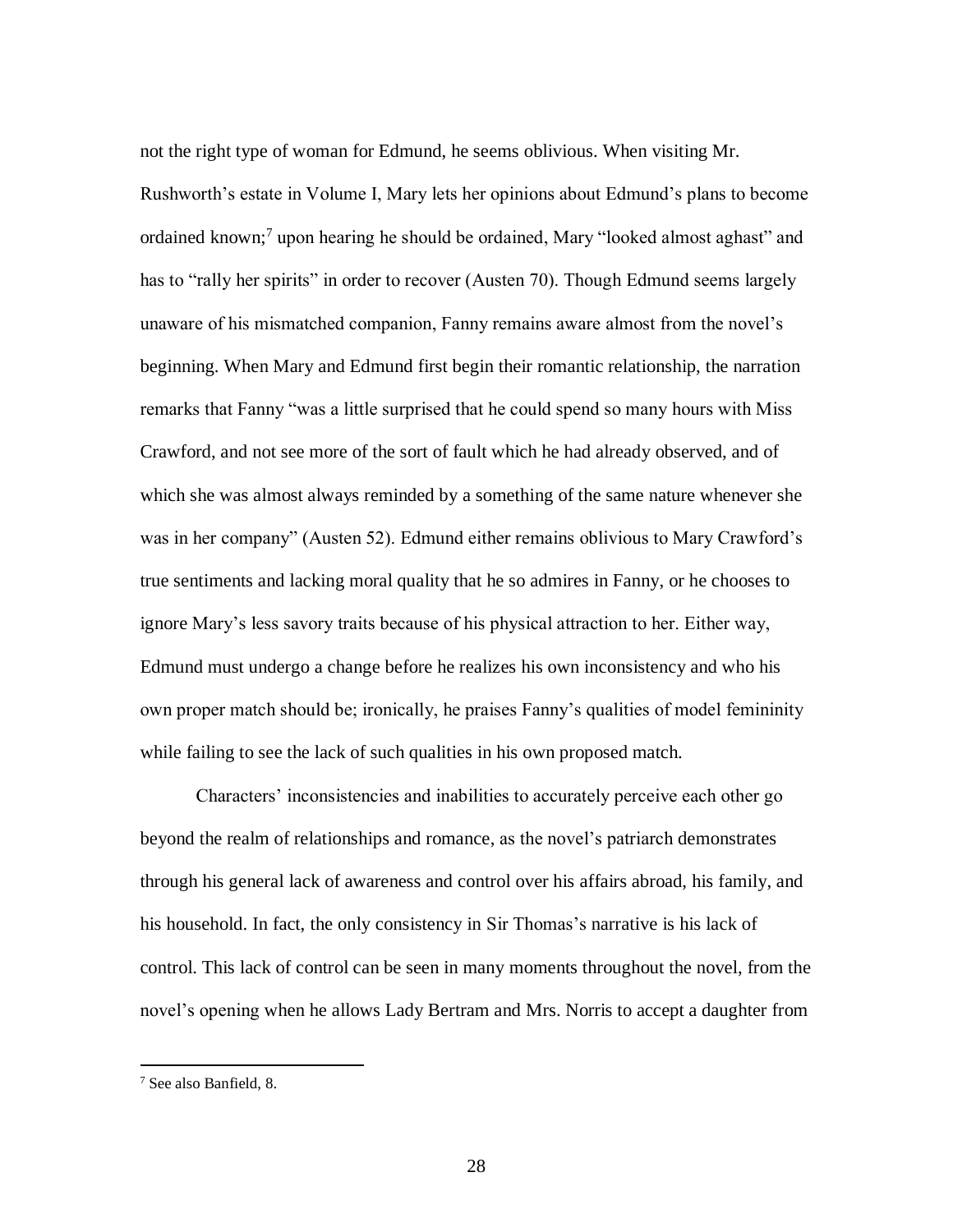Mrs. Price beyond his best judgment to his lack of control over his holdings in Antigua.<sup>8</sup> Perhaps the most relevant to this discussion is actually his perception of his own biological children and his disappointments in their character. In his own words, Sir Thomas both conspicuously and inconspicuously states his disappointment in his own children. Mary Poovey points out that the undesirable traits the Bertram children possess are a product of their upbringing: "Sir Thomas has raised his children with an unhealthy combination of restraint and indulgence that has given them – especially his daughters – an idiosyncratic education instead of the principles of 'duty' they should have learned" (Poovey 213). Sir Thomas seems unaware of his hand in his children's outcomes, 9 however, and he instead focuses on the characters throughout the novel whose dispositions please him, ignoring his paternal duties to better his own children. When praising Henry Crawford for wanting to marry young, Sir Thomas says, "I am an advocate for early marriages … This is so much my opinion that I am sorry to think how little likely my own eldest son, your cousin, [Tom] is to marry early; but at present, as far as I can judge, matrimony makes no parts of his plans or thoughts. I wish he were more likely to fix that" (Austen 248). Furthermore, Sir Thomas suggests possible disappointment in his daughters through his praise of Fanny. Nina Auerbach claims that Fanny's desires are only met "as a last resource when Sir Thomas's natural children disgrace themselves in turn" (Auerbach 215), leaving only the adopted Bertram as a way

<sup>&</sup>lt;sup>8</sup> The circumstances surrounding the particular strain of Caribbean imperialism in the novel might suggest Sir Thomas does not have much power abroad due to what Moira Ferguson calls "general economic crisis" members of his social class were experiencing historically, "Mansfield Park: Slavery, Colonialism, and Gender." *The Oxford Literary Review* 13, no. 1–2 (1991): 119.  $9$  Nardin, 15-20.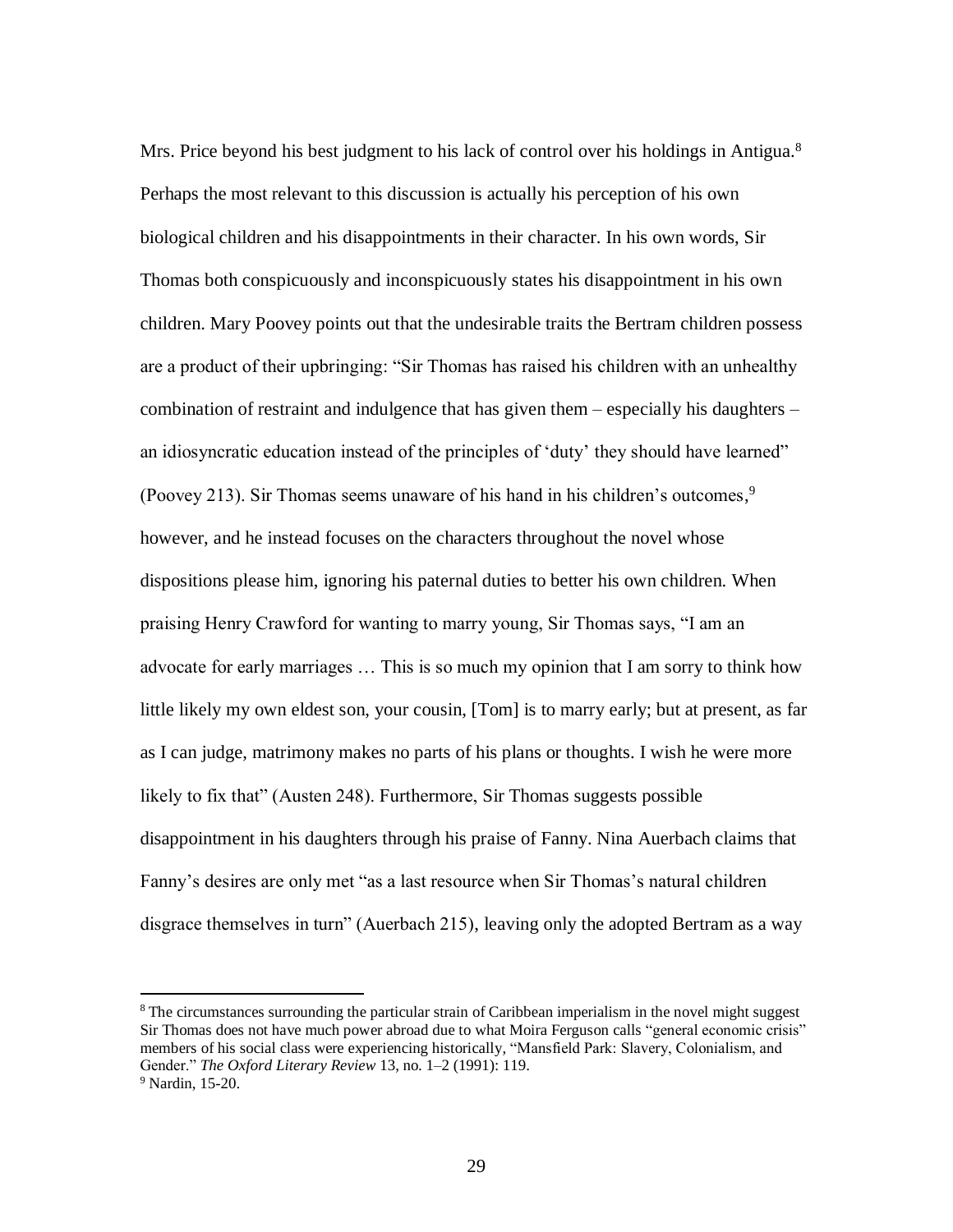to redeem the family in Sir Thomas's mind. This idea, of course, only highlights the potentially incestuous quality of the following marriage and the unkept promise of Mrs. Norris at the novel's opening. By the conclusion of the novel, Sir Thomas joyfully welcomes "the promise of Fanny for a daughter [and meets] Edmund's application [with] joyful consent" (Austen 371). Sir Thomas recognizes Fanny's "usefulness" and "excellence" (Austen 371) and sees her as "indeed the daughter that he wanted" (Austen 371) and the wife he wants for his son. This "full acknowledgment of [Fanny's] worth by Sir Thomas" (Soloway 84) depreciates his own biological daughters' worthiness; by his own admittance, Fanny is "the daughter that he wanted," suggesting his two daughters are unsatisfactory to his sensitivities.

Sir Thomas's praise of Fanny and Edmund's sudden realization that she is a suitable wife mark the moment in the novel when, finally, characters view Fanny accurately as she exists rather than through their own misrepresentations of her. Even though Fanny acknowledges Edmund as her suitable match from the beginning, and even though *Mansfield Park* was once noted as a "long history of [Fanny's] patient affection" (*Morning Review*, qtd. by Troost and Greenfield 22), Sir Thomas and Edmund, in their inconsistencies, do not recognize Fanny as the suitable match until Volume III and in the novel's final chapter. Again, the novel does not show much in the way of how the relationship between Edmund and Fanny develops or why Edmund really decide to admire Fanny romantically; the narrator only remarks, "I only intreat every body to believe that exactly at the time when it was quite natural that it should be so, and not a week earlier, Edmund did cease to care about Miss Crawford, and became as anxious to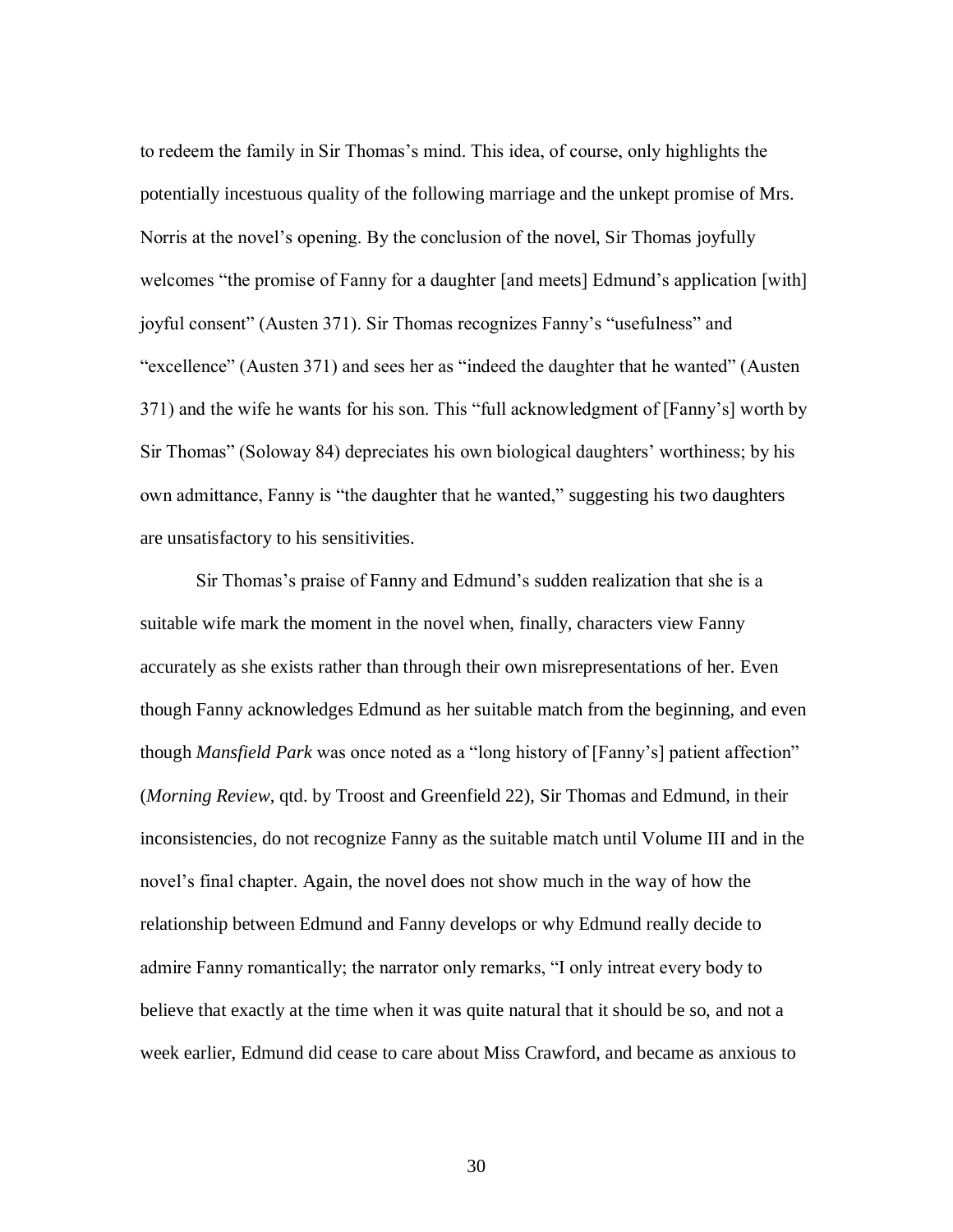marry Fanny, as Fanny herself could desire" (Austen 369). Remaining a component of the lover-mentor convention, Edmund credits himself for developing the perfect wife of "mental superiority" (Austen 370), as he believed "her mind [was] in so great a degree formed by his care, and her comfort depending on his kindness, an object to him of such closer and peculiar interest, dearer by all his own importance with her than any one else at Mansfield" (Austen 370). As mentioned by Clara Tuite and other scholars, <sup>10</sup> Fanny only becomes the focus of the novel and Sir Thomas's affections and care once there are no other eligible women to be married and once Sir Thomas realizes she is the most prepared to be a virtuous wife. Sir Thomas's interest in Fanny actually meets the expectations set by the opening of the novel, as only now does he begin to "adequately provide for" (Austen 5) her, turning *Mansfield Park* into "a plot of female upward mobility" (Tuite 105). Sir Thomas's sudden realization that Fanny is admirable and a version of model femininity he wants to see in his children provides an example of his inconsistency; as Ellen Pollack notes, throughout the novel "the Bertram household [is in a] a world of categorical instabilities and circumstantial uncertainties" almost exclusively at the hand of "the family patriarch, Sir Thomas" (Pollack 164), and his back-and-forth over Fanny's value and morality allows for much of the novel's drama and much of Fanny's distress.

If Sir Thomas must see that Fanny exemplifies the qualities he should have instilled in his daughters, then Edmund must see that Fanny embodies the traits that Mary

 $\overline{\phantom{a}}$ 

<sup>&</sup>lt;sup>10</sup> See also Nina Auerbach, "Jane Austen's Dangerous Charm: Feeling as One Ought about Fanny Price" *Women & Literature* 3 (1983): 215 and Anita Soloway, "'For Her Price Is Far above Rubies': Choosing a Wife in Mansfield Park" *Persuasions: The Jane Austen Journal*, 36 (2014): 84.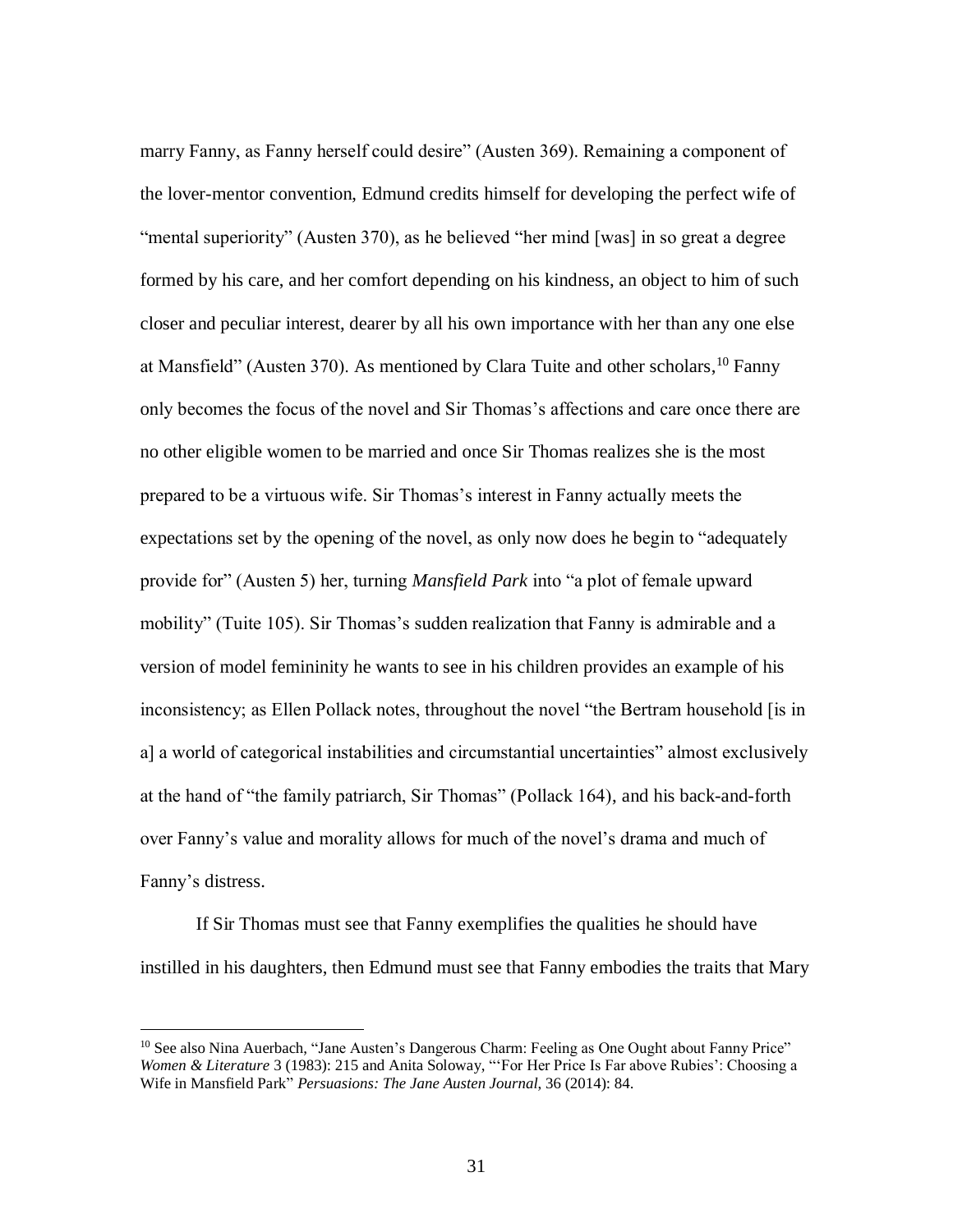Crawford lacks; before the novel can conclude, Edmund must realize that Fanny's admirable traits make her the most suitable wife he could find. Sarah Bowen explains how Edmund might come to realize Fanny is his ideal match by providing background for what Edmund's ordination would have included based upon the *Book of Common Prayer*. In this "solemn diaconal ordination service" (Bowen 102), Edmund would have been reminded that the wife of a clergyman must be "'grave, not slanderous, sober, faithful in all things [and that ordained husbands must rule] their children and their own houses well'" (*Book of Common Prayer* 692, qtd. by Bowen 102). Though Edmund has been working with Fanny throughout the novel and attempting to instill in her these admirable traits that the perfect model woman and the perfect Christian wife should have, he seems unaware of the fact that, as a clergyman, he should seek the type of wife Fanny's traits would allow her to be. What finally makes Edmund realize Mary does not exemplify the version of model femininity he admires comes from how she responds to Henry and Maria's affair. She calls their actions "folly" (Austen 357), a term Edmund finds completely inappropriate for the gravity of the situation. He realizes she had "[n]o reluctance, no horror, no feminine … no modest loathings" towards the situation, and he asks, "For where, Fanny shall we find a woman whom nature had so richly endowed?" (Austen 357). This comment alone shows that Edmund remains oblivious to Fanny's true value even once he can clearly see and know Mary, and he only begins to perceive Fanny correctly once he can acknowledge her as his suitable match.

Even though much of the novel points to Fanny finally marrying Edmund, some readers might have anticipated an acceptance of Henry's proposal and of Mary and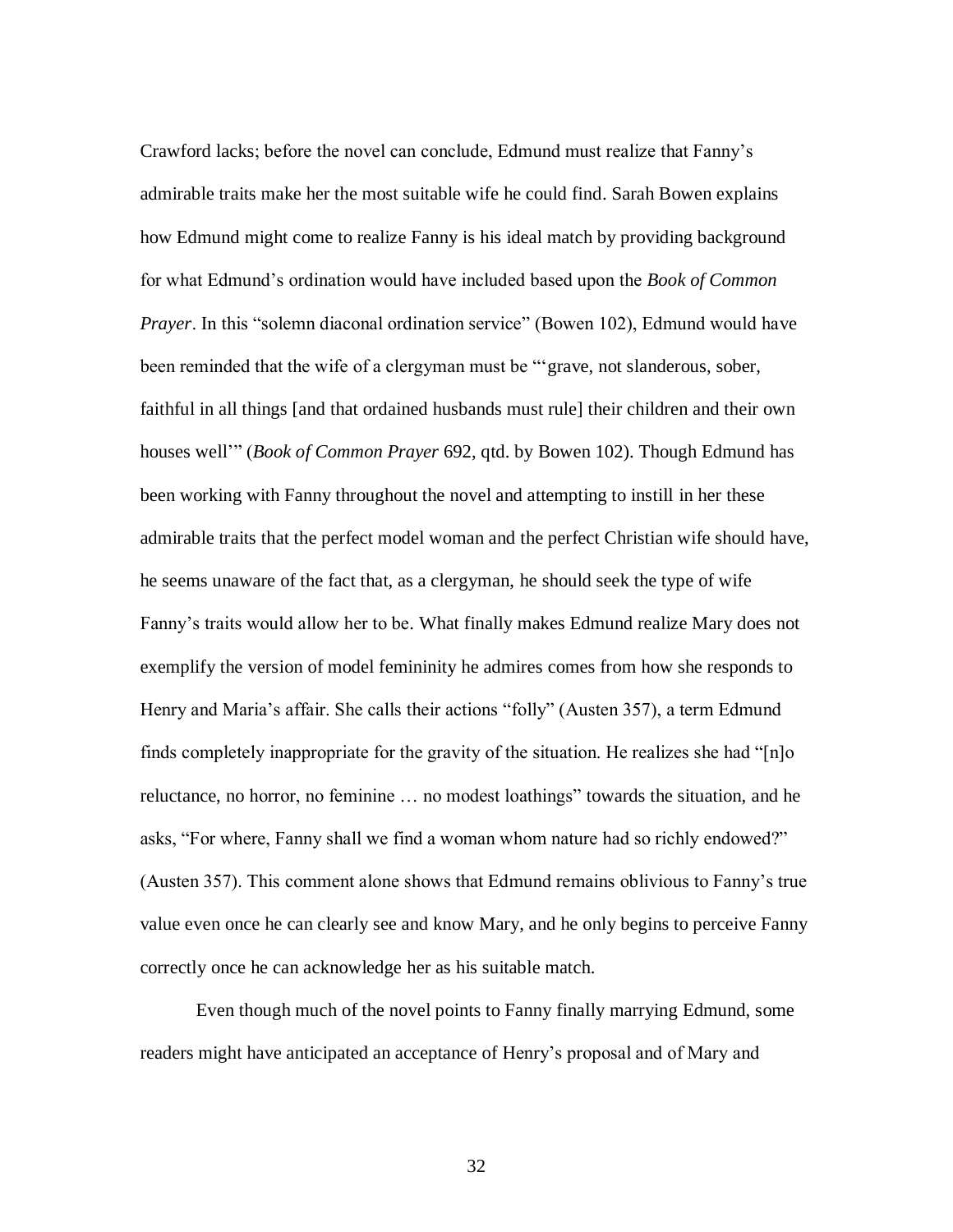Edmund's romance because, despite the suggestions that they are wrong for each other, either relationship could have fit into a marriage plot convention.<sup>11</sup> Henry's marriage to Fanny would have resulted in the reformed rake convention, and Mary's marriage to Edmund could have fit another familiar marriage plot, in which the wife is brought into maturity through her marriage to a more serious man. <sup>12</sup> Readers might also be surprised that none of the other characters end in happy or suitable marriages: Tom Bertram seems unlikely to find a wife at all, Maria joins the widowed Mrs. Norris in a kind of exile, and Julia elopes into an unacceptable marriage against her father's wishes. Fanny and Edmund, therefore, end as the novel's celebrated couple as the novel rewards the consistency that has characterized Fanny throughout the novel.

As the quiet and often unnoticed heroine, the idea that Fanny's passivity actually allows for appropriate and acceptable active decisions surprises some readers. According to Deirdre Lynch, some readers believe Fanny "ought to be labeled a hypocrite [because t]he girl who 'cannot act'  $(MP, 145)$  does so all the time," pointing to the "tactical ... [and] efficacious [way that Fanny] get[s ...] what she wants" (Lynch 716) as the reason to believe Fanny more active than she seems. While true that Fanny does have a hand in getting what she wants, ultimately the end of the novel shows that, despite Fanny's "quiet devotion" to Edmund all along, she does not get what she wants until every other character in the novel can perceive and understand her as she truly exists; this surprise

<sup>&</sup>lt;sup>11</sup> See Peter W. Graham, "Falling for the Crawfords: Character, Contingency, and Narrative" *ELH* 77, no. 4 (2010): 867.

<sup>&</sup>lt;sup>12</sup> See also Gillian Dooley "'My Fanny' and 'A Heroine Whom No One But Myself Will Much Like': Jane Austen and Her Heroines in the Chawton Novels" *Persuasions: The Jane Austen Journal On-Line* 38, no. 1 (2017).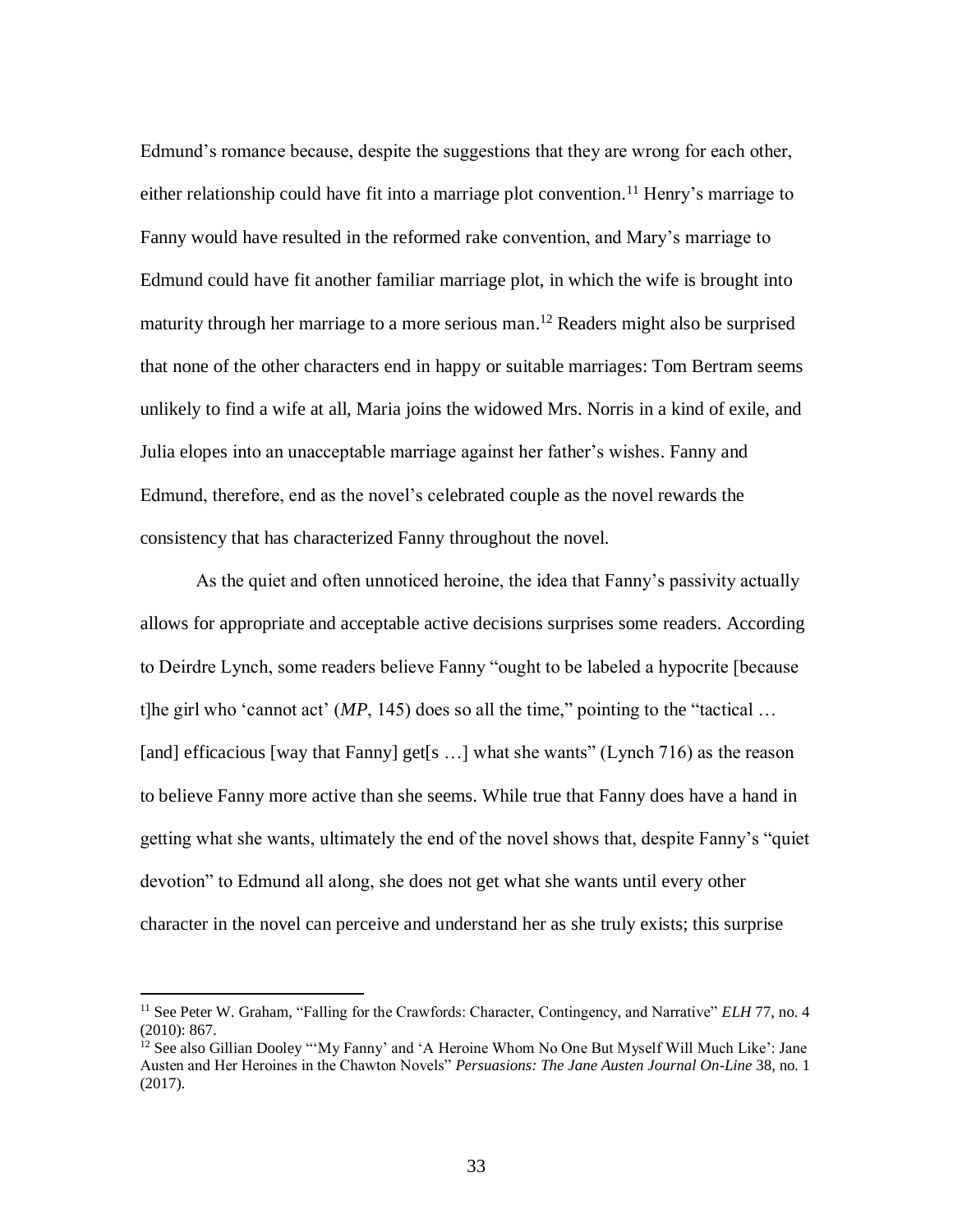that has led some readers to consider Fanny a hypocrite seems to only be a result of readers' having a set of expectations for Fanny that she does not meet. As Mary Waldron, Linda Troost, and Sayre Greenfiled outline, Fanny's position between Elizabeth Bennet and *Emma's* titular character often confuses, surprises, and angers readers, critics, and scholars alike. Like Sir Thomas and Edmund, many readers fail to recognize Fanny for what she is and hold her to irrelevant expectations. For some, her unlikability as a character positions Fanny as an irredeemable heroine that should not get the novel's only happy ending; these readings often consider Fanny's consistency to be her most unfavorable trait.

For most of Austen's novels, the heroine has to undergo a period of being wrong so that she can grow to fit expectations; the ever-consistent Fanny, however, always meets and never exceeds what the novel and other characters expect of her. Therefore, refusing Henry's proposal serves as a moment of surprise because having the ability to assert autonomous desire does not fit the expectations of the model of femininity that Fanny otherwise completely represents. When Sir Thomas reprimands Fanny's decisions, readers might see this as Fanny's moment to change and grow and as her one moment of being wrong. However, the novel's conclusion and her becoming Mrs. Edmund Bertram validates, accepts, and grants Fanny's autonomy and surprising desire. In this way, Fanny's surprise is two-fold: the fact that Fanny has her own autonomous desire does not fit the expectation of a compliant model woman, and the only moment in the novel that would suggest she needs to grow and change – denying Henry's proposal – is accepted and validated as being the correct decision. Through these moments of surprise, Fanny's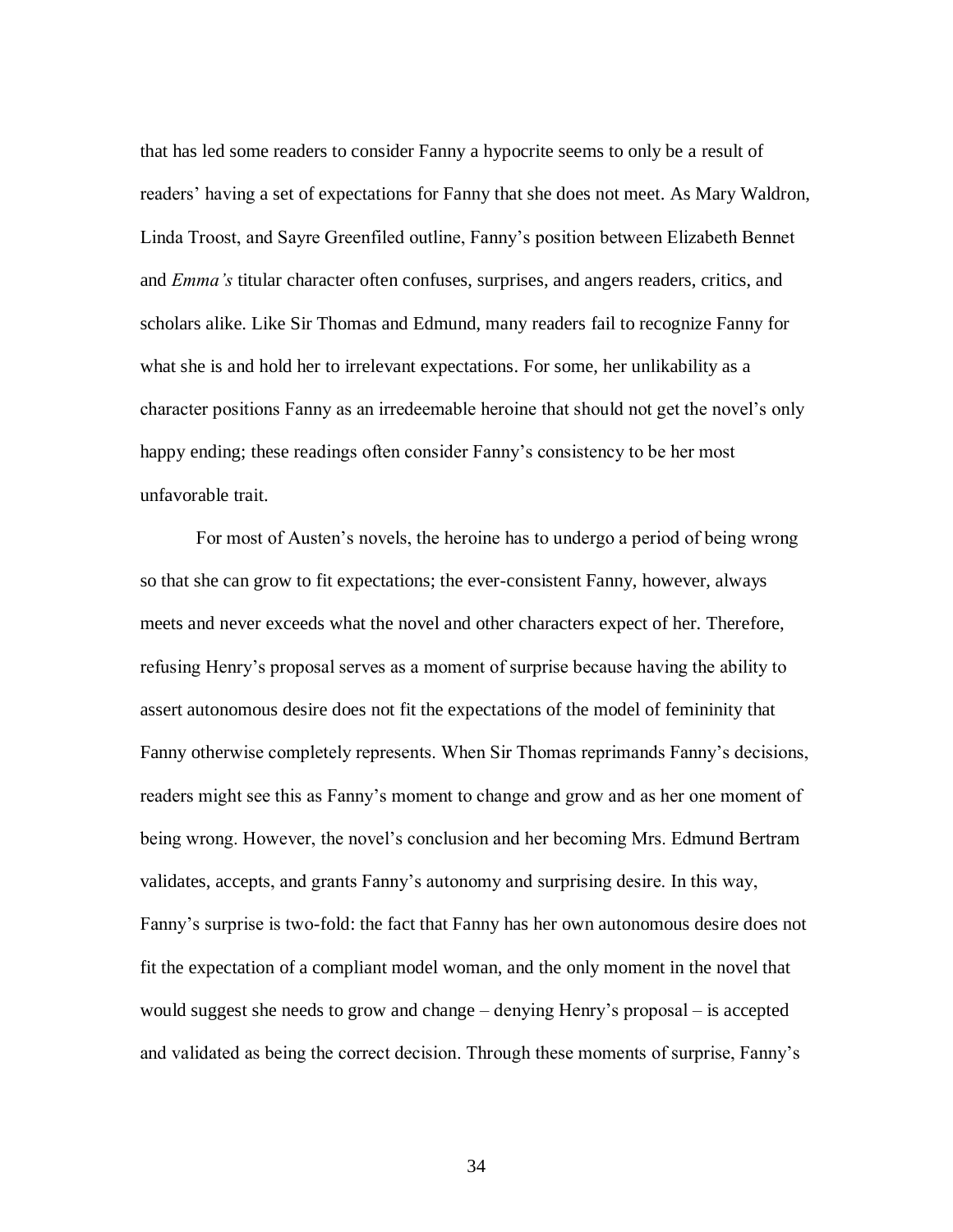status as a model of femininity should have faltered, yet instead it becomes even more assured.

Despite these moments of intrigue and surprise, Fanny's unchanging, consistent quietness causes many readers to see her as dull and uninteresting. As Juliet McMaster argues, however, *Mansfield Park* considers silence to be a "positive entity, and a highly valuable one" (McMaster 77). Fanny's silence allows her to "specialize in listening" (McMaster 86), a specialty that provides her a more rational understanding of characters' faults, even when her guardian and guide cannot see them. Considering Fanny's consistent quietness, her sudden active assertion of desire causes some, including other characters, to see her as ungrateful, impractical, and even rude. However, understanding Fanny's observant passivity shows how she can be perfectly responsive rather than uninteresting, ungrateful, or unimportant. McMaster considers Fanny's "silent attention [to be] most creative for us readers. In the hurly-burly of the comings and goings, the sayings and doings of the other characters, she is the constant quiet presence that takes it all in, understands, and makes it all morally significant, aesthetically coherent" (McMaster 88). Looking at Fanny's quiet and passive perceptivity as a way to understand how she can infuse moral significance into the novel seems to enter into the discussion of Fanny as only a conduct book heroine. This idea that Fanny serves as a kind of moral compass for the novel has been expressed in other scholarship as well; for example, Mary Poovey suggests, "Mansfield Park seems a citadel in a turbulent world" (Poovey 213) that requires an "ideal … exemplar of femininity" (Poovey 212) in order to redeem the family. Fanny must "embody and enforce ideal principles" in order "to make propriety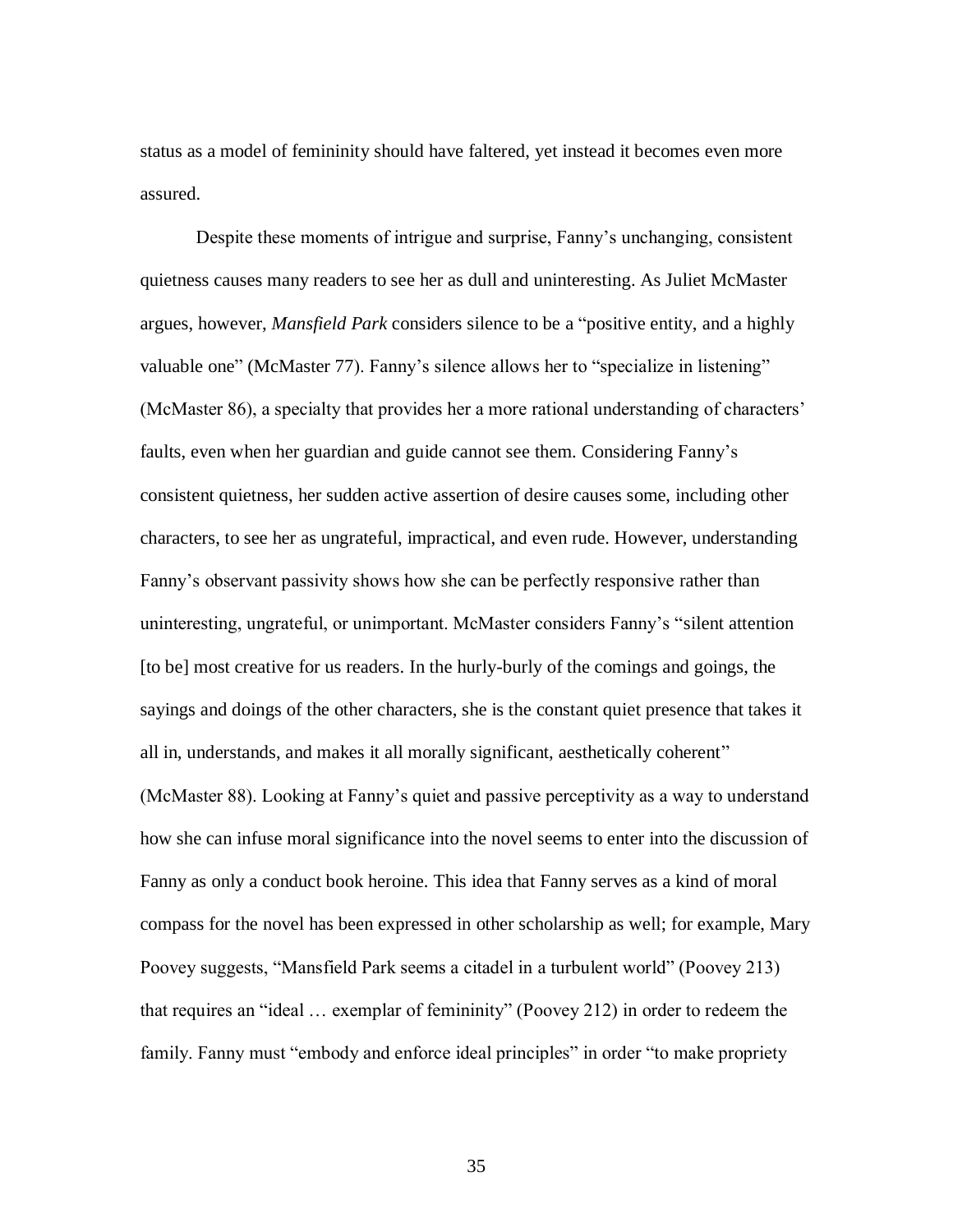and romantic desire absolutely congruent. By showing how self-effacement can yield self-fulfillment, [Austen removes the idea that] the expression of individual desire [is] dangerous to society as a whole" (Poovey 214). In this way, the novel can present a model of perfect and acceptable femininity while also providing for the possibility of following individual desire. However, considering Fanny only as she can morally redeem the other characters and only as she can provide moral significance for the novel does not consider the importance of her consistent perceptivity and the other characters' need for improved perceptions.

In many ways, Fanny represents an acceptable form of sensibility through her passive perceptivity while also representing the novel's model of acceptable femininity. Unlike Mrs. Norris, who is set in her ways, Fanny is reactive and responsive to the realities of the situations around her. Unlike Sir Thomas, Edmund, Mary Crawford, and almost every other character, Fanny is observant and sensitive to the personalities and intentions of the characters around her. Though viewing Fanny as a model of observant passivity and sensibility could further the idea that she represents an impossible ideal of feminine perfection, Fanny's consistent perceptivity could – and seems to – allow her to be an exemplary model of necessary observation and rationally informed activity. The irony in Fanny's passive activity and perceptivity does not, however, render her a hypocrite, as McMaster suggests some readers believe; instead, it should encourage readers to take a second look at Fanny's role in the plot and her centrality to the novel as a whole. In contrast to Fanny's perceptive and observational consistency, the novel's other characters are inconsistent and lacking the proper perceptivity and sensibilities to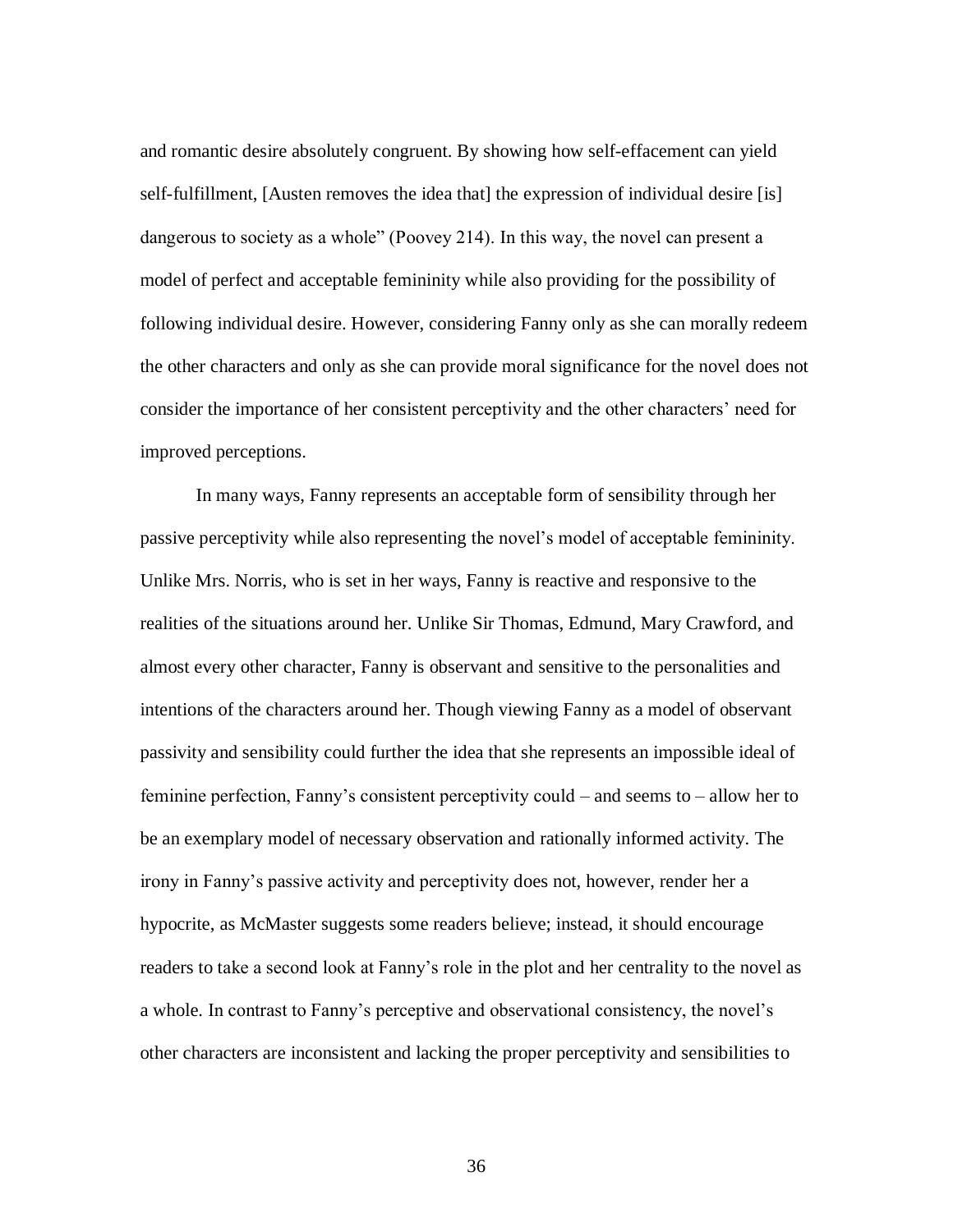live up to the expectations set for them. Whether or not the characters realize that Fanny was correct all along, and whether or not they realize they were wrong to consider her "wilfull and perverse," by the end of the novel, the characters who once rejected Fanny validate and grant her desires and feminine will. While true that Fanny consistently acts, reacts, and responds in the acceptable and appropriate way as the novel's model of perfect femininity, her consistent observations allow her to also become a new form of sensibility as a reactive, sensitive, and responsive heroine.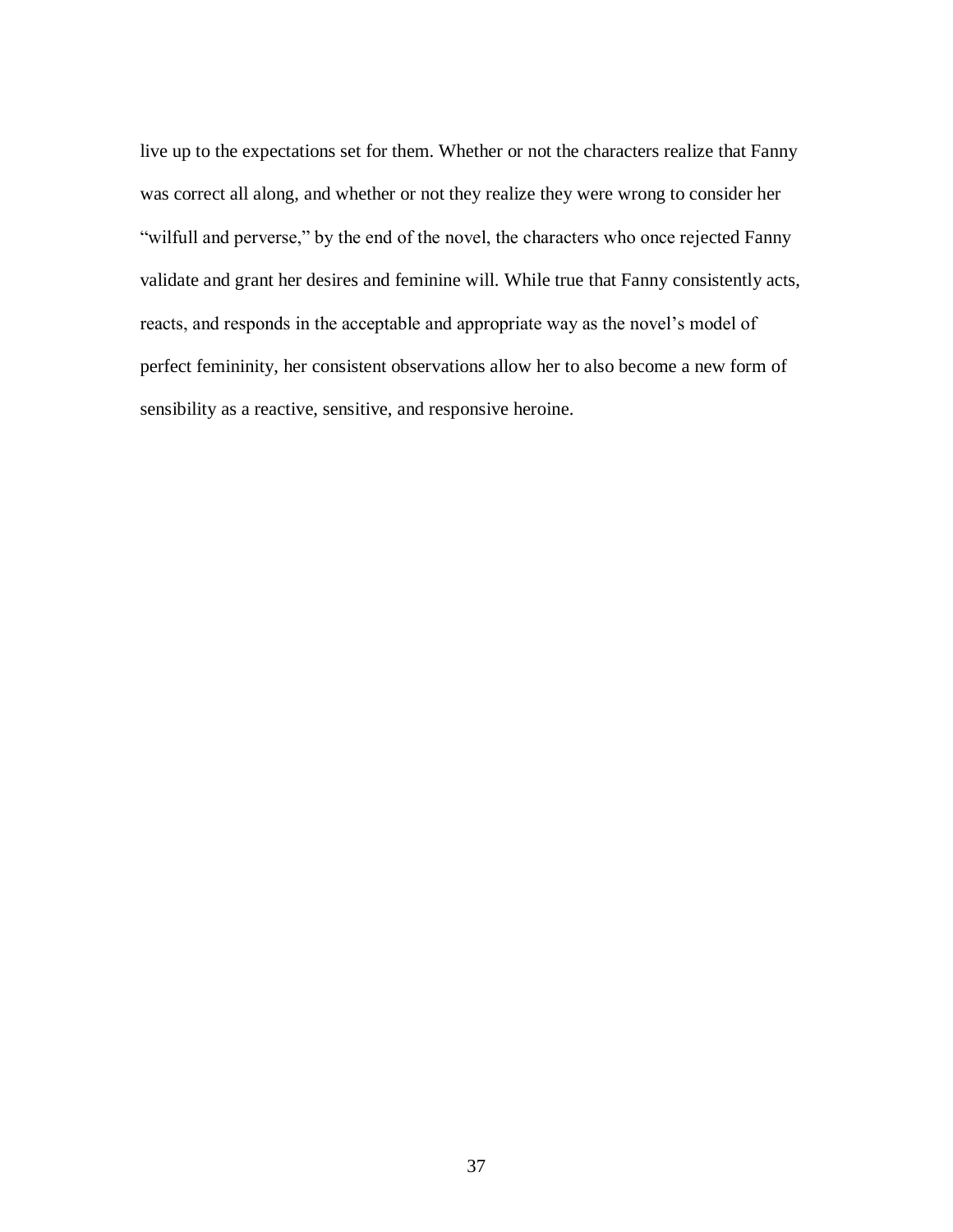#### WORKS CITED

- Armstrong, Nancy. *Desire and Domestic Fiction*. New York, NY: Oxford University Press, 1987.
- Auerbach, Nina. "Janes Austen's Dangerous Charm: Feeling as One Ought about Fanny Price." *Women & Literature* 3 (1983): 208–23.

Austen, Jane. *Mansfield Park*. New York, NY: Oxford University Press, 2003.

- Banfield, Ann. "The Moral Landscape of *Mansfield Park*." *Nineteenth-Century Fiction* 26, no. 1 (June 1971): 1–24.
- Berger, Carole. "The Rake and the Reader in Jane Austen's Novels." *SEL: Studies in English Literature, 1500-1900* 15, no. 4 (1975): 531–44.
- Bowen, Sarah. "Fanny's Future, Mary's Nightmare: Jane Austen and the Clergyman's Wife." *Persuasions: The Jane Austen Journal*, 36 (2014): 100-116.
- Canuel, Mark. "Jane Austen and the Importance of Being Wrong." *Studies in Romanticism* 44, no. 2 (2005): 123–50.
- Davidson, Jenny. "A Modest Question about *Mansfield Park*." *Eighteenth-Century Fiction*, 16, no.2 (January 2004): 243-264.
- Dooley, Gillian. "'My Fanny' and 'A Heroine Whom No One but Myself Will Much Like': Jane Austen and Her Heroines in the Chawton Novels." *Persuasions: The Jane Austen Journal On-Line* 38, no. 1 (2017).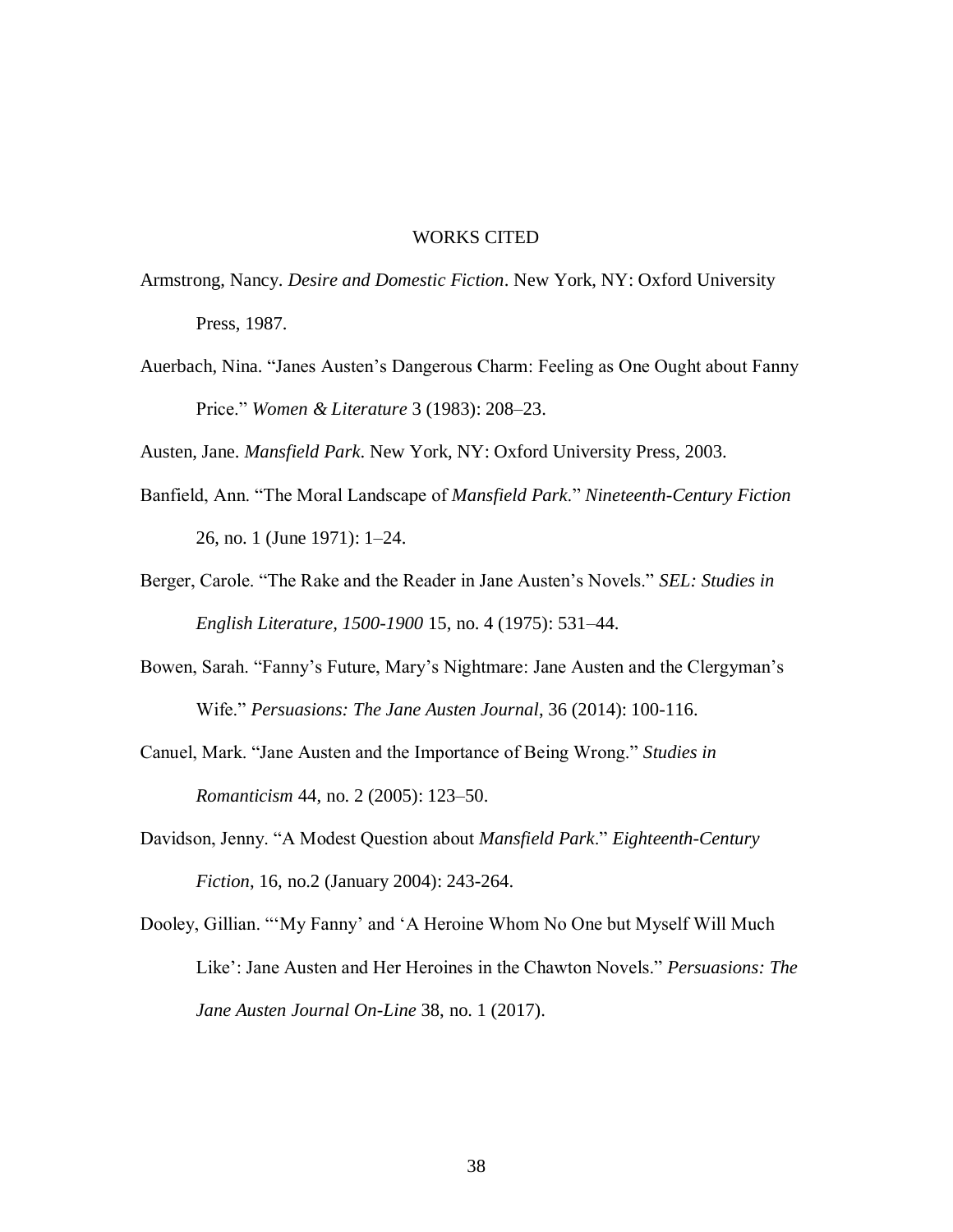- Duffy, Joseph M., Jr. "Moral Integrity and Moral Anarchy in Mansfield Park." *ELH* 23, no. 1 (March 1956): 71–91.
- Ferguson, Moira. "Mansfield Park: Slavery, Colonialism, and Gender." *The Oxford Literary Review* 13, no. 1–2 (1991): 118–39.
- Fritzer, Penelope Joan. *Jane Austen and Eighteenth-Century Courtesy Book*. Westport, CT: Greenwood Press, 1997.
- Graham, Peter W. "Falling for the Crawfords: Character, Contingency, and Narrative." *ELH* 77, no. 4 (2010): 867–91.

*The Holy Bible*. Authorized King James Version, The World Publishing Company, 1968.

- Lynch, Deidre. "'Young Ladies Are Delicate Plants': Jane Austen and Greenhouse Romanticism." *ELH* 77, no. 3 (2010): 689–729.
- McMaster, Juliet. "The Talkers and Listeners of Mansfield Park." *Persuasions: Journal of the Jane Austen Society of North America*, no. 17 (1995): 77-89.
- Nardin, Jane. "Jane Austen, Hannah More, and the Novel of Education." *Persuasions: Journal of the Jane Austen Society of North America* 20 (1998): 15–20.
- Pollak, Ellen. *Incest and the English Novel, 1684-1814*. Baltimore, MD: Johns Hopkins UP, 2003.
- Poovey, Mary, and Catharine R. (foreword) Stimpson. *The Proper Lady and the Woman Writer: Ideology as Style in the Works of Mary Wollstonecraft, Mary Shelley, and Jane Austen*. Women in Culture and Society. Chicago, IL: U of Chicago P, 1984.
- Potter, Dawn. "In Defense of Dullness or Why Fanny Price Is My Favorite Austen Heroine." *Sewanee Review* 116, no. 4 (2008): 611–18.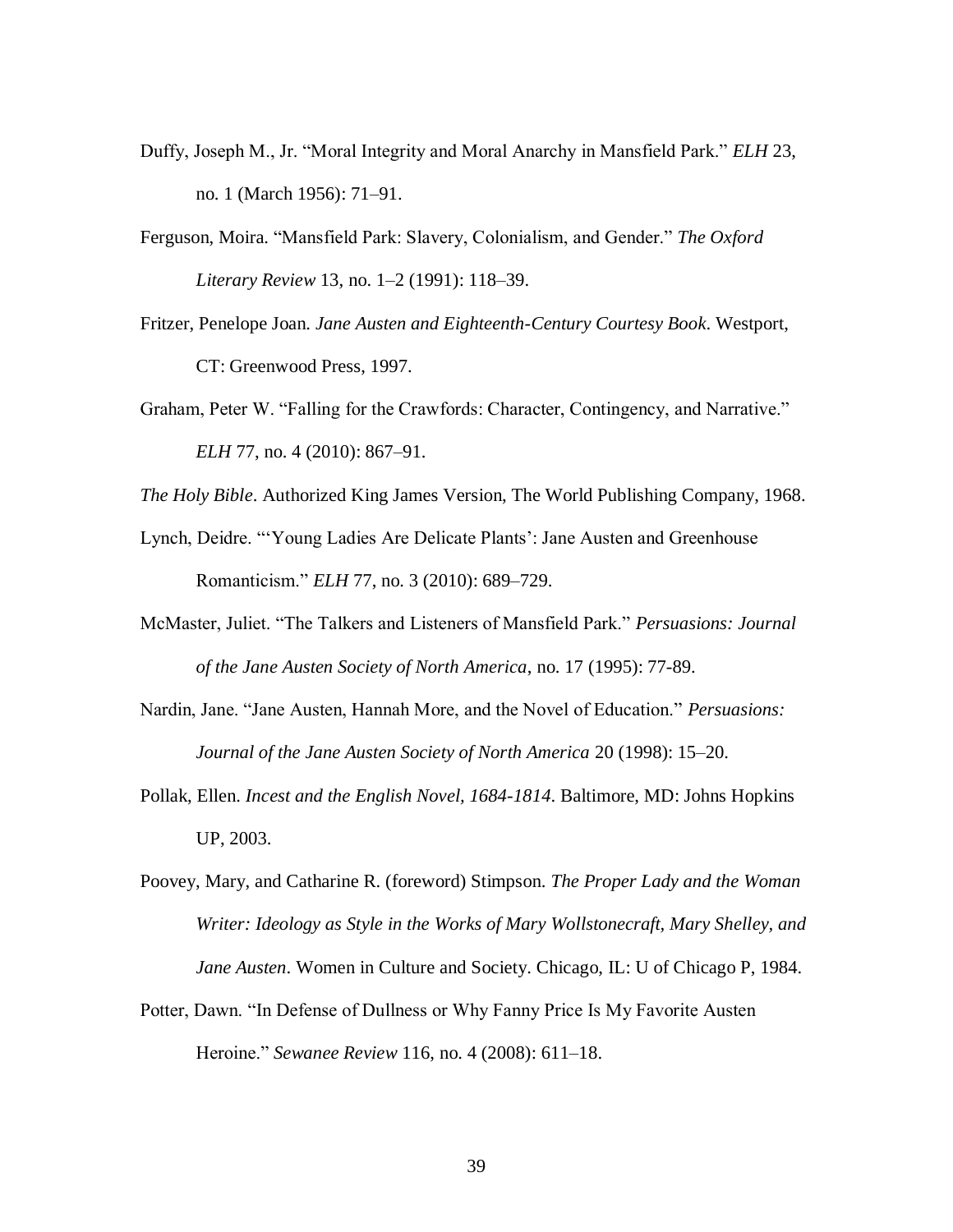- Reid-Walsh, Jacqueline. "'Pray, Is She Out, or Is She Not?-I Am Puzzled': Decoding Fanny's Position in Mansfield Park." *Persuasions: Journal of the Jane Austen Society of North America* 17 (December 1995): 130–36.
- Schaffer, Taila. *Romance's Rival: Familiar Marriage in Victorian Fiction*. New York, NY: Oxford University Press, 2016.
- Shaffer, Julie. "Not Subordinate: Empowering Women in the Marriage-Plot The Novels of Frances Burney, Maria Edgeworth, and jane Austen." *Criticism*, 34, no. 1 (winter 1992): 51-73.
- Soloway, Anita. "'For Her Price Is Far above Rubies': Choosing a Wife in Mansfield Park." *Persuasions: The Jane Austen Journal*, 36 (2014): 80–88.
- Sprayberry, A. Marie. "Fanny Price as Fordyce's Ideal Woman? And Why?" *Persuasions: The Jane Austen Journal On-Line* 35, no. 1 (2014).
- Stampone, Christopher. "'Obliged to Yield': The Language of Patriarchy and the System of Mental Slavery in Mansfield Park." *Studies in the Novel* 50, no. 2 (2018): 197– 212.
- Steiner, Enit Karafili. *Jane Austen's Civilized Women: Morality, Gender and the Civilizing Process*. Gender and Genre: 9. London, England: Pickering & Chatto, 2012.
- Todd, Janet. "Introduction." *Female Education in the Age of Enlightenment*, vol. 1, edited by Janet Todd, Pickering & Chatto, 1996, pp. vii-xxiii.
- Troost, Linda, and Sayre Greenfield. "A History of the Fanny Wars." *Persuasions: The Jane Austen Journal* 36 (2014): 15–33.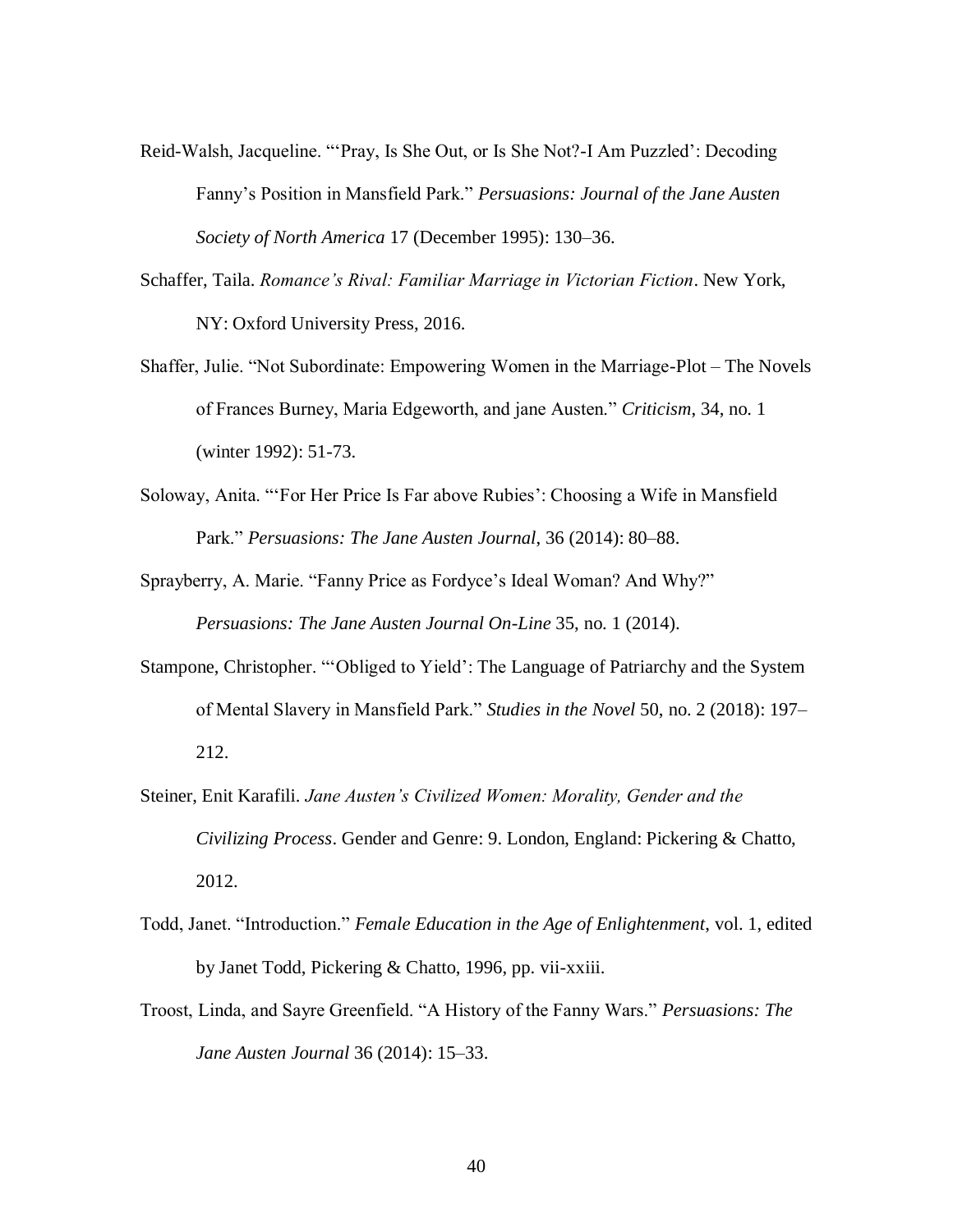- Tuite, Clara. *Romantic Austen: Sexual Politics and the Literary Canon*. Cambridge Studies in Romanticism: 49. Cambridge, England: Cambridge UP, 2002.
- Waldron, Mary. "The Frailties of Fanny: Mansfield Park and the Evangelical Movement." *Eighteenth-Century Fiction* 6, no. 3 (April 1994): 259–82.
- Wollstonecraft, Mary. *A Vindication of the Rights of Woman*. edited by Eileen Hunt Botting. New Haven, CT.: Yale University Press, 2014.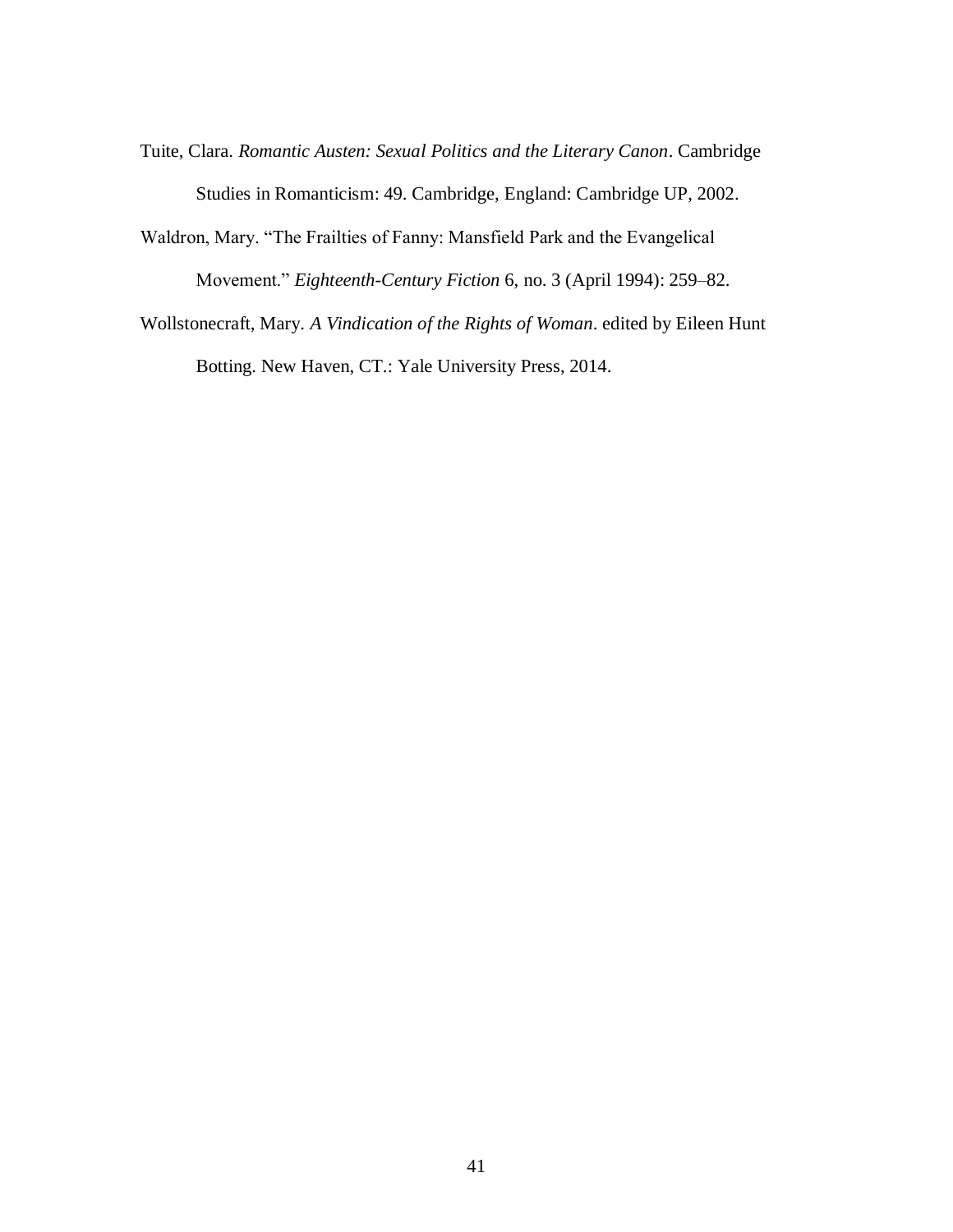#### BIBLIOGRAPHY

- Anderson, Kathleen. "Lounging Ladies and Galloping Girls: Physical Strength and Femininity in Mansfield Park." *Women's Studies: An Interdisciplinary Journal* 38, no. 3 (April 2009): 342–58.
- Boulukos, George E. "The Politics of Silence: Mansfield Park and the Amelioration of Slavery." *Novel: A Forum on Fiction* 39, no. 3 (2006): 361–83.
- Choi, Julie. "The Domestication of Authority; or In and Out of Mansfield Park." *Nineteenth Century Literature in English* 12, no. 1 (2008): 99–119.
- Clark, Robert. "Mansfield Park and the Moral Empire." *Persuasions: The Jane Austen Journal* 36 (2014): 136–50.
- Cleere, Eileen. "Reinvesting Nieces: Mansfield Park and the Economics of Endogamy." *Novel: A Forum on Fiction* 28, no. 2 (1995): 113–30.
- Davidson, Jenny. *Hypocrisy and the Politics of Politeness: Manners and Morals from Locke to Austen*. Cambridge, England: Cambridge UP, 2004.
- Douglas, Aileen. "Austen's Enclave: Virtue and Modernity." *Romanticism: The Journal of Romantic Culture and Criticism* 5, no. 2 (1999): 147–60.
- Easton, Fraser. "The Political Economy of Mansfield Park: Fanny Price and the Atlantic Working Class." *Textual Practice* 12, no. 3 (1998): 459–88.
- Festa, Lynn. "Losing One's Place in Mansfield Park." *Eighteenth-Century Novel* 6–7 (2009): 429–63.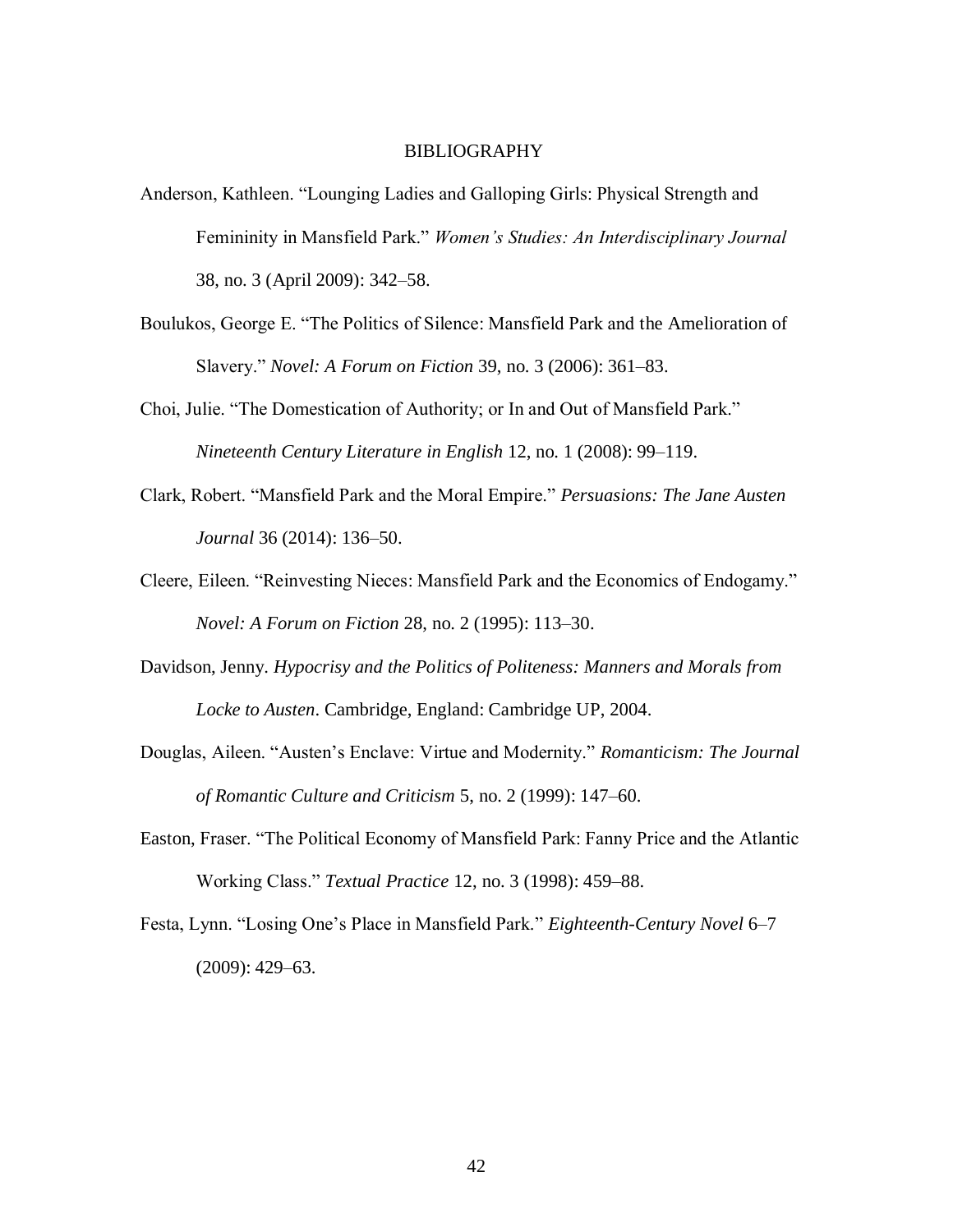- Ford, Susan Allen. "'Assisting the Improvement of Her Mind': Chapone's Letters as a Guide to Mansfield Park." *Persuasions: The Jane Austen Journal On-Line* 35, no. 1 (2014).
- Fowler, Marian E. "The Courtesy-Book Heroine of Mansfield Park." *University of Toronto Quarterly: A Canadian Journal of the Humanities* 44 (1974): 31–46.
- Fraiman, Susan. "Jane Austen and Edward Said: Gender, Culture, and Imperialism." *Critical Inquiry* 21, no. 4 (1995): 805–21.
- Giffin, Michael. "Jane Austen and the Economy of Salvation: Renewing the Drifting Church in Mansfield Park." *Literature & Theology: An International Journal of Religion, Theory, and Culture* 14, no. 1 (March 2000): 17–33.
- Haggerty, George E. "Fanny Price: 'Is She Solemn?-Is She Queer?-Is She Prudish?'" *Eighteenth Century: Theory and Interpretation* 53, no. 2 (2012): 175–88.
- Hanse, Serena. "Rhetorical Dynamics in Jane Austen's Treatment of Marriage Proposals." *Persuasions: The Jane Austen Journal On-Line* 21, no. 2 (2000).
- Hudson, Glenda A. "Incestuous Relationships: Mansfield Park Revisited." *Eighteenth-Century Fiction* 4, no. 1 (October 1991): 53–68.
- Kirkham, Margaret. "Feminist Irony and the Priceless Heroine of Mansfield Park." *Women & Literature* 3 (1983): 231–47.
- Litvak, Joseph. "The Infection of Acting: Theatricals and Theatricality in Mansfield Park." *ELH* 53, no. 2 (1986): 331–55.
- Lott, Anna. "Staging a Lesson: The Theatricals and Proper Conduct in Mansfield Park." *Studies in the Novel* 38, no. 3 (2006): 275–87.